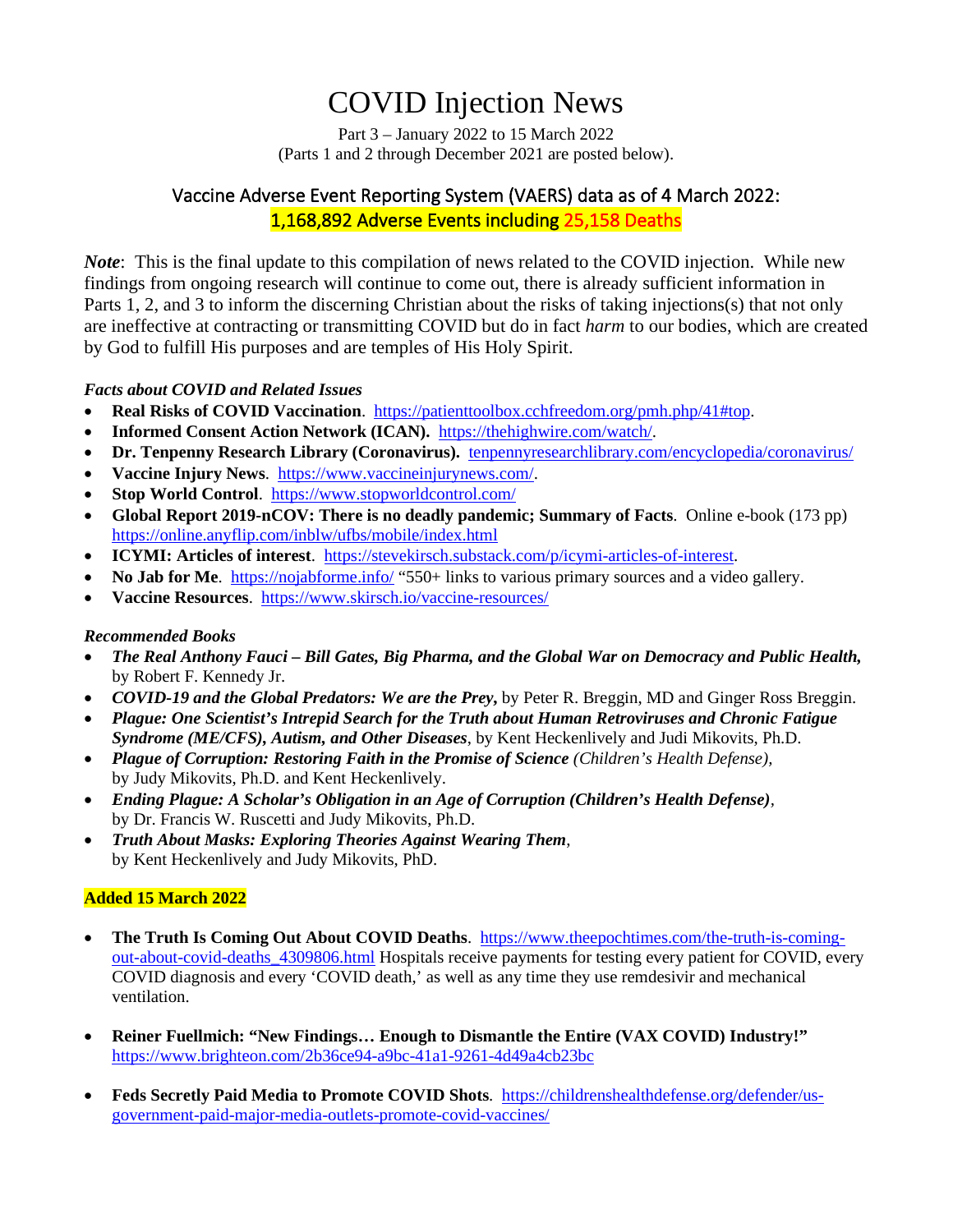- **The Difference Between mRNA Injections and Vaccines**. [https://www.theepochtimes.com/mkt\\_app/covid-](https://www.theepochtimes.com/mkt_app/covid-19-vaccines-a-case-of-false-advertising_4321714.html)[19-vaccines-a-case-of-false-advertising\\_4321714.html](https://www.theepochtimes.com/mkt_app/covid-19-vaccines-a-case-of-false-advertising_4321714.html)
- **Pfizer's COVID-19 Vaccine Goes Into Liver Cells and Is Converted to DNA: Study.** [https://www.theepochtimes.com/pfizers-covid-19-vaccine-goes-into-liver-cells-and-is-converted-to-dna](https://www.theepochtimes.com/pfizers-covid-19-vaccine-goes-into-liver-cells-and-is-converted-to-dna-study_4307594.html)[study\\_4307594.html](https://www.theepochtimes.com/pfizers-covid-19-vaccine-goes-into-liver-cells-and-is-converted-to-dna-study_4307594.html)
- **How to Detox Spike Protein After COVID or Vaccine**. [https://www.theepochtimes.com/world-council-for](https://www.theepochtimes.com/world-council-for-health-reveals-spike-protein-detox_4304171.html)[health-reveals-spike-protein-detox\\_4304171.html](https://www.theepochtimes.com/world-council-for-health-reveals-spike-protein-detox_4304171.html)
- **Poison Control Centers Warn About Toxic Chemical in At-Home COVID-19 Test Kits.** [https://www.theepochtimes.com/poison-control-center-issues-warning-on-toxic-chemical-in-at-home-covid-](https://www.theepochtimes.com/poison-control-center-issues-warning-on-toxic-chemical-in-at-home-covid-19-test-kits_4305185.html)[19-test-kits\\_4305185.html](https://www.theepochtimes.com/poison-control-center-issues-warning-on-toxic-chemical-in-at-home-covid-19-test-kits_4305185.html)
- **COVID-19 Spike Protein Sequence '100% Match' to Sequence Patented in 2016 by Moderna, Study Shows.** <https://childrenshealthdefense.org/defender/covid-spike-protein-sequence-match-moderna-patent/>
- **What Doctors Say in Private About COVID Vaccines**. [https://childrenshealthdefense.org/defender/what](https://childrenshealthdefense.org/defender/what-physicians-say-covid-vaccines/)[physicians-say-covid-vaccines/](https://childrenshealthdefense.org/defender/what-physicians-say-covid-vaccines/)
- **Vaccine-Injuries SKYROCKET: Two Months into 2022, Vaccine-Related Myocarditis Reports in VAERS Have Surged to Nearly Half the Total Reported in 2021.**  [https://www.thegatewaypundit.com/2022/03/vaccine-injuries-skyrocket-two-months-2022-vaccine-related](https://www.thegatewaypundit.com/2022/03/vaccine-injuries-skyrocket-two-months-2022-vaccine-related-myocarditis-reports-vaers-surged-nearly-half-total-reported-2021/)[myocarditis-reports-vaers-surged-nearly-half-total-reported-2021/](https://www.thegatewaypundit.com/2022/03/vaccine-injuries-skyrocket-two-months-2022-vaccine-related-myocarditis-reports-vaers-surged-nearly-half-total-reported-2021/)
- **SARS-COV-2 Vaccines and Neurodegenerative Disease**. [https://www.theepochtimes.com/sars-cov-2](https://www.theepochtimes.com/sars-cov-2-vaccines-and-neurodegenerative-disease_4207235.html) [vaccines-and-neurodegenerative-disease\\_4207235.html](https://www.theepochtimes.com/sars-cov-2-vaccines-and-neurodegenerative-disease_4207235.html)
- **Whilst you've been distracted by Russia-Ukraine, the UK Government quietly published data confirming the Triple Vaccinated are just weeks away from developing Acquired Immunodeficiency Syndrome**. <https://dailyexpose.uk/2022/03/13/gov-report-proves-triple-vaccinated-have-ade/>
- **Whilst you've been distracted by Russia's Invasion, the UK Gov. released a Report confirming the Fully Vaccinated now account for 9 in every 10 Covid-19 Deaths in England.** [https://dailyexpose.uk/2022/03/01/russia-distraction-uk-gov-revealed-triple-vaccinated-account-9-in-10](https://dailyexpose.uk/2022/03/01/russia-distraction-uk-gov-revealed-triple-vaccinated-account-9-in-10-covid-deaths/) [covid-deaths/](https://dailyexpose.uk/2022/03/01/russia-distraction-uk-gov-revealed-triple-vaccinated-account-9-in-10-covid-deaths/)
- **Thailand Pays Out \$45 Million as Compensation to 15,933 People Following Covid-19 Vaccine Adverse Reactions**. [https://www.thegatewaypundit.com/2022/03/thailand-pays-45-million-15933-people-following](https://www.thegatewaypundit.com/2022/03/thailand-pays-45-million-15933-people-following-covid-19-vaccine-adverse-reactions/)[covid-19-vaccine-adverse-reactions/](https://www.thegatewaypundit.com/2022/03/thailand-pays-45-million-15933-people-following-covid-19-vaccine-adverse-reactions/)
- **Pathologist Ryan Cole on the mysterious blood clots**. [https://stevekirsch.substack.com/p/pathologist-ryan](https://stevekirsch.substack.com/p/pathologist-ryan-cole-on-the-mysterious)[cole-on-the-mysterious](https://stevekirsch.substack.com/p/pathologist-ryan-cole-on-the-mysterious)
- **THE DIE-OFF IS HERE: Life insurance payouts skyrocket 258% as post-vaccine deaths rapidly accelerate.** [https://www.naturalnews.com/2022-02-01-die-off-is-here-life-insurance-payouts-skyrocket-258](https://www.naturalnews.com/2022-02-01-die-off-is-here-life-insurance-payouts-skyrocket-258-as-post-vaccine-deaths-accelerate.html) [as-post-vaccine-deaths-accelerate.html](https://www.naturalnews.com/2022-02-01-die-off-is-here-life-insurance-payouts-skyrocket-258-as-post-vaccine-deaths-accelerate.html) "In a little-known Reuters story that garnered almost no attention in the corporate media, Dutch insurer Aegon revealed its third quarter, 2021 life insurance payouts skyrocketed 258% compared to third quarter, 2020 payouts. The difference, of course, is found in covid vaccines. In 2020, vaccines weren't yet available, so payouts for Aegon only reached \$31 million. But after three quarters of aggressive vaccinations throughout 2021, the death benefit payouts hit \$111 million, an increase of 258%."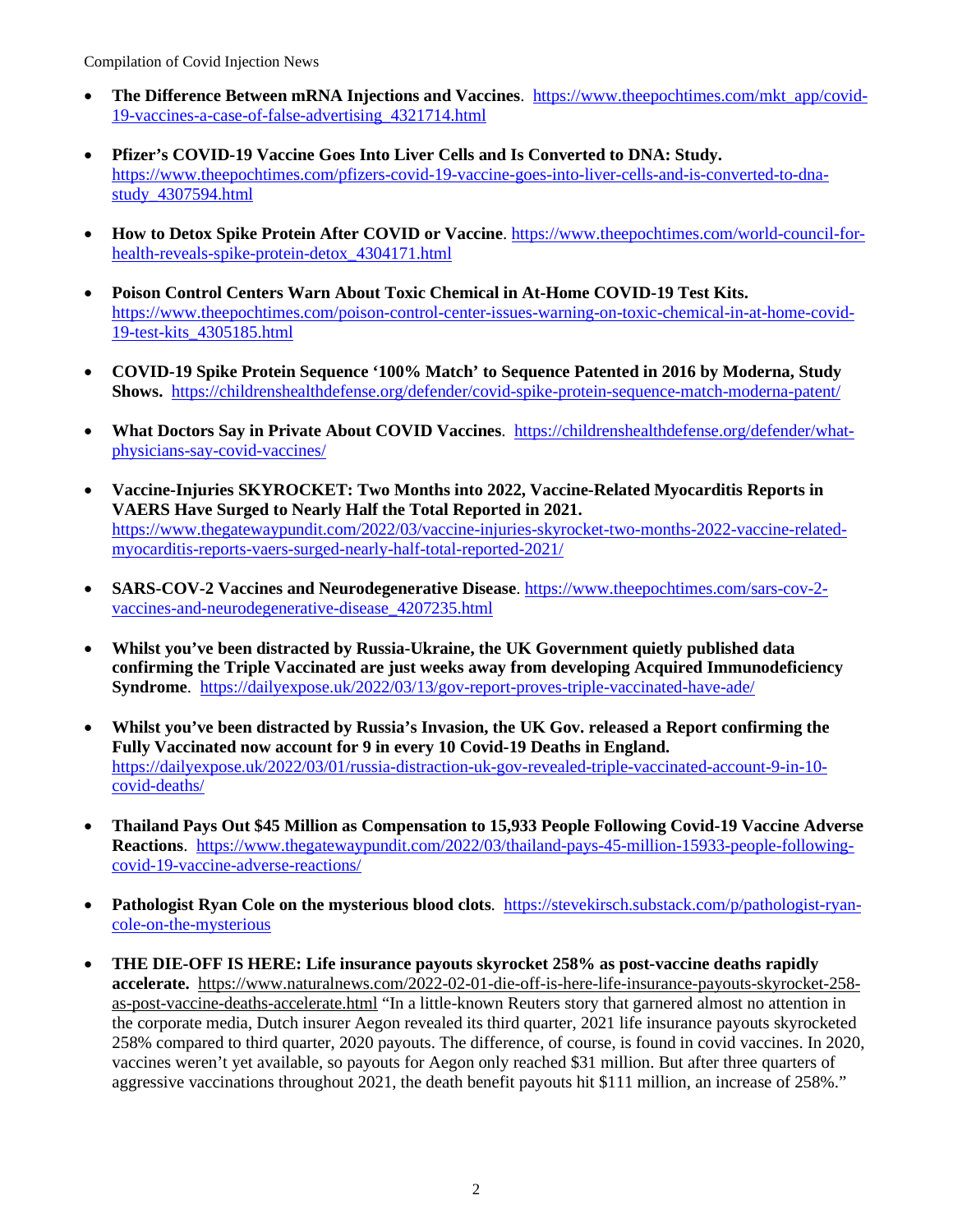- **Life insurers adapt pandemic risk models after claims jump**. [https://uk.finance.yahoo.com/news/life](https://uk.finance.yahoo.com/news/life-insurers-adapt-pandemic-risk-070702607.html)[insurers-adapt-pandemic-risk-070702607.html](https://uk.finance.yahoo.com/news/life-insurers-adapt-pandemic-risk-070702607.html)
- **Ed Dowd: "Millennial age group, 25 to 44 experienced an 84% increase in excess mortality."** <https://stevekirsch.substack.com/p/ed-dowd-millennial-age-group-25-to>
- **Mask Mandates Not Linked to Lower COVID-19 Case Rate or Transmission: Study.** <https://resistthemainstream.org/study-provides-interesting-insight-on-mask-mandates-did-they-actually-help>

#### *Related*

- **But surgeons wear masks for hours and they don't get sick**[. https://archive.fo/ul0px#selection-551.0-](https://archive.fo/ul0px#selection-551.0-551.58) [551.58](https://archive.fo/ul0px#selection-551.0-551.58) "Why do people think that surgeons wear masks for hours on end with no break, or that surgeons wear their masks tight? They don't."
- **FDA Quickly Deletes Moderna Vaccine Data Showing Rate of Heart Inflammation Post-Vaccination is 2.6x HIGHER Than Previously Reported** [https://www.thegatewaypundit.com/2022/02/fda-quickly-deletes](https://www.thegatewaypundit.com/2022/02/fda-quickly-deletes-moderna-vaccine-data-showing-rate-heart-inflammation-post-vaccination-2-6x-higher-previously-reported-video/)[moderna-vaccine-data-showing-rate-heart-inflammation-post-vaccination-2-6x-higher-previously-reported](https://www.thegatewaypundit.com/2022/02/fda-quickly-deletes-moderna-vaccine-data-showing-rate-heart-inflammation-post-vaccination-2-6x-higher-previously-reported-video/)[video/"](https://www.thegatewaypundit.com/2022/02/fda-quickly-deletes-moderna-vaccine-data-showing-rate-heart-inflammation-post-vaccination-2-6x-higher-previously-reported-video/)Earlier this week, the US Food and Drug Administration announced that it had ['fully approved' the](https://www.thegatewaypundit.com/2022/01/fda-gives-moderna-full-approval-covid-19-vaccine/?ff_source=Email&ff_medium=the-gateway-pundit&ff_campaign=dailyam&ff_content=daily)  [Moderna](https://www.thegatewaypundit.com/2022/01/fda-gives-moderna-full-approval-covid-19-vaccine/?ff_source=Email&ff_medium=the-gateway-pundit&ff_campaign=dailyam&ff_content=daily) Covid vaccine for use in all US adults over 18 years old. Just like the Pfizer vaccine 'approval,' the FDA ignored several serious red flags and circumvented their own expert vaccine advisory panel to 'fully approve' the Moderna vaccine. Also similar to Pfizer's 'Comirnaty vaccine' approval, Moderna's 'Spikevax,' is not actually available in the US, but, rather, is able to be swapped out with the previous version that is still under EUA approval."
- **This medical data from the US DoD is explosive. Mainstream media has been ordered to ignore it.** <https://stevekirsch.substack.com/p/this-medical-data-from-the-us-dod> Here are the percentage increases in various conditions, post-vaccine, that Steve Kirsch calculated from the raw data in DOD's medical database (a 200% increase means the numbers increased by a factor of 3):
	- Hypertension  $-2.081\%$
	- Diseases of the nervous system 948%
	- Malignant neoplasms of esophagus
	- 794%
	- Multiple sclerosis 580%
- organs 524% • Guillain-Barre syndrome - 451%

• Malignant neoplasms of digestive

- Breast cancer 387%
- Demyelinating 387%
- Neoplasms of thyroid and other endocrine glands - 374%
- Female infertility 372%
- Pulmonary embolism 368%
- Migraines 352%
- Ovarian dysfunction 337%
- Testicular cancer 269%
- Tachycardia 202%

# **Added 31 January 2022**

- **GREAT NEWS! Federal District Judge Blocks Biden's Last Vaccine Mandate on Federal Employees**. [https://www.thegatewaypundit.com/2022/01/breaking-federal-district-judge-blocks-bidens-last-vaccine](https://www.thegatewaypundit.com/2022/01/breaking-federal-district-judge-blocks-bidens-last-vaccine-mandate-federal-employees/)[mandate-federal-employees/](https://www.thegatewaypundit.com/2022/01/breaking-federal-district-judge-blocks-bidens-last-vaccine-mandate-federal-employees/)
- **GREAT NEWS Biden Administration is Withdrawing OSHA COVID-19 Vaccine Mandate** (But is Pushing for a Permanent Rule.) [https://resistthemainstream.org/biden-administration-is-withdrawing-osha](https://resistthemainstream.org/biden-administration-is-withdrawing-osha-covid-19-vaccine-mandate-but-theres-a-catch/)[covid-19-vaccine-mandate-but-theres-a-catch/](https://resistthemainstream.org/biden-administration-is-withdrawing-osha-covid-19-vaccine-mandate-but-theres-a-catch/)
- **VIDEO RELEASE Sen. Ron Johnson COVID-19: A Second Opinion Panel Garners Over 800,000 Views in 24 Hours**. [https://www.ronjohnson.senate.gov/2022/1/video-release-sen-ron-johnson-covid-19-a](https://www.ronjohnson.senate.gov/2022/1/video-release-sen-ron-johnson-covid-19-a-second-opinion-panel-garners-over-800-000-views-in-24-hours)[second-opinion-panel-garners-over-800-000-views-in-24-hours](https://www.ronjohnson.senate.gov/2022/1/video-release-sen-ron-johnson-covid-19-a-second-opinion-panel-garners-over-800-000-views-in-24-hours) "On Monday [January 24, 2022], U.S. Sen. Ron Johnson (R-Wis.) held a panel discussion with a group of world renowned doctors and medical experts to provide a different perspective on the global pandemic response, the current state of knowledge of early and hospital treatment, vaccine efficacy and safety, what went right, what went wrong, what should be done now, and what needs to be addressed long term." (Editor's Note: 40-minute 'highlight' video is at <https://rumble.com/vta828-highlight-reel-sen.-ron-johnsons-covid-19-a-second-opinion.html> .)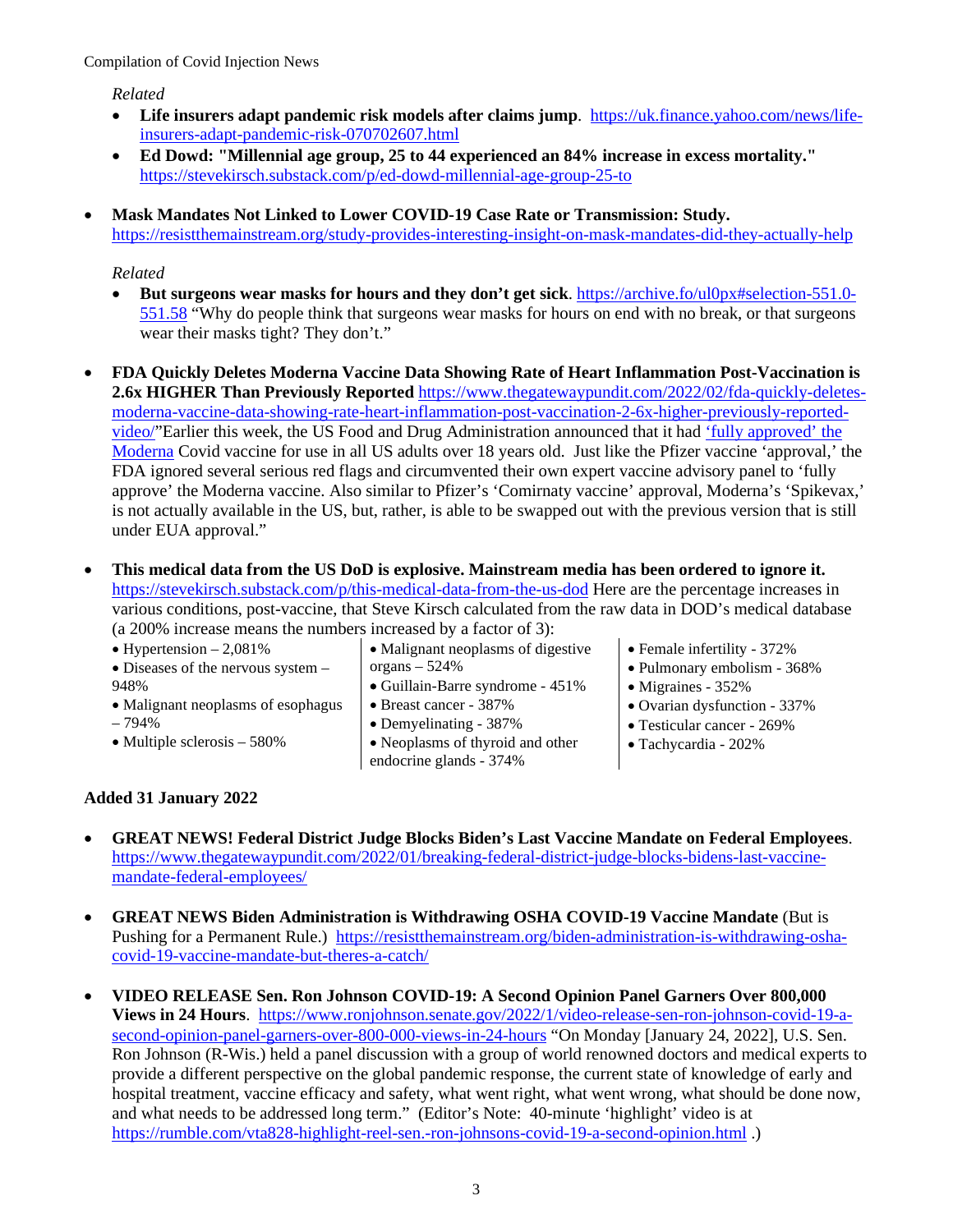• **15 Worst Covid Lies That are Now Completely Exposed for All the World to See.** <https://thekylebecker.substack.com/p/15-worst-covid-lies-that-are-now>

*Related*

- **The narrative is falling apart, piece by piece.** Steve Kirsch. [https://stevekirsch.substack.com/p/the](https://stevekirsch.substack.com/p/the-narrative-is-falling-apart-piece)[narrative-is-falling-apart-piece](https://stevekirsch.substack.com/p/the-narrative-is-falling-apart-piece) (Related, Mike Adam's take: Piece by piece, the official covid narrative is rapidly disintegrating. [https://www.naturalnews.com/2022-01-23-covid-narrative-rapidly-disintegrating](https://www.naturalnews.com/2022-01-23-covid-narrative-rapidly-disintegrating-piece-by-piece.html)[piece-by-piece.html\)](https://www.naturalnews.com/2022-01-23-covid-narrative-rapidly-disintegrating-piece-by-piece.html)
- **Media, CDC Quietly Admit 3 COVID Truths After 2 Years Of Lies. Did They Think We Wouldn't Notice?** [https://thefederalist.com/2022/01/10/media-cdc-quietly-admit-3-covid-truths-after-2-years-of](https://thefederalist.com/2022/01/10/media-cdc-quietly-admit-3-covid-truths-after-2-years-of-lies-did-they-think-we-wouldnt-notice/)[lies-did-they-think-we-wouldnt-notice/](https://thefederalist.com/2022/01/10/media-cdc-quietly-admit-3-covid-truths-after-2-years-of-lies-did-they-think-we-wouldnt-notice/)
- **Most Hospitalized COVID-19 Patients in New Jersey Admitted for Non-COVID Reasons: Officials.**  [https://resistthemainstream.org/new-jersey-health-officials-make-an-admission-about-hospitalized-covid-](https://resistthemainstream.org/new-jersey-health-officials-make-an-admission-about-hospitalized-covid-19-patients)[19-patients](https://resistthemainstream.org/new-jersey-health-officials-make-an-admission-about-hospitalized-covid-19-patients)
- **CDC Director Disputes Supreme Court Justice Sotomayor's Claim About Children Seriously Ill**  With COVID-19. [https://www.theepochtimes.com/mkt\\_morningbrief/cdc-director-disputes-supreme](https://www.theepochtimes.com/mkt_morningbrief/cdc-director-disputes-supreme-court-justice-sotomayors-claim-about-kids-seriously-ill-with-covid_4201919.html)[court-justice-sotomayors-claim-about-kids-seriously-ill-with-covid\\_4201919.html](https://www.theepochtimes.com/mkt_morningbrief/cdc-director-disputes-supreme-court-justice-sotomayors-claim-about-kids-seriously-ill-with-covid_4201919.html)
- **150k Covid-19 Deaths? The ONS state in black and white that just 17,000 people have died of Covid-19 in the past 2 years.** [https://dailyexpose.uk/2022/01/17/ons-confirm-just-17000-have-died-of](https://dailyexpose.uk/2022/01/17/ons-confirm-just-17000-have-died-of-covid-19/)[covid-19/](https://dailyexpose.uk/2022/01/17/ons-confirm-just-17000-have-died-of-covid-19/)
- **Bombshell: CDC Admits Natural Immunity Superior to Vaccinated Immunity Alone at Preventing Covid Hospitalizations & Deaths.** [https://beckernews.com/bombshell-cdc-admits-natural-immunity](https://beckernews.com/bombshell-cdc-admits-natural-immunity-superior-to-vaccinated-immunity-alone-at-preventing-covid-hospitalizations-deaths-43799/)[superior-to-vaccinated-immunity-alone-at-preventing-covid-hospitalizations-deaths-43799/](https://beckernews.com/bombshell-cdc-admits-natural-immunity-superior-to-vaccinated-immunity-alone-at-preventing-covid-hospitalizations-deaths-43799/)
- **Girding Against Deception** [https://www.raptureready.com/2022/01/10/girding-against-deception-by](https://www.raptureready.com/2022/01/10/girding-against-deception-by-bill-wilson/)[bill-wilson/.](https://www.raptureready.com/2022/01/10/girding-against-deception-by-bill-wilson/)
- **The Last Days of the Covidian Cult**. [https://off-guardian.org/2022/01/18/the-last-days-of-the-covidian](https://off-guardian.org/2022/01/18/the-last-days-of-the-covidian-cult/)[cult/](https://off-guardian.org/2022/01/18/the-last-days-of-the-covidian-cult/)
- **Growing Number of European Countries Roll Back COVID-19 Restrictions.** [https://www.theepochtimes.com/growing-number-of-european-countries-rolling-back-covid-19](https://www.theepochtimes.com/growing-number-of-european-countries-rolling-back-covid-19-restrictions_4230468.html) [restrictions\\_4230468.html](https://www.theepochtimes.com/growing-number-of-european-countries-rolling-back-covid-19-restrictions_4230468.html)

- **Czech Republic Overturns Plan to Mandate Covid 'Vaccine': Does Not Want to Divide Society.** [https://rairfoundation.com/czech-republic-overturns-plan-to-mandate-covid-vaccine-does-not-want-to](https://rairfoundation.com/czech-republic-overturns-plan-to-mandate-covid-vaccine-does-not-want-to-divide-society/)[divide-society/](https://rairfoundation.com/czech-republic-overturns-plan-to-mandate-covid-vaccine-does-not-want-to-divide-society/) "The Czech's have shown that continued resistance pays off – both by refusing gene therapy and protesting in the streets."
- **Denmark to Lift All Remaining Covid Restrictions by February.** <https://www.thegatewaypundit.com/2022/01/denmark-lift-remaining-covid-restrictions-february/>
- **Ireland Covid Restrictions Lifting**. <https://steverotter.com/ireland-covid-restrictions/>
- **WHO Joins EU and Changes Direction Suddenly Warns Against Taking Continued COVID Booster Shots**. [https://www.thegatewaypundit.com/2022/01/frightening-joins-eu-changes-direction](https://www.thegatewaypundit.com/2022/01/frightening-joins-eu-changes-direction-suddenly-warns-taking-continued-covid-booster-shots/)[suddenly-warns-taking-continued-covid-booster-shots/](https://www.thegatewaypundit.com/2022/01/frightening-joins-eu-changes-direction-suddenly-warns-taking-continued-covid-booster-shots/)
- **Poll: One-Third of Americans Say They Haven't Gotten a COVID-19 Vaccine.**  [https://www.theepochtimes.com/poll-one-third-of-americans-say-they-have-not-gotten-a-covid-19](https://www.theepochtimes.com/poll-one-third-of-americans-say-they-have-not-gotten-a-covid-19-vaccine_4230623.html) vaccine 4230623.html
- **Test, jab, boost, repeat … a losing war**. <https://www.wnd.com/2022/01/test-jab-boost-repeat-losing-war/> Joe Biden [introduced his "new" plan](https://www.oregonlive.com/coronavirus/2021/12/free-covid-19-tests-pledged-in-omicron-fight-joe-biden-unveils-winter-coronavirus-plan.html) to save us from the dread coronavirus. He will provide 500 million "free" tests (paid for by taxpayers or with borrowed money); send 1,000 National Guard troops to overstressed hospitals; and apply more pressure to get vaccinated and boosted…Can the tests harm? False positives lead to isolation with destruction of livelihoods and educational opportunities. We may be having an [epidemic of false positive PCR tests.](https://aapsonline.org/covid-19-do-we-have-a-coronavirus-pandemic-or-a-pcr-test-pandemic/) Using too high a cycle threshold, as some labs have routinely done,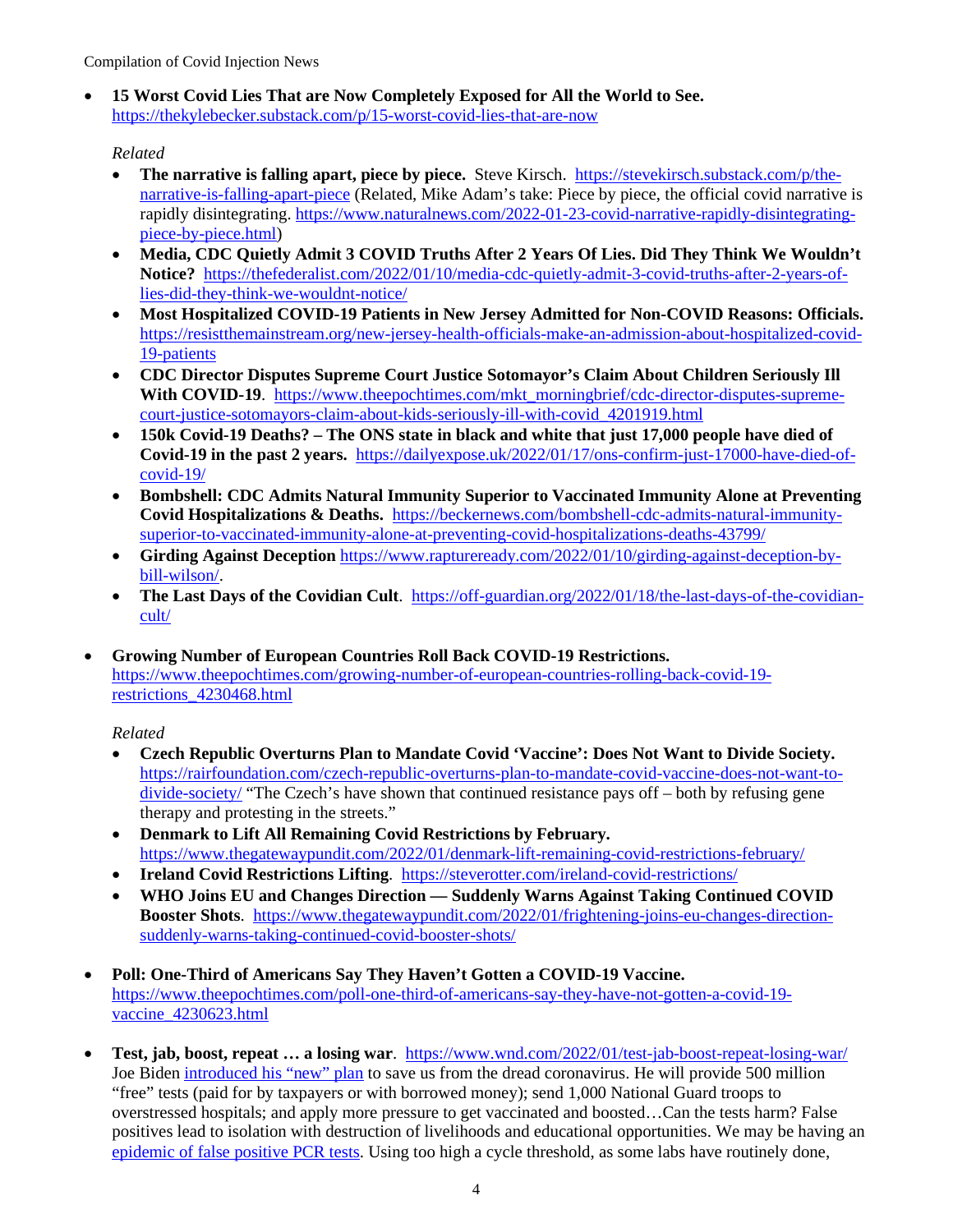provide a meaningless result. And from your lab report, you cannot tell what cycle threshold was used. It is possible that doing the test itself could be fatal. A few military members reportedly had infections with flesheating bacteria after getting swabbed, and some of the swabs were found to be contaminated. At least one patient got [meningitis](https://europepmc.org/article/PMC/PMC8013551) when a nasal swab was inserted too far."

- **After Firing Unvaxxed Healthcare Workers, California Tells Covid-Positive Medical Workers to Stay on the Job**. [https://www.thegatewaypundit.com/2022/01/firing-unvaxxed-healthcare-workers](https://www.thegatewaypundit.com/2022/01/firing-unvaxxed-healthcare-workers-california-tells-covid-positive-medical-workers-stay-job/)[california-tells-covid-positive-medical-workers-stay-job/](https://www.thegatewaypundit.com/2022/01/firing-unvaxxed-healthcare-workers-california-tells-covid-positive-medical-workers-stay-job/)
- **COVID Vaccines Are Growing New Variants Inside Vaxxed Bodies, Claims Gates-Backed Doctor.**  [https://www.infowars.com/posts/covid-vaccines-are-growing-new-variants-inside-vaxxed-bodies-claims](https://www.infowars.com/posts/covid-vaccines-are-growing-new-variants-inside-vaxxed-bodies-claims-gates-backed-doctor/)[gates-backed-doctor/.](https://www.infowars.com/posts/covid-vaccines-are-growing-new-variants-inside-vaxxed-bodies-claims-gates-backed-doctor/) 'A former Bill Gates-backed virologist Dr. Geert Vanden Bossche claims that COVID mRNA injections are creating more variants, will not stop the virus and should never be given to children."
- **CDC Director: "What Vaccines Can't Do Anymore Is Prevent Transmission"**  [https://www.shtfplan.com/headline-news/cdc-director-what-vaccines-cant-do-anymore-is-prevent](https://www.shtfplan.com/headline-news/cdc-director-what-vaccines-cant-do-anymore-is-prevent-transmission)[transmission](https://www.shtfplan.com/headline-news/cdc-director-what-vaccines-cant-do-anymore-is-prevent-transmission)
- **Watch the CDC Director Admit 'Fully Vaccinated' Was a Big Lie, Here is the New Term They're Using.** [https://beckernews.com/watch-the-cdc-director-admit-fully-vaccinated-was-a-big-lie-here-is-the](https://beckernews.com/watch-the-cdc-director-admit-fully-vaccinated-was-a-big-lie-here-is-the-new-term-theyre-using-43849/)[new-term-theyre-using-43849/](https://beckernews.com/watch-the-cdc-director-admit-fully-vaccinated-was-a-big-lie-here-is-the-new-term-theyre-using-43849/)
- **The BBC won't tell you that 4 in 5 Covid-19 Deaths in past month were among the Triple/Double Vaccinated according to Official Data**. [https://dailyexpose.uk/2021/12/30/bbc-wont-tell-you-4-in-5](https://dailyexpose.uk/2021/12/30/bbc-wont-tell-you-4-in-5-covid-deaths-vaccinated/) [covid-deaths-vaccinated/](https://dailyexpose.uk/2021/12/30/bbc-wont-tell-you-4-in-5-covid-deaths-vaccinated/)
- **Fully Vaccinated Are Super Spreaders Of COVID Virus Shows Ontario Data.**  <https://greatgameindia.com/fully-vaccinated-super-spreaders/>
- **COVID-19 Cases Hit Record Highs While Hospitalization Among Children Under Age 4 Doubles Since Last Month According to the CDC**. [https://trialsitenews.com/covid-19-cases-hit-record-highs](https://trialsitenews.com/covid-19-cases-hit-record-highs-while-hospitalization-among-children-under-age-4-doubles-since-last-month-according-to-the-cdc/)[while-hospitalization-among-children-under-age-4-doubles-since-last-month-according-to-the-cdc/](https://trialsitenews.com/covid-19-cases-hit-record-highs-while-hospitalization-among-children-under-age-4-doubles-since-last-month-according-to-the-cdc/)
- **Israel world #1 in daily COVID cases per capita; exposed schoolkids won't quarantine.** [https://www.timesofisrael.com/israel-world-1-in-daily-covid-cases-per-capita-exposed-schoolkids-wont](https://www.timesofisrael.com/israel-world-1-in-daily-covid-cases-per-capita-exposed-schoolkids-wont-quarantine/)[quarantine/](https://www.timesofisrael.com/israel-world-1-in-daily-covid-cases-per-capita-exposed-schoolkids-wont-quarantine/)
- **'There is no Control of the Omicron Wave' as Heavily Pfizer-Boosted Nation Shatters Infection Record.** [https://trialsitenews.com/there-is-no-control-of-the-omicron-wave-as-heavily-pfizer-boosted](https://trialsitenews.com/there-is-no-control-of-the-omicron-wave-as-heavily-pfizer-boosted-nation-shatters-infection-record/)[nation-shatters-infection-record/](https://trialsitenews.com/there-is-no-control-of-the-omicron-wave-as-heavily-pfizer-boosted-nation-shatters-infection-record/)
- **How COVID Shots Suppress Your Immune System**. <https://www.bitchute.com/video/LhTyQAUkwFbH/> (1 hr 20 min.). Dr. Joseph Mercola interviews Stephanie Seneff, Ph.D., a senior research scientist at MIT for over five decades, to discuss her latest paper, "*Innate Immune Suppression by SARS-CoV-2 mRNA Vaccinations. The Role of G-quadruplexes, Exosomes and MicroRNAs*," co-written with Dr. Peter McCullough, along with two other authors, Dr. Greg Nigh and Dr. Anthony Kyriakopoulos. The paper discusses a mechanism of the COVID shots that results in the suppression of your innate immune system. It does this by inhibiting the type-1 interferon pathway:
	- The COVID jab can cause neurons in your brain to produce toxic spike protein, or take up circulating spike protein, and the neurons try to eliminate the spike protein by transmitting them through exosomes. The exosomes are picked up by microglia, immune cells in your brain, which activate an inflammatory response, which can contribute to a degenerative brain disorders
	- Two microRNAs, miR-148a and miR-590, are central in this process. These microRNAs exuded in the exosomes along with the spike protein — significantly disrupt the type-1 interferon response in any cell, including immune cells
	- On average, there are twice as many reports of cancer following the COVID shots compared to all other vaccines combined over the last 31 years
	- The fact that the signal is that strong is even more remarkable when you consider that most people don't think the COVID shot could be a variable in their cancer emergence, so they never report it.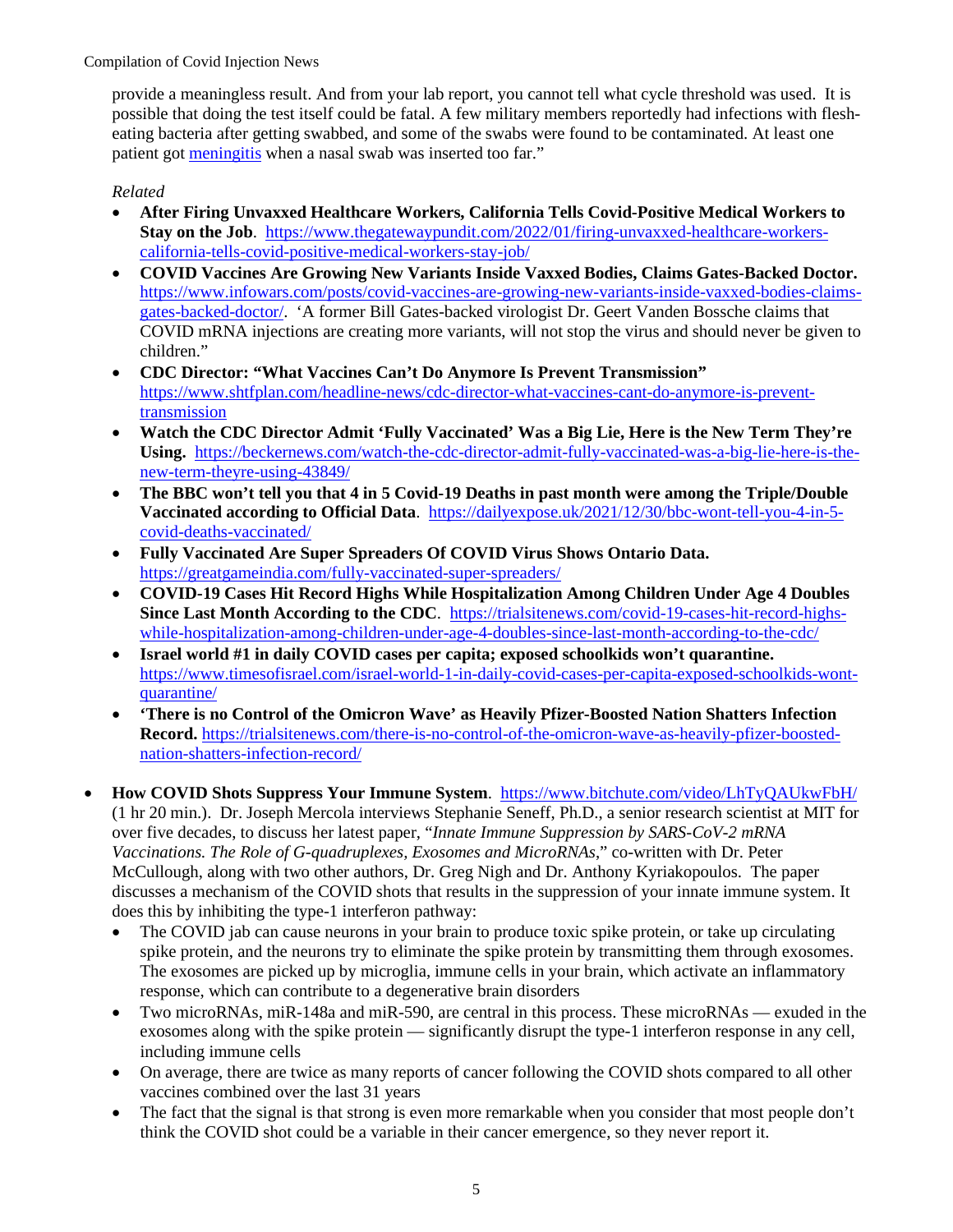• **Dr. Peter McCullough: 'Don't Take Any More' Genetic Vaccines, Dangerous Foreign Spike Proteins 'Lead To Chronic Disease'** [https://www.thegatewaypundit.com/2022/01/exclusive-dr-peter](https://www.thegatewaypundit.com/2022/01/exclusive-dr-peter-mccullough-urges-stand-genetic-vaccines-cause-body-produce-spike-proteins-brain-lung-heart-bone-marrow-reproductive-organs/)[mccullough-urges-stand-genetic-vaccines-cause-body-produce-spike-proteins-brain-lung-heart-bone](https://www.thegatewaypundit.com/2022/01/exclusive-dr-peter-mccullough-urges-stand-genetic-vaccines-cause-body-produce-spike-proteins-brain-lung-heart-bone-marrow-reproductive-organs/)[marrow-reproductive-organs/](https://www.thegatewaypundit.com/2022/01/exclusive-dr-peter-mccullough-urges-stand-genetic-vaccines-cause-body-produce-spike-proteins-brain-lung-heart-bone-marrow-reproductive-organs/) 

#### • **Whistleblowers share DOD medical data that blows vaccine safety debate wide open**

[https://www.theblaze.com/op-ed/horowitz-whistleblowers-share-dod-medical-data-that-blows-vaccine-safety](https://www.theblaze.com/op-ed/horowitz-whistleblowers-share-dod-medical-data-that-blows-vaccine-safety-debate-wide-open)[debate-wide-open](https://www.theblaze.com/op-ed/horowitz-whistleblowers-share-dod-medical-data-that-blows-vaccine-safety-debate-wide-open) "In a declaration under penalty of perjury that Renz plans to use in federal court, Drs. Samuel Sigoloff, Peter Chambers, and Theresa Long — three military doctors — revealed that there has been a 300% increase in DMED codes registered for miscarriages in the military in 2021 over the five-year average. The five-year average was 1,499 codes for miscarriages per year. During the first 10 months of 2021, it was 4,182… there was an almost 300% increase in cancer diagnoses (from a five-year average of 38,700 per year to 114,645 in the first 11 months of 2021). There was also a 1,000% increase in diagnosis codes for neurological issues, which increased from a baseline average of 82,000 to 863,000!"

#### *Related*

- **Whistleblowers Reveal DoD Medical Data Showing Military Cancer Diagnoses HAVE TRIPLED Since The Rollout Of The Experimental Vaccines – Along With a 10x Increase in Neurological Disorders and a Near 5x increase in Female INFERTILITY** – (VIDEO) [https://www.thegatewaypundit.com/2022/01/whistleblowers-reveal-dod-medical-data-showing-military](https://www.thegatewaypundit.com/2022/01/whistleblowers-reveal-dod-medical-data-showing-military-cancer-diagnoses-tripled-since-rollout-experimental-vaccines-along-10x-increase-neurological-disorders-near-5x/)[cancer-diagnoses-tripled-since-rollout-experimental-vaccines-along-10x-increase-neurological-disorders](https://www.thegatewaypundit.com/2022/01/whistleblowers-reveal-dod-medical-data-showing-military-cancer-diagnoses-tripled-since-rollout-experimental-vaccines-along-10x-increase-neurological-disorders-near-5x/)[near-5x/](https://www.thegatewaypundit.com/2022/01/whistleblowers-reveal-dod-medical-data-showing-military-cancer-diagnoses-tripled-since-rollout-experimental-vaccines-along-10x-increase-neurological-disorders-near-5x/)
- **Military Medical Cover-Up Whistleblower DOD With Vax Records.** The Stew Peters Show, 11 January 2022. "The ideological purge of the military over the bioweapon shot mandate is continuing, but secret resisters are carrying on the fight from within…'Danny', an active-duty soldier, who must remain anonymous due to the very real risk of being kicked out of the military if his identity is revealed, joined the Stew Peters Show on Tuesday to detail how hundreds of active-duty soldiers have had their medical records falsified to show they received Pfizer's Comirnaty shot, even though they had not, and could not because it was not available or even in production."
- **The Covid Storyline is the Greatest Scam in World History. The Truth is This is a "Pandemic of the Vaccinated" – And the Vaccine is Killing Us.** Wayne Root. [https://www.thegatewaypundit.com/2022/01/wayne-root-covid-storyline-greatest-scam-world-history-truth](https://www.thegatewaypundit.com/2022/01/wayne-root-covid-storyline-greatest-scam-world-history-truth-pandemic-vaccinated-vaccine-killing-us/)[pandemic-vaccinated-vaccine-killing-us/](https://www.thegatewaypundit.com/2022/01/wayne-root-covid-storyline-greatest-scam-world-history-truth-pandemic-vaccinated-vaccine-killing-us/)

- **Brazil: Child Vaccination Suspended After 10-Year-Old Girl Suffers Cardiac Arrest Hours After Receiving Pfizer Vaccine**. [https://www.thegatewaypundit.com/2022/01/brazil-child-vaccination](https://www.thegatewaypundit.com/2022/01/brazil-child-vaccination-suspended-10-year-old-girl-suffers-cardiac-arrest-hours-receiving-pfizer-vaccine/)[suspended-10-year-old-girl-suffers-cardiac-arrest-hours-receiving-pfizer-vaccine/](https://www.thegatewaypundit.com/2022/01/brazil-child-vaccination-suspended-10-year-old-girl-suffers-cardiac-arrest-hours-receiving-pfizer-vaccine/)
- **COVID vaccines and pregnancy: > 172,000 spontaneous abortions due to the vaccine.** <https://stevekirsch.substack.com/p/covid-vaccines-and-pregnancy-172000>
- **New Data From Life Insurance Companies Confirm That Americans Are Dying In Unusually Large Numbers.** [https://theeconomiccollapseblog.com/new-life-insurance-numbers-confirm-that](https://theeconomiccollapseblog.com/new-life-insurance-numbers-confirm-that-americans-are-dying-in-unusually-large-numbers/)[americans-are-dying-in-unusually-large-numbers/](https://theeconomiccollapseblog.com/new-life-insurance-numbers-confirm-that-americans-are-dying-in-unusually-large-numbers/)
- **40% Rise Nationwide in Excess Deaths Among 18- to 49-Year-Olds, CDC Data Show.** <https://childrenshealthdefense.org/defender/rise-nationwide-excess-deaths-18-to-49-year-olds/> Death certificate data from the Centers for Disease Control and Prevention show excess deaths increased by more than 40% among Americans 18 to 49 years old during a 12-month period ending in October of 2021, and that COVID caused only about 42% of those deaths.
- **British Medical Journal Demands Immediate Release of All COVID-19 Vaccine, Treatment Data.** [https://www.zerohedge.com/covid-19/british-medical-journal-demands-immediate-release-all-covid-19](https://www.zerohedge.com/covid-19/british-medical-journal-demands-immediate-release-all-covid-19-vaccine-treatment-data) [vaccine-treatment-data](https://www.zerohedge.com/covid-19/british-medical-journal-demands-immediate-release-all-covid-19-vaccine-treatment-data)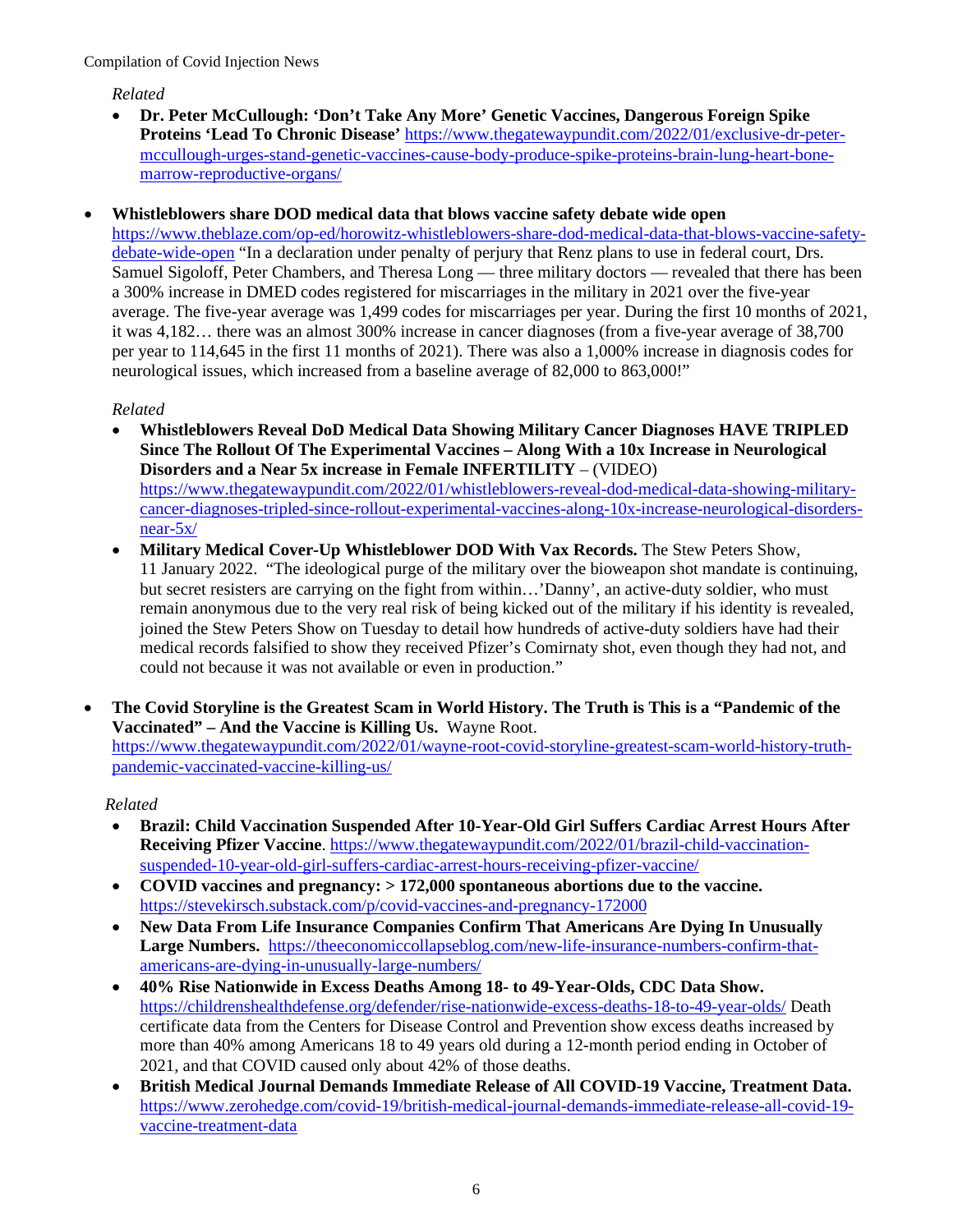- **FALLING APART: Latest Health Data From Scotland Mirrors the UK Unvaccinated Have Lower Covid-19 Case, Hospitalization, AND DEATH RATES Than the 'Fully Vaxxed'**  [https://www.thegatewaypundit.com/2022/01/falling-apart-latest-health-data-scotland-mirrors-uk](https://www.thegatewaypundit.com/2022/01/falling-apart-latest-health-data-scotland-mirrors-uk-unvaccinated-lower-covid-19-case-hospitalization-death-rates-fully-vaxxed)[unvaccinated-lower-covid-19-case-hospitalization-death-rates-fully-vaxxed](https://www.thegatewaypundit.com/2022/01/falling-apart-latest-health-data-scotland-mirrors-uk-unvaccinated-lower-covid-19-case-hospitalization-death-rates-fully-vaxxed)
- **UK Medicine Regulator confirms the Covid Vaccines have caused 5 times more deaths in 12 months than every other vaccine combined has caused in 21 years**. <https://dailyexpose.uk/2022/01/21/mhra-covid-vaccine-deaths-unprecedented/>
- **Pfizer Injured Mattie DeGaray Can No Longer Walk and Must Have Feeding Tube.** [https://rumble.com/vsw0vq-pfizer-injured-mattie-degaray-can-no-longer-walk-and-must-have-feeding](https://rumble.com/vsw0vq-pfizer-injured-mattie-degaray-can-no-longer-walk-and-must-have-feeding-tube.html)[tube.html](https://rumble.com/vsw0vq-pfizer-injured-mattie-degaray-can-no-longer-walk-and-must-have-feeding-tube.html)
- **Former Pfizer VP: COVID "Vaccines" Were "Always Going To Harm People"**

[https://www.shtfplan.com/headline-news/former-pfizer-vp-covid-vaccines-were-always-going-to-harm](https://www.shtfplan.com/headline-news/former-pfizer-vp-covid-vaccines-were-always-going-to-harm-people)[people](https://www.shtfplan.com/headline-news/former-pfizer-vp-covid-vaccines-were-always-going-to-harm-people) "Dr. Michael Yeadon, a former vice president of big pharma company Pfizer, who is being hailed as a "conspiracy theorist" by the mainstream shared his latest take on the damning evidence about the mRNA COVID-19 "vaccines." Dr. Yeadon says these shots are "toxic by design." Yeadon, like some of the rest of us, has yet to see sufficient evidence that this SARS-CoV-2 virus even exists. If by some off chance it is something more than just a nasty seasonal flu, it still is not even close to being as deadly as the mainstream media and governments continue to claim it is. "It turns out that it's not a particularly lethal virus, if it exists," Yeadon stated during the symposium. "Or it's about the same as a bad seasonal influenza."

- **Former Pfizer VP Mike Yeadon declares covid vaccines are "toxic by design" they're weapons to reduce global population.** [https://www.naturalnews.com/2022-01-10-toxic-pfizer-covid-vaccines](https://www.naturalnews.com/2022-01-10-toxic-pfizer-covid-vaccines-weapons-designed-depopulation.html)[weapons-designed-depopulation.html](https://www.naturalnews.com/2022-01-10-toxic-pfizer-covid-vaccines-weapons-designed-depopulation.html)
- **Dr. Lee Merritt: Mask wearing was never about controlling the virus**. <https://www.naturalnews.com/2022-01-21-mask-wearing-never-about-viral-control.html>"You cannot tell me this is about contagion control when you have to wear a mask six feet into the restroom. But then you can take it off to go sit at the bar." (Related: [Biden wants to enact a federal mask mandate immediately](https://naturalnews.com/2020-12-10-biden-federal-mask-mandate-immediately-after-inauguration.html)  [after inauguration.](https://naturalnews.com/2020-12-10-biden-federal-mask-mandate-immediately-after-inauguration.html)) Merritt emphasized that the [masks are damaging children](http://badmedicine.news/) the most and in multiple ways.
- **Bill Gates: Future Pandemics, Reducing the Population & Tracking Vaccines.** [https://uncoverdc.com/2022/01/19/bill-gates-future-pandemics-reducing-the-population-tracking](https://uncoverdc.com/2022/01/19/bill-gates-future-pandemics-reducing-the-population-tracking-vaccines/)[vaccines/](https://uncoverdc.com/2022/01/19/bill-gates-future-pandemics-reducing-the-population-tracking-vaccines/)
- **554 Million Covid-19 Vaccine Doses Ordered by German Government for 83 Million People: Seven Doses Per Person!** [https://www.globalresearch.ca/554-million-covid-19-vaccine-doses-ordered-by](https://www.globalresearch.ca/554-million-covid-19-vaccine-doses-ordered-by-german-government-for-83-million-people-seven-doses-per-person/5767621)[german-government-for-83-million-people-seven-doses-per-person/5767621](https://www.globalresearch.ca/554-million-covid-19-vaccine-doses-ordered-by-german-government-for-83-million-people-seven-doses-per-person/5767621)
- **German Study: The higher the vaccination rate, the higher the excess mortality.** [https://drjessesantiano.com/german-analysis-the-higher-the-vaccination-rate-the-higher-the-excess](https://drjessesantiano.com/german-analysis-the-higher-the-vaccination-rate-the-higher-the-excess-mortality/)[mortality/](https://drjessesantiano.com/german-analysis-the-higher-the-vaccination-rate-the-higher-the-excess-mortality/)
- **Dr. Fauci: "We May Need to Boost Again. That's Entirely Conceivable"** (VIDEO). <https://www.thegatewaypundit.com/2022/01/dr-fauci-may-need-boost-entirely-conceivable-video>
- **SARS-COV-2 Vaccines and Neurodegenerative Disease**. [https://www.theepochtimes.com/sars-cov-2](https://www.theepochtimes.com/sars-cov-2-vaccines-and-neurodegenerative-disease_4207235.html) [vaccines-and-neurodegenerative-disease\\_4207235.html](https://www.theepochtimes.com/sars-cov-2-vaccines-and-neurodegenerative-disease_4207235.html)
- **"Doomed To Fail" Top Immunologist Blasts Global COVID Response Driven By "False Propaganda"** [https://www.zerohedge.com/covid-19/doomed-fail-top-immunologist-blasts-global-covid](https://www.zerohedge.com/covid-19/doomed-fail-top-immunologist-blasts-global-covid-response-driven-false-propaganda)[response-driven-false-propaganda](https://www.zerohedge.com/covid-19/doomed-fail-top-immunologist-blasts-global-covid-response-driven-false-propaganda)
- **Reiner Füllmich and 50 lawyers: 'The vaccines are designed to kill and depopulate the planet."**  [https://freewestmedia.com/2022/01/10/reiner-fullmich-and-50-lawyers-the-vaccines-are-designed-to-kill](https://freewestmedia.com/2022/01/10/reiner-fullmich-and-50-lawyers-the-vaccines-are-designed-to-kill-and-depopulate-the-planet/)[and-depopulate-the-planet/](https://freewestmedia.com/2022/01/10/reiner-fullmich-and-50-lawyers-the-vaccines-are-designed-to-kill-and-depopulate-the-planet/)
- **"Premeditated Manslaughter of Millions of People Coordinated at the Highest Levels" Naomi Wolf and Dr. Malone Respond to Project Veritas.** (Steve Bannon War Room, 9 min video), <https://www.brighteon.com/60ccb959-277b-4399-a52f-0507a2aea37e>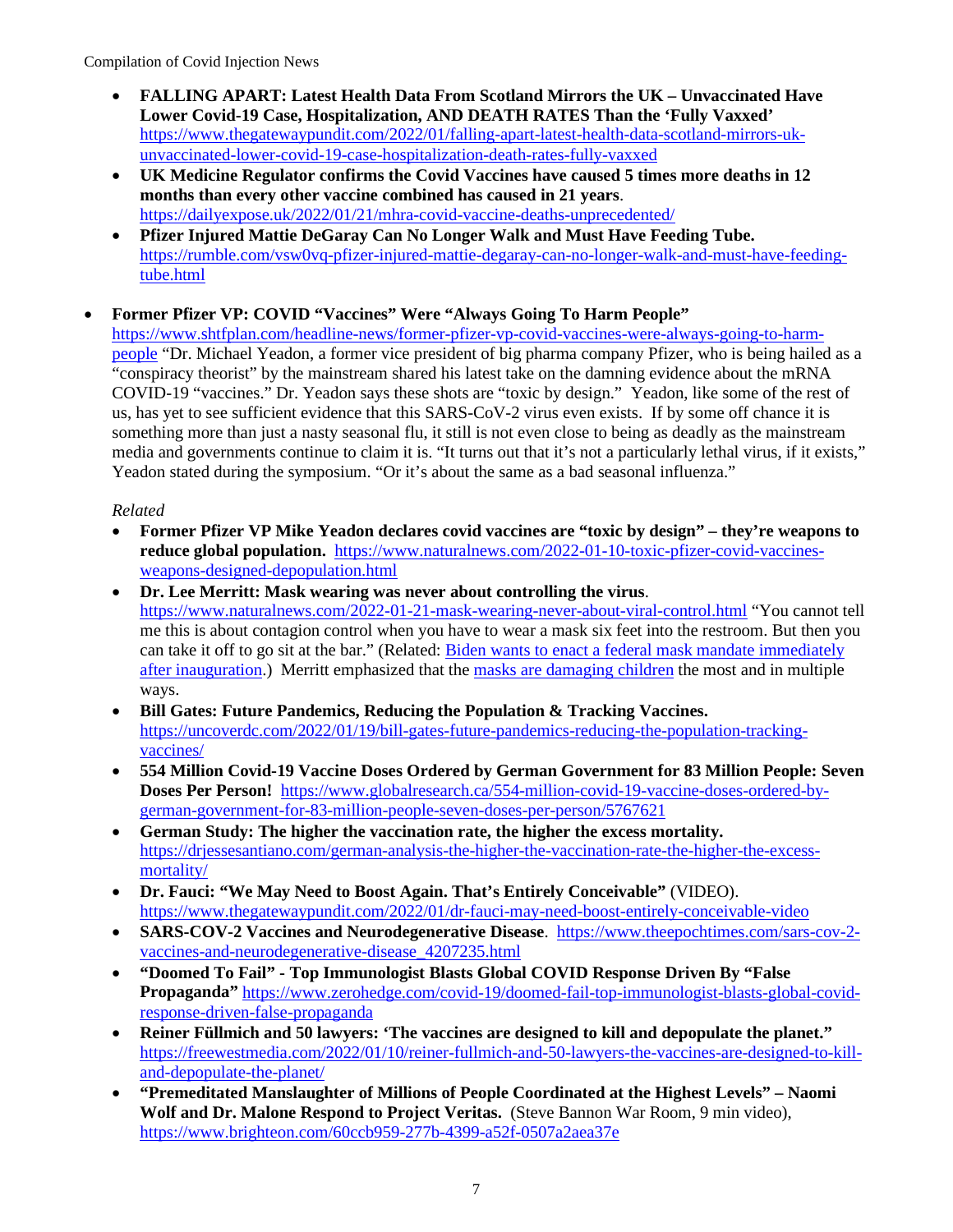- **Dr. Mike Yeadon: Latest Evidence of Premeditated Mass Murder by Lethal Injection.**  <https://www.brighteon.com/f879d865-e078-4dab-9f88-e8d1f348b14f>
- **Mikel Marusu: Philippines experiencing numerous deaths since "vaccine" mandate went into effect on November 30**. [https://thecovidblog.com/2022/01/10/mikel-marusu-philippines-experiencing](https://thecovidblog.com/2022/01/10/mikel-marusu-philippines-experiencing-numerous-deaths-since-vaccine-mandate-went-into-effect-on-november-30/)[numerous-deaths-since-vaccine-mandate-went-into-effect-on-november-30/](https://thecovidblog.com/2022/01/10/mikel-marusu-philippines-experiencing-numerous-deaths-since-vaccine-mandate-went-into-effect-on-november-30/)
- **Ex-head of UK Vaccine Taskforce Calls for End to Mass Vaccination**. [https://www.theepochtimes.com/ex-head-of-uk-vaccine-taskforce-calls-for-end-to-mass](https://www.theepochtimes.com/ex-head-of-uk-vaccine-taskforce-calls-for-end-to-mass-vaccination_4202023.html)[vaccination\\_4202023.html](https://www.theepochtimes.com/ex-head-of-uk-vaccine-taskforce-calls-for-end-to-mass-vaccination_4202023.html)
- **Huge Number of Vax Deaths & It's Getting Worse** Dr. Pierre Kory. [https://usawatchdog.com/huge](https://usawatchdog.com/huge-number-of-vax-deaths-its-getting-worse-dr-pierre-kory/)[number-of-vax-deaths-its-getting-worse-dr-pierre-kory/](https://usawatchdog.com/huge-number-of-vax-deaths-its-getting-worse-dr-pierre-kory/) "World renowned CV19 critical care and pulmonary expert Dr. Pierre Kory says the data is clear the CV19 injections are "not safe, not effective" and shows they are causing a huge number of deaths. It's going to get much worse if we don't stop the shots. Dr. Kory warns, "They already broke death records with these vaccines almost a year ago. Now, you are starting to see it in actuarial data with life insurance companies... They know the amount of deaths they are reporting cannot be explained by Covid. . . . There is something else driving a huge and extremely terrifying mortality signal in the U.S. population. To think that it is anything but the vaccines, if we get this wrong and if you keep saying they are safe, that line which is already in a significant and steep incline will continue the more we boost and the more we vaccinate. . . . This has to stop. We have to stop, people are dying."
- **37,927 Deaths and 3,392,632 Injuries Following COVID Shots in European Database as Young People Continue to Die**. [https://vaccineimpact.com/2022/37927-deaths-and-3392632-injuries-following](https://vaccineimpact.com/2022/37927-deaths-and-3392632-injuries-following-covid-shots-in-european-database-as-young-people-continue-to-die/)[covid-shots-in-european-database-as-young-people-continue-to-die/](https://vaccineimpact.com/2022/37927-deaths-and-3392632-injuries-following-covid-shots-in-european-database-as-young-people-continue-to-die/)
- **Croatian MEP Tells Emmanuel Macron That He Is Murdering His Citizens With Mandatory Vaccinations**. (1:04 min video) [https://rumble.com/vt2wpg-croatian-mep-tells-emmanuel-macron-that](https://rumble.com/vt2wpg-croatian-mep-tells-emmanuel-macron-that-he-is-murdering-his-citizens-with-m.html)[he-is-murdering-his-citizens-with-m.html](https://rumble.com/vt2wpg-croatian-mep-tells-emmanuel-macron-that-he-is-murdering-his-citizens-with-m.html)

• **Despotism Is The New Normal: Looming Threats To Freedom In 2022.**  [https://www.rutherford.org/publications\\_resources/john\\_whiteheads\\_commentary/despotism\\_is\\_the\\_new\\_nor](https://www.rutherford.org/publications_resources/john_whiteheads_commentary/despotism_is_the_new_normal_looming_threats_to_freedom_in_2022) mal looming threats to freedom in 2022

- **Bill Filed In Washington Would Authorize 'Strike Force' To 'Involuntarily Detain' Unvaccinated Families – Zoom Meeting on Proposed Agenda on Jan. 12, '22 …UPDATE: WA Releases Statement.** [https://www.thegatewaypundit.com/2022/01/bill-filed-washington-authorize-strike-force](https://www.thegatewaypundit.com/2022/01/bill-filed-washington-authorize-strike-force-involuntarily-detain-unvaccinated-families-already-set-internment-camps/)[involuntarily-detain-unvaccinated-families-already-set-internment-camps/](https://www.thegatewaypundit.com/2022/01/bill-filed-washington-authorize-strike-force-involuntarily-detain-unvaccinated-families-already-set-internment-camps/)
- **Physician Assistant Who Saved Hundreds Of COVID Patients From 'Needlessly Dying In Hospitals' Reveals Exactly Why His Medical License Is Suspended**. (article and 8 minute video)s [https://www.thegatewaypundit.com/2022/01/physician-assistant-saves-hundreds-covid-patients](https://www.thegatewaypundit.com/2022/01/physician-assistant-saves-hundreds-covid-patients-needlessly-dying-hospitals-reveals-exactly-medical-license-suspended)[needlessly-dying-hospitals-reveals-exactly-medical-license-suspended](https://www.thegatewaypundit.com/2022/01/physician-assistant-saves-hundreds-covid-patients-needlessly-dying-hospitals-reveals-exactly-medical-license-suspended)
- **Marines say they're being 'crushed' over vaccine refusal: 'A political purge'** <https://www.foxnews.com/politics/marines-being-crushed-vaccine-refusal-political-purge>
- **Health-policy expert warns against Biden's "vaccine idolatry"** <https://www.israel365news.com/265066/health-policy-expert-accuses-biden-of-vaccine-idolatry/>
- **Australia Northern Territory Chief Minister Says Unvaccinated People Cannot Leave Home To Work, Exercise.** [https://dailycaller.com/2022/01/07/australia-northern-territory-lockdown-unvaccinated](https://dailycaller.com/2022/01/07/australia-northern-territory-lockdown-unvaccinated-covid-19-home-work-exercise-michael-gunner/)[covid-19-home-work-exercise-michael-gunner/](https://dailycaller.com/2022/01/07/australia-northern-territory-lockdown-unvaccinated-covid-19-home-work-exercise-michael-gunner/)
- **Abbott to Sue Biden to Stop Vax Mandate for National Guard** [https://thenewamerican.com/abbott-to](https://thenewamerican.com/abbott-to-sue-biden-to-stop-vax-mandate-for-national-guard/)[sue-biden-to-stop-vax-mandate-for-national-guard/](https://thenewamerican.com/abbott-to-sue-biden-to-stop-vax-mandate-for-national-guard/)
- **"I Do Not Want To Have A Vaccination": NHS Doctor Tells UK Health Secretary On Camera** [https://www.zerohedge.com/covid-19/i-do-not-want-have-vaccination-nhs-doctor-tells-uk-health](https://www.zerohedge.com/covid-19/i-do-not-want-have-vaccination-nhs-doctor-tells-uk-health-secretary-camera)[secretary-camera](https://www.zerohedge.com/covid-19/i-do-not-want-have-vaccination-nhs-doctor-tells-uk-health-secretary-camera) "Steve James, a consultant anesthetist at the King's College Hospital, told Javid that he doesn't believe the science for mandating the vaccines is "strong enough" and the government should at least consider the nuance that some doctors have had antibodies through previous exposure to the CCP (Chinese Communist Party) virus—the virus that causes COVID-19."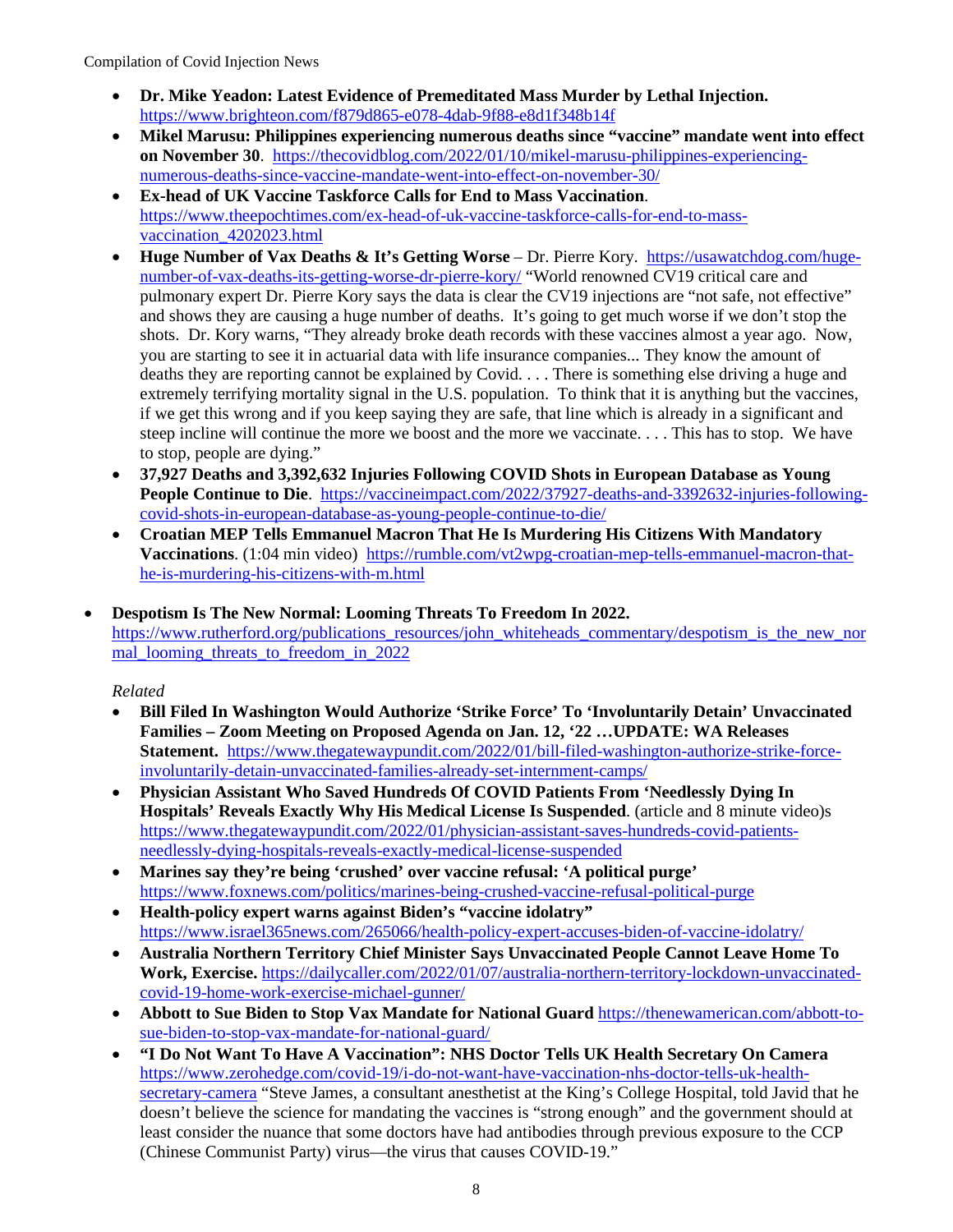- **A Warning from Australia Here's What Joe Biden's Vaccine Mandate on Truckers Will Look Like When It Kicks In #BareShelvesBiden**. [https://www.thegatewaypundit.com/2022/01/warning](https://www.thegatewaypundit.com/2022/01/warning-australia-joe-bidens-vaccine-mandate-truckers-will-look-like-kicks-bareshelvesbiden/)[australia-joe-bidens-vaccine-mandate-truckers-will-look-like-kicks-bareshelvesbiden/](https://www.thegatewaypundit.com/2022/01/warning-australia-joe-bidens-vaccine-mandate-truckers-will-look-like-kicks-bareshelvesbiden/) "Starting on January 15th, this coming Saturday, US truckers must [show proof of vaccine](https://theconservativetreehouse.com/blog/2022/01/07/we-have-less-than-two-weeks-to-finalize-preparation/#more-224565) to enter Canada. The Biden regime's vaccine mandate will mean around 30,000 cross-border truckers will be forced to shut down."
- **Watchdog Warns: Biden Admin Looks to Be Creating a Database of Americans Who Asked for Religious Exemption**. [https://www1.cbn.com/cbnnews/us/2022/january/watchdog-warns-biden-admin](https://www1.cbn.com/cbnnews/us/2022/january/watchdog-warns-biden-admin-appears-to-be-creating-a-database-of-americans-who-asked-for-religious-exemption)[appears-to-be-creating-a-database-of-americans-who-asked-for-religious-exemption](https://www1.cbn.com/cbnnews/us/2022/january/watchdog-warns-biden-admin-appears-to-be-creating-a-database-of-americans-who-asked-for-religious-exemption)
- **25 Federal Agencies Tracking Employees With Religious Exemption Requests.**  [https://www.zerohedge.com/political/25-federal-agencies-tracking-employees-religious-exemption](https://www.zerohedge.com/political/25-federal-agencies-tracking-employees-religious-exemption-requests)[requests](https://www.zerohedge.com/political/25-federal-agencies-tracking-employees-religious-exemption-requests)
- **Researcher Calls Out Censorship After Journal Pulls COVID-19 Vaccine Adverse Events Analysis.**  [https://www.theepochtimes.com/researcher-calls-out-censorship-after-journal-pulls-covid-19-vaccine](https://www.theepochtimes.com/researcher-calls-out-censorship-after-journal-pulls-covid-19-vaccine-adverse-events-analysis_4221081.html)[adverse-events-analysis\\_4221081.html](https://www.theepochtimes.com/researcher-calls-out-censorship-after-journal-pulls-covid-19-vaccine-adverse-events-analysis_4221081.html)
- **PayPal becomes the latest Big Tech platform to ban nonprofits fighting COVID jab mandates.**  [https://www.lifesitenews.com/opinion/paypal-becomes-the-latest-big-tech-platform-to-ban-nonprofits](https://www.lifesitenews.com/opinion/paypal-becomes-the-latest-big-tech-platform-to-ban-nonprofits-fighting-covid-jab-mandates/)[fighting-covid-jab-mandates/](https://www.lifesitenews.com/opinion/paypal-becomes-the-latest-big-tech-platform-to-ban-nonprofits-fighting-covid-jab-mandates/)
- **Up In Canada, Outrage As Quebec Announces Plans To 'Punish The Unvaccinated' With A Crippling Tax For COVID-19 'Vaccine Refusers'** [https://www.nowtheendbegins.com/quebec-canada](https://www.nowtheendbegins.com/quebec-canada-working-to-impose-massive-tax-on-unvaccinated-citizens-covid-19-vaccines/)[working-to-impose-massive-tax-on-unvaccinated-citizens-covid-19-vaccines/](https://www.nowtheendbegins.com/quebec-canada-working-to-impose-massive-tax-on-unvaccinated-citizens-covid-19-vaccines/)
- **Forced covid lockdowns in China are starving people to death**. [https://www.naturalnews.com/2022-](https://www.naturalnews.com/2022-01-12-forced-covid-lockdowns-china-starving-death.html) [01-12-forced-covid-lockdowns-china-starving-death.html](https://www.naturalnews.com/2022-01-12-forced-covid-lockdowns-china-starving-death.html)
- **Mass COVID Camps Being Built: Concentration Camps for the Unvaxxed Down Under.**  [https://www.redvoicemedia.com/2022/01/mass-covid-camps-being-built-concentration-camps-for-the](https://www.redvoicemedia.com/2022/01/mass-covid-camps-being-built-concentration-camps-for-the-unvaxxed-down-under/)[unvaxxed-down-under/](https://www.redvoicemedia.com/2022/01/mass-covid-camps-being-built-concentration-camps-for-the-unvaxxed-down-under/)
- **Government Deception: Up to 3.8 Million 'Fully Vaccinated' Austrians To Be Declared 'Unvaccinated'** [https://rairfoundation.com/government-deception-up-to-3-8-million-fully-vaccinated](https://rairfoundation.com/government-deception-up-to-3-8-million-fully-vaccinated-austrians-to-be-declared-unvaccinated/)[austrians-to-be-declared-unvaccinated/](https://rairfoundation.com/government-deception-up-to-3-8-million-fully-vaccinated-austrians-to-be-declared-unvaccinated/)
- **The carefully planned, step-by-step guide global elites are using to implement the Great Reset** [https://www.lifesitenews.com/opinion/the-carefully-planned-step-by-step-guide-global-elites-are-using-to](https://www.lifesitenews.com/opinion/the-carefully-planned-step-by-step-guide-global-elites-are-using-to-implement-the-great-reset/)[implement-the-great-reset/ "](https://www.lifesitenews.com/opinion/the-carefully-planned-step-by-step-guide-global-elites-are-using-to-implement-the-great-reset/)Global elites are following a course of COVID-related actions directed against the various citizens of countries around the world, ignoring freedoms, safety warnings and lessons from history."

- **Markell: The Crisis That Didn't Go to Waste**. [https://harbingersdaily.com/the-crisis-that-didnt-go-to](https://harbingersdaily.com/the-crisis-that-didnt-go-to-waste/)[waste/](https://harbingersdaily.com/the-crisis-that-didnt-go-to-waste/) "For almost two years, the globalists have been conducting an experiment on us. It has been Satanically- inspired. The last two years have been a check to see how obedient we will be! In short, how much we will absorb without objection and even pushback. Many are behaving like sheeple, obeying every order, while others are willing to risk all for freedom and liberty."
- **Brace yourself for Impact: Luciferian elite launch 'Great Collapse' of Western civilization.**  [https://leohohmann.com/2022/01/15/brace-yourself-for-impact-luciferian-elite-launch-great-collapse-of](https://leohohmann.com/2022/01/15/brace-yourself-for-impact-luciferian-elite-launch-great-collapse-of-western-civilization/)[western-civilization/](https://leohohmann.com/2022/01/15/brace-yourself-for-impact-luciferian-elite-launch-great-collapse-of-western-civilization/)
- **Quietly, Steadily A Digital COVID-19 Passport Expands in America.**  <https://trialsitenews.com/quietly-steadily-a-digital-covid-19-passport-expands-in-america/>
- **U.S. Developing Vaccine Passport System Using Complex Web of Big Tech Partnerships.** <https://childrenshealthdefense.org/defender/us-developing-vaccine-passport-system/> Just because the federal government isn't directly developing a national vaccine database or vaccine passport system doesn't mean such systems aren't in the works — they are, and some of the Big Tech players involved have deep ties to multiple government agencies.
- **Immunization: an entry point for digital identity**. [https://medium.com/id2020/immunization-an-entry](https://medium.com/id2020/immunization-an-entry-point-for-digital-identity-ea37d9c3b77e)[point-for-digital-identity-ea37d9c3b77e](https://medium.com/id2020/immunization-an-entry-point-for-digital-identity-ea37d9c3b77e)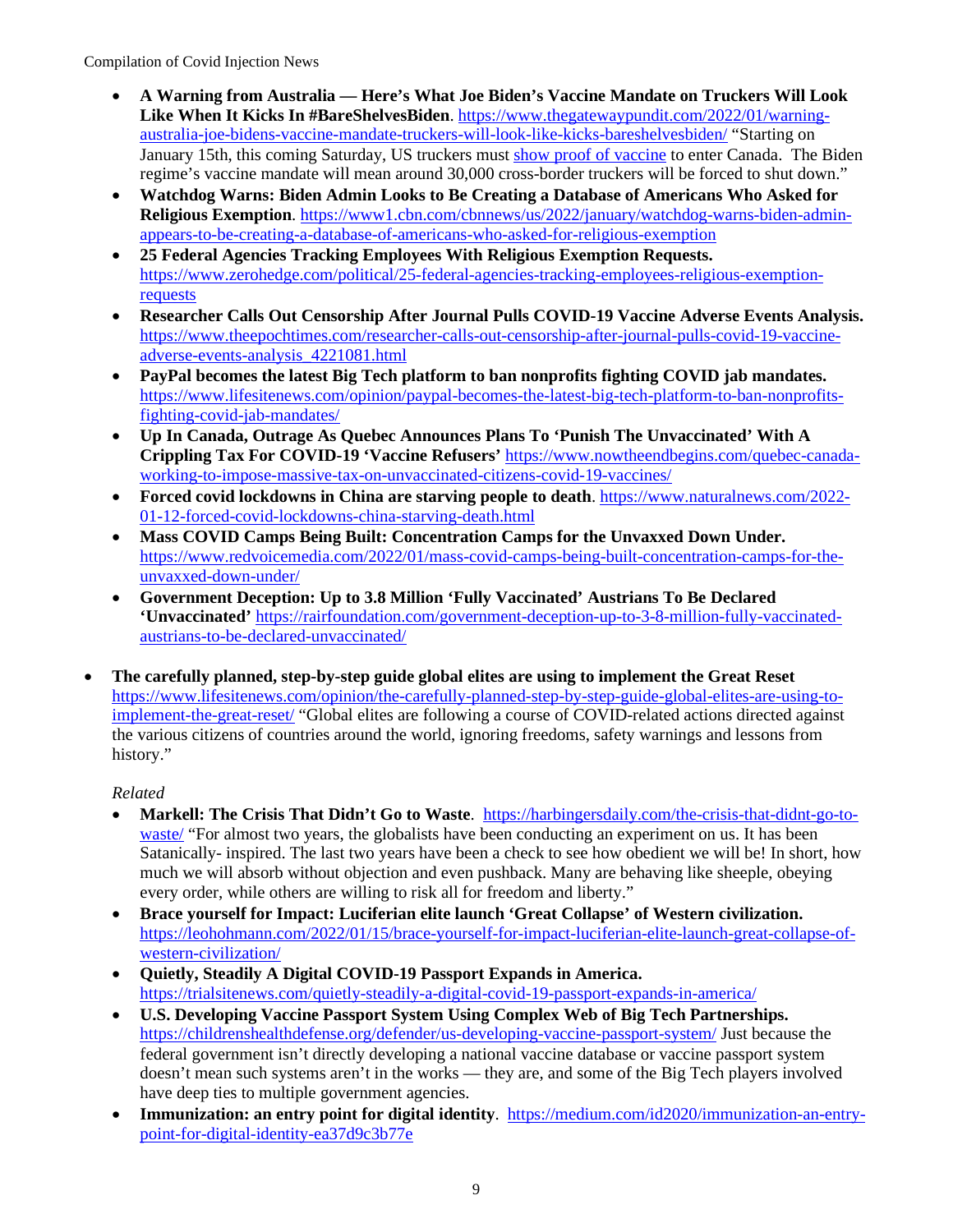- **Immunization needs a technology boost**. <https://www.nature.com/articles/d41586-017-05923-8> "Digital technology and social media offer an opportunity. The technology sector is on a mission to equip everyone on the planet with a digital and online presence. And the innovations that will help to achieve that goal are exactly those that could aid the global public-health community in vaccinating every child." (Editor's Note: In November 2021, the CEO of Gavi, the Vaccine Alliance (Bill Gates organization), Dr. Seth Berkley wrote this piece for Nature, emphasizing "the pressing need to move to digital systems — specifically those to identify and track those currently missing out — to achieve 100% immunization coverage.")
- **Therapies to Prevent Progression of COVID-19, Including Hydroxychloroquine, Azithromycin, Zinc, and Vitamin D3 With or Without Intravenous Vitamin C: An International, Multicenter, Randomized Trial.** <https://www.ncbi.nlm.nih.gov/pmc/articles/PMC8712288/>"Abstract Background: COVID-19 is a global pandemic. *Treatment with hydroxychloroquine (HCQ), zinc, and azithromycin (AZM), also known as the Zelenko protocol, and treatment with intravenous (IV) vitamin C (IVC) have shown encouraging results in a large number of trials worldwide. In addition, vitamin D levels are an important indicator of the severity of symptoms in patients with COVID-19*. [Editor's Note: For information about the Zelenko Protocol, go to: [https://thezelenkoprotocol.com/\]](https://thezelenkoprotocol.com/)
- **Ivermectin 62% Effective in Preventing COVID Mortality, 86% Effective in Preventing Infection, UK Doctor Says**. [https://childrenshealthdefense.org/defender/ivermectin-effective-preventing-covid-mortality](https://childrenshealthdefense.org/defender/ivermectin-effective-preventing-covid-mortality-infection)[infection](https://childrenshealthdefense.org/defender/ivermectin-effective-preventing-covid-mortality-infection)
- **Ivermectin 'Works Throughout All Phases' Of COVID According To Leaked Military Documents.**  [https://www.zerohedge.com/covid-19/hidden-military-documents-reveal-nih-intent-create-sars-cov-2-using](https://www.zerohedge.com/covid-19/hidden-military-documents-reveal-nih-intent-create-sars-cov-2-using-gain-function-research)[gain-function-research](https://www.zerohedge.com/covid-19/hidden-military-documents-reveal-nih-intent-create-sars-cov-2-using-gain-function-research)"As more and more information pours out of the *Project Veritas* leaked military documents, there appears to be a damning section in **support of Ivermectin** as a Covid-19 treatment. 'Ivermectin (identified as curative in April 2020) works throughout all phases of illness because it both inhibits viral replication and modulates the immune response.'"
- **Studies Find Natural Treatments for Coronavirus**. [https://www.theepochtimes.com/studies-find-natural](https://www.theepochtimes.com/studies-find-natural-treatments-for-coronavirus_4218452.html)treatments-for-coronavirus 4218452.html Contrary to what mass mainstream media would have you assume, coronaviruses aren't uncharted territory. In fact, human coronaviruses are responsible for 15-30% of common colds each year.
- **Dr. Peter McCullough Reveals Six Things Everyone Should Have in Their 'Over-the-Counter Toolbox'** [JD Rucker Show, 60 min. video][. https://rumble.com/vsc1su-dr.-peter-mccullough-reveals-the-six-things](https://rumble.com/vsc1su-dr.-peter-mccullough-reveals-the-six-things-everyone-should-have-in-their-o.html)[everyone-should-have-in-their-o.html](https://rumble.com/vsc1su-dr.-peter-mccullough-reveals-the-six-things-everyone-should-have-in-their-o.html) " 'If there were six things in the over-the-counter toolbox, I would put in there that **Povidone Iodine**. That's about \$5 if you buy it online. And then after that, it would be **Zinc,** 50 mg a day. **Vitamin D**, 5,000 IUs a day, increased to 20,000 a day during active treatment. **Vitamin C**, 3,000 mg a day, active treatment. And then **Quercetin**, 500 mg a day for prevention, 500 mg per day for active treatment. And then one last one, which is over-the-counter antacid/antihistamine, which actually reduces viral replication, and that's **Famotidine or Pepcid**, but at a high dose, 80 mg a day active treatment. So that over-the-counter list, if there was a shopping list if people were going to, in a sense, 'brace themselves' for Omicron, which it looks like it's going to hit everybody.' He then went on to describe the prescription drugs that many are taking to treat Covid-19, such as Hydroxychloroquine and Ivermectin, among others."
- **Mask Mandates Causing Over 350% Surge In Childhood Speech Delays.**  <https://thenationalpulse.com/2022/01/20/mask-mandates-causing-speech-delays/>

- **Unmask America**[. https://www.zerohedge.com/covid-19/unmask-america](https://www.zerohedge.com/covid-19/unmask-america)
- **Supreme Court Rejects Attempt to Block Mask Mandate on Airplanes.**  [https://www.theepochtimes.com/supreme-court-rejects-attempt-to-block-mask-mandate-on](https://www.theepochtimes.com/supreme-court-rejects-attempt-to-block-mask-mandate-on-airplanes_4220382.html)[airplanes\\_4220382.html](https://www.theepochtimes.com/supreme-court-rejects-attempt-to-block-mask-mandate-on-airplanes_4220382.html)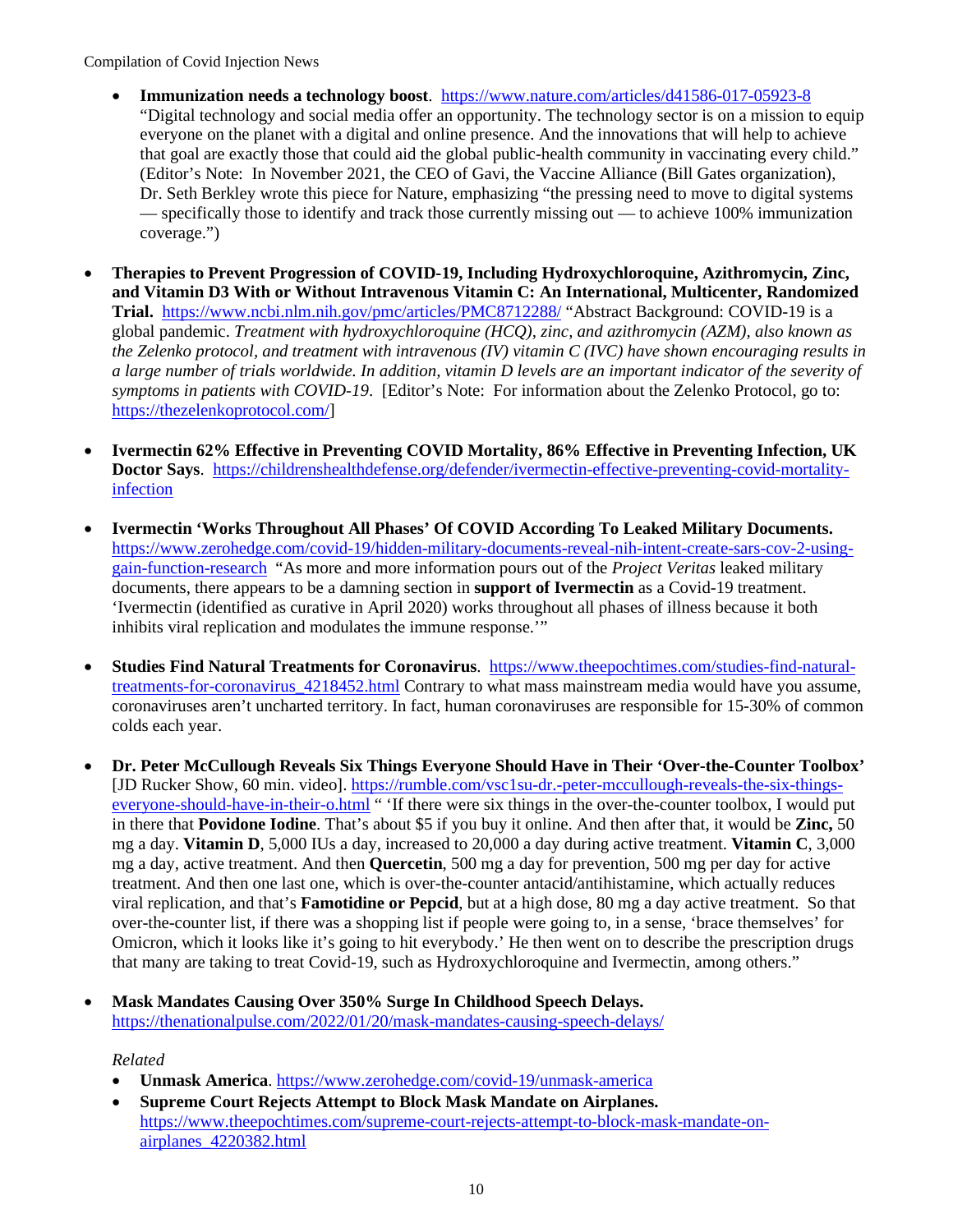- **Another Bombshell Report: U.K. Study Shows Maskless Kids \*Less Likely\* to Test Positive for Covid.** [https://beckernews.com/new-another-bombshell-report-u-k-study-shows-maskless-kids-less](https://beckernews.com/new-another-bombshell-report-u-k-study-shows-maskless-kids-less-likely-to-test-positive-for-covid-43836/)[likely-to-test-positive-for-covid-43836/](https://beckernews.com/new-another-bombshell-report-u-k-study-shows-maskless-kids-less-likely-to-test-positive-for-covid-43836/)
- **Dr. Reiner Fuellmich: Latest bombshell about COVID vaccines will dismantle Big Pharma.** <https://www.naturalnews.com/2022-01-10-latest-covid-vaccine-bombshell-dismantle-big-pharma.html> "International trial lawyer Dr. Reiner Fuellmich said on Dec. 31 that the latest "bombshell" about the Wuhan coronavirus (COVID-19) vaccines [will dismantle the big pharmaceutical companies](https://www.brighteon.com/2b36ce94-a9bc-41a1-9261-4d49a4cb23bc) that have pocketed billions of dollars during the pandemic. In a video presented by OVAL Media-Prevent Global Genocide channel and shown on *Brighteon.com*, Fuellmich discussed with Dr. Wolfgang Wodarg the latest gamechanging findings by researcher Craig Paardekooper of *[Kingston University London](https://www.kingston.ac.uk/)*."

- **Reiner Fuellmich: "New Findings… Enough to Dismantle the Entire (VAX COVID) Industry"** (20 min video).<https://www.brighteon.com/2b36ce94-a9bc-41a1-9261-4d49a4cb23bc>
- **NIH Hides Emails of Moderna Vaccine Developer at NIAID**. [https://www.icandecide.org/ican\\_press/nih-hides-emails-of-moderna-vaccine-developer-at-niaid/](https://www.icandecide.org/ican_press/nih-hides-emails-of-moderna-vaccine-developer-at-niaid/) "ICAN previously [reported](https://www.icandecide.org/ican_press/nih-officials-stand-to-earn-millions-from-moderna-vaccine-2/) that Dr. Barney Graham, Deputy Director of the Vaccine Research Center at Fauci's agency – the National Institute of Allergy and Infectious Diseases (NIAID) within the NIH – stands to earn millions from sales of the Moderna vaccine."
- **Military Documents About Gain of Function Contradict Fauci Testimony Under Oath.** [https://www.projectveritas.com/news/military-documents-about-gain-of-function-contradict-fauci-testimony](https://www.projectveritas.com/news/military-documents-about-gain-of-function-contradict-fauci-testimony-under/)[under/](https://www.projectveritas.com/news/military-documents-about-gain-of-function-contradict-fauci-testimony-under/) "Military documents state that EcoHealth Alliance approached DARPA in March 2018 seeking funding to conduct gain of function research of bat borne coronaviruses. The proposal, named Project Defuse, was rejected by DARPA over safety concerns and the notion that it violates the gain of function research moratorium." (Full Project Veritas video at: https://youtu.be/\_zgoENmeddA)

- **Scientists believed Covid leaked from Wuhan lab but feared debate could hurt 'international harmony'** [https://www.telegraph.co.uk/news/2022/01/11/scientists-believed-covid-leaked-wuhan-lab](https://www.telegraph.co.uk/news/2022/01/11/scientists-believed-covid-leaked-wuhan-lab-feared-debate-could/)[feared-debate-could/](https://www.telegraph.co.uk/news/2022/01/11/scientists-believed-covid-leaked-wuhan-lab-feared-debate-could/)
- **Fauci Was Told Privately by Key Scientists That COVID-19 Natural Origin Was 'Highly Unlikely,' Newly Unredacted Emails Confirm.** [https://www.theepochtimes.com/mkt\\_morningbrief/fauci-was](https://www.theepochtimes.com/mkt_morningbrief/fauci-was-told-privately-by-key-scientists-that-natural-origin-was-highly-unlikely-newly-unredacted-emails-confirm_4207003.html)[told-privately-by-key-scientists-that-natural-origin-was-highly-unlikely-newly-unredacted-emails](https://www.theepochtimes.com/mkt_morningbrief/fauci-was-told-privately-by-key-scientists-that-natural-origin-was-highly-unlikely-newly-unredacted-emails-confirm_4207003.html)[confirm\\_4207003.html](https://www.theepochtimes.com/mkt_morningbrief/fauci-was-told-privately-by-key-scientists-that-natural-origin-was-highly-unlikely-newly-unredacted-emails-confirm_4207003.html)
- **Smoking gun DARPA documents prove Fauci lied under oath, funded the development of a deadly bioweapon and helped unleash it on the world, killing millions.** [https://www.naturalnews.com/2022-](https://www.naturalnews.com/2022-01-12-darpa-documents-prove-fauci-lied-under-oath-deadly-bioweapon.html) [01-12-darpa-documents-prove-fauci-lied-under-oath-deadly-bioweapon.html](https://www.naturalnews.com/2022-01-12-darpa-documents-prove-fauci-lied-under-oath-deadly-bioweapon.html)
- **New revelations in the US + what's happening in Israel today**. What a mess. Tony Fauci lied to Congress, they deliberately covered up the lab origin theory, and the situation in Israel today is totally unstable. We're next. <https://stevekirsch.substack.com/p/new-revelations-in-the-us-whats-happening>
- **BOMBSHELL: German Doctors Find 'Astonishing' Impurities in Covid 'Vaccine'** (Video). <https://rairfoundation.com/bombshell-german-doctors-find-astonishing-impurities-in-covid-vaccine-video/>
- **Aborted fetal cells and vaccines a scandal much bigger than Pfizer's whistleblower ever imagined.**  [https://americasfrontlinedoctors.org/news/post/aborted-fetal-cells-and-vaccines-a-scandal-much-bigger-than](https://americasfrontlinedoctors.org/news/post/aborted-fetal-cells-and-vaccines-a-scandal-much-bigger-than-pfizers-whistleblower-ever-imagined/)[pfizers-whistleblower-ever-imagined/](https://americasfrontlinedoctors.org/news/post/aborted-fetal-cells-and-vaccines-a-scandal-much-bigger-than-pfizers-whistleblower-ever-imagined/)
- **Scientists Reprogram Cells' DNA Using Nanotechnology**. [https://www.voanews.com/a/scientists](https://www.voanews.com/a/scientists-reprogram-cells-dna-nanotechnology/3976105.html)[reprogram-cells-dna-nanotechnology/3976105.html](https://www.voanews.com/a/scientists-reprogram-cells-dna-nanotechnology/3976105.html) "Researchers have turned skin cells into blood vessel tissue to save a mouse's wounded leg. They were able to do that simply by tapping the wound with a chip that uses nanotechnology to inject new DNA into the cells. This step follows a number of significant advances in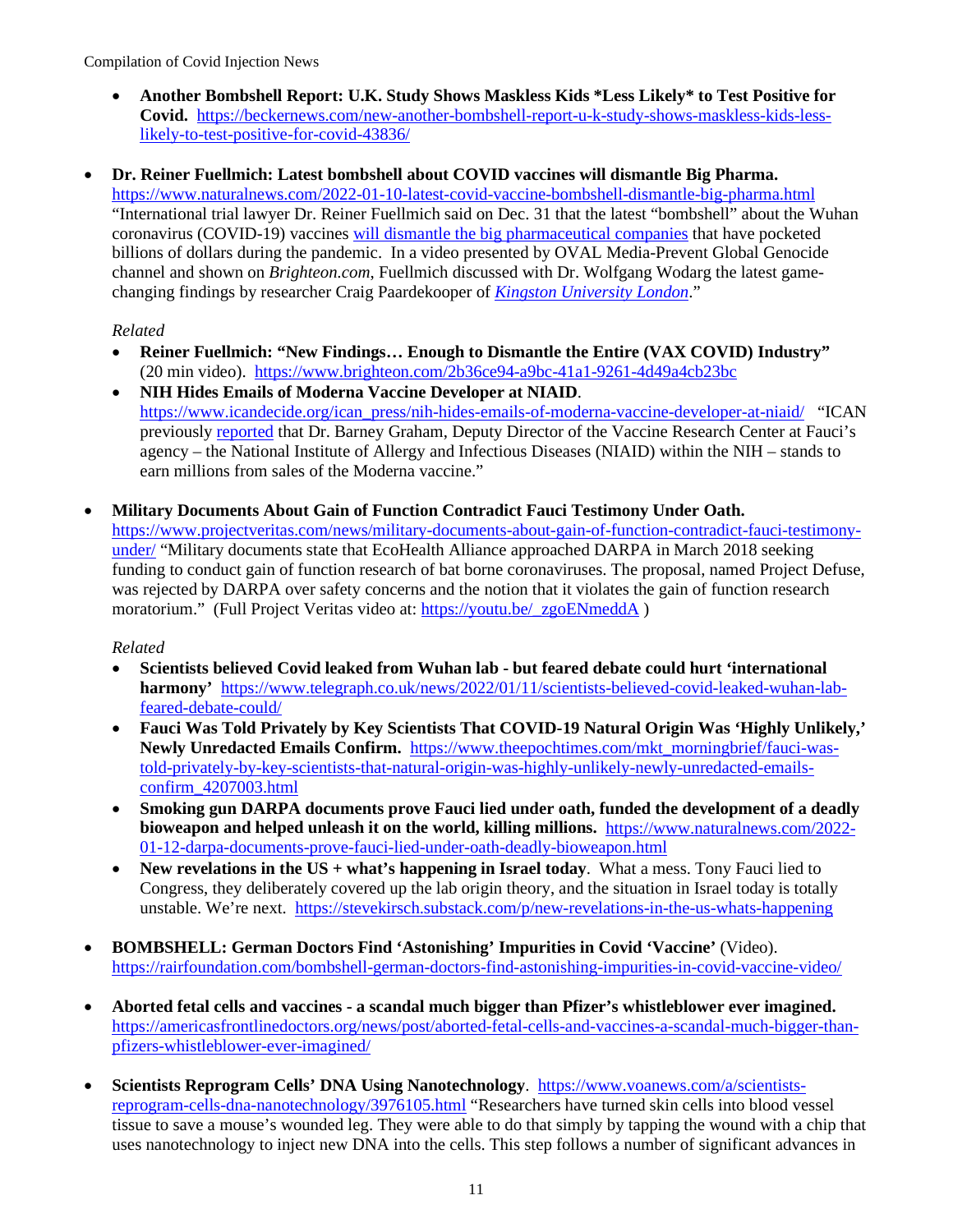techniques to turn one type of cell into another. Scientists hope this so-called cell reprogramming can one day be used to regenerate damaged tissue, or cure conditions such as Parkinson's disease." (Editor's note: Will this be the globalists next vis-à-vis the "vaccinations" – only for a nefarious purpose?)

- **CDC Shortens Pfizer COVID Booster Interval to Five Months. Experts Warn Practice Is Unstudied.** [https://thenewamerican.com/cdc-shortens-pfizer-covid-booster-interval-to-five-months-experts-warn-practice](https://thenewamerican.com/cdc-shortens-pfizer-covid-booster-interval-to-five-months-experts-warn-practice-is-unstudied/)[is-unstudied/](https://thenewamerican.com/cdc-shortens-pfizer-covid-booster-interval-to-five-months-experts-warn-practice-is-unstudied/)
- **Tampa Bay Rays Catcher Jean Ramirez Dead At 28 After Team Sponsored 'Vaccinate At The Plate', Anne Graham Lotz Daughter Multiple Heart Attacks** [https://www.nowtheendbegins.com/tampa-bay-rays](https://www.nowtheendbegins.com/tampa-bay-rays-catcher-jean-ramirez-dead-at-28-after-team-sponsored-vaccinate-at-plate-anne-graham-lotz-daughter-multiple-heart-attacks-bob-saget-betty-white/)[catcher-jean-ramirez-dead-at-28-after-team-sponsored-vaccinate-at-plate-anne-graham-lotz-daughter](https://www.nowtheendbegins.com/tampa-bay-rays-catcher-jean-ramirez-dead-at-28-after-team-sponsored-vaccinate-at-plate-anne-graham-lotz-daughter-multiple-heart-attacks-bob-saget-betty-white/)[multiple-heart-attacks-bob-saget-betty-white/](https://www.nowtheendbegins.com/tampa-bay-rays-catcher-jean-ramirez-dead-at-28-after-team-sponsored-vaccinate-at-plate-anne-graham-lotz-daughter-multiple-heart-attacks-bob-saget-betty-white/)

#### *Related*

- **PRAY: Anne Graham Lotz Asks for Prayers After Daughter Suffers Two Heart Attacks with 'No Known Cause**' [https://www.faithwire.com/2022/01/11/pray-anne-graham-lotz-asks-for-prayers-after](https://www.faithwire.com/2022/01/11/pray-anne-graham-lotz-asks-for-prayers-after-daughter-suffers-two-heart-attacks-with-no-known-cause/)[daughter-suffers-two-heart-attacks-with-no-known-cause/](https://www.faithwire.com/2022/01/11/pray-anne-graham-lotz-asks-for-prayers-after-daughter-suffers-two-heart-attacks-with-no-known-cause/) "The mystery is that her heart has no blockages which can cause traditional style heart attacks. Hers is a very rare condition one doctor described as a 'broken heart syndrome.' There is no known cause," Lotz noted. "As I write this she is still in the hospital and will be for several more days as they continue to run tests."
- **Tragic: 38-Year-Old Athlete Dies after Suffering Heart Attack During Swim Portion at Ironman 70.3 Pucon.** [https://www.thegatewaypundit.com/2022/01/tragic-38-year-old-athlete-dies-suffering-heart](https://www.thegatewaypundit.com/2022/01/tragic-38-year-old-athlete-dies-suffering-heart-attack-swim-portion-ironman-70-3-pucon-video/)[attack-swim-portion-ironman-70-3-pucon-video/](https://www.thegatewaypundit.com/2022/01/tragic-38-year-old-athlete-dies-suffering-heart-attack-swim-portion-ironman-70-3-pucon-video/)
- **Fully-vaccinated Hollywood celebrities wondering why they are suddenly getting COVID-19, cancer and worse.** [https://thecovidblog.com/2021/08/12/fully-vaccinated-hollywood-celebrities](https://thecovidblog.com/2021/08/12/fully-vaccinated-hollywood-celebrities-wondering-why-they-are-suddenly-getting-covid-19-cancer-and-worse/)[wondering-why-they-are-suddenly-getting-covid-19-cancer-and-worse/](https://thecovidblog.com/2021/08/12/fully-vaccinated-hollywood-celebrities-wondering-why-they-are-suddenly-getting-covid-19-cancer-and-worse/)
- **Bob Saget: long-time standup comic and television actor dead weeks after receiving booster shot.** [https://thecovidblog.com/2022/01/09/bob-saget-long-time-standup-comic-and-television-actor-dead](https://thecovidblog.com/2022/01/09/bob-saget-long-time-standup-comic-and-television-actor-dead-weeks-after-receiving-booster-shot/)[weeks-after-receiving-booster-shot/](https://thecovidblog.com/2022/01/09/bob-saget-long-time-standup-comic-and-television-actor-dead-weeks-after-receiving-booster-shot/) "I went to the pharmacy the other day and got a booster shot."
- **Madison Taylor: 22-year-old Mormon missionary and college student suffers 94-straight days of vaginal bleeding after first Moderna mRNA injection, emphasizes "this vaccine isn't dangerous"** [https://thecovidblog.com/2022/01/10/madison-taylor-mormon-missionary-94-days-vaginal-bleeding](https://thecovidblog.com/2022/01/10/madison-taylor-mormon-missionary-94-days-vaginal-bleeding-moderna/)[moderna/](https://thecovidblog.com/2022/01/10/madison-taylor-mormon-missionary-94-days-vaginal-bleeding-moderna/)
- **Kelly Ernby vs. Brittany Lauderback: major differences in how local ABC stations report so-called COVID-19 deaths for the vaxxed and non-vaxxed** [https://thecovidblog.com/2022/01/10/kelly-ernby](https://thecovidblog.com/2022/01/10/kelly-ernby-vs-brittany-lauderback-how-local-abc-stations-reported-two-so-called-covid-19-death/)[vs-brittany-lauderback-how-local-abc-stations-reported-two-so-called-covid-19-death/](https://thecovidblog.com/2022/01/10/kelly-ernby-vs-brittany-lauderback-how-local-abc-stations-reported-two-so-called-covid-19-death/)
- **Fully Vaccinated \*And Boosted\* West Virginia Governor "Extremely Unwell" After Positive Covid Test.** [https://www.thegatewaypundit.com/2022/01/fully-vaccinated-boosted-west-virginia-governor](https://www.thegatewaypundit.com/2022/01/fully-vaccinated-boosted-west-virginia-governor-extremely-unwell-positive-covid-test/)[extremely-unwell-positive-covid-test/](https://www.thegatewaypundit.com/2022/01/fully-vaccinated-boosted-west-virginia-governor-extremely-unwell-positive-covid-test/)
- **Alphonso Davies: Fully Vaccinated Football Star Develops Myocarditis.**  <https://thecovidworld.com/alphonso-davies-fully-vaccinated-football-star-develops-myocarditis/>

#### **Added 9 January 2022**

• **Bill Filed In Washington Would Authorize 'Strike Force' To 'Involuntarily Detain' Unvaccinated Families: 'They Have Already Set Up The Internment Camps'** [https://www.thegatewaypundit.com/2022/01/bill-filed-washington-authorize-strike-force-involuntarily-detain](https://www.thegatewaypundit.com/2022/01/bill-filed-washington-authorize-strike-force-involuntarily-detain-unvaccinated-families-already-set-internment-camps/)[unvaccinated-families-already-set-internment-camps/](https://www.thegatewaypundit.com/2022/01/bill-filed-washington-authorize-strike-force-involuntarily-detain-unvaccinated-families-already-set-internment-camps/) "The Washington State Board of Health may soon amend state law to authorize the involuntary detainment of residents as young as 5 years old in Covid-19 "internment camps" for failing to comply with the state's experimental vaccine mandate."

*Related*

• **Washington State Board of Health Meeting Materials for January 12, 2022.** <https://sboh.wa.gov/Meetings/MeetingInformation/2022/January12Online>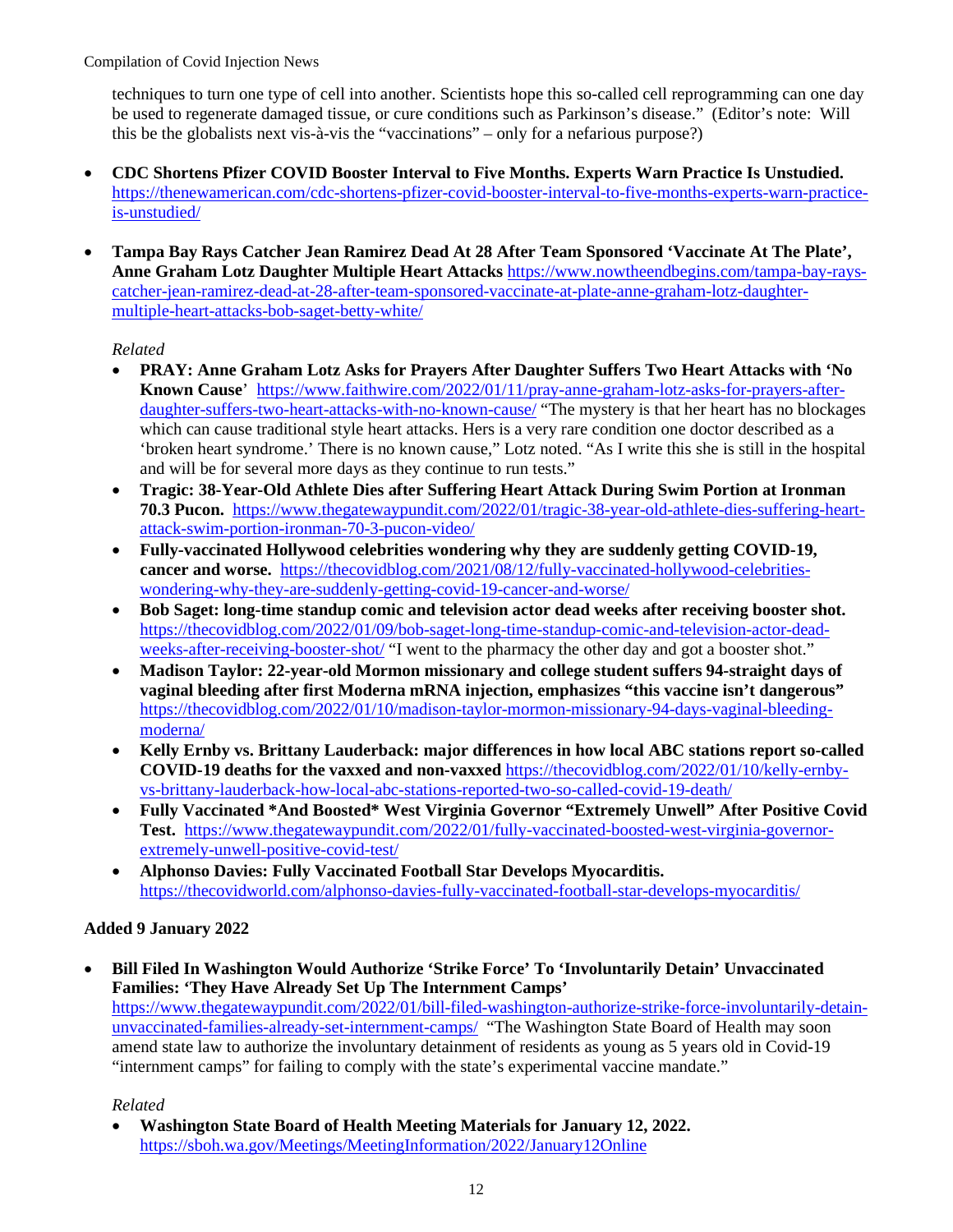• **Joe Rogan Interview with Dr. Peter McCullough Video** [Full Episode (3 hours) with transcript]. [https://covidvaccinesideeffects.com/joe-rogan-interview-with-dr-peter-mccullough-video-full-episode/#oral](https://covidvaccinesideeffects.com/joe-rogan-interview-with-dr-peter-mccullough-video-full-episode/#oral-nasal)[nasal](https://covidvaccinesideeffects.com/joe-rogan-interview-with-dr-peter-mccullough-video-full-episode/#oral-nasal) "If you're looking for the Joe Rogan interview with Dr. Peter McCullough, YouTube has censored the video and removed it so you cannot find it there. You can watch or listen on Spotify (see links below) but this video is nearly 3 hours long. For those that don't have the time to watch/listen to the whole episode, we've transcribed the entirety below, including some links to some of the interview topic highlights. We have also included links to many of the studies referenced by Dr. McCullough."

## *Related*

- **Crib Notes From the Joe Rogan–Dr. McCullogh Interview Everyone Is Talking About**. [https://pjmedia.com/uncategorized/kevindowneyjr/2022/01/04/crib-notes-from-the-joe-rogan-dr](https://pjmedia.com/uncategorized/kevindowneyjr/2022/01/04/crib-notes-from-the-joe-rogan-dr-mcculloch-interview-everyone-is-talking-about-n1546524)[mcculloch-interview-everyone-is-talking-about-n1546524](https://pjmedia.com/uncategorized/kevindowneyjr/2022/01/04/crib-notes-from-the-joe-rogan-dr-mcculloch-interview-everyone-is-talking-about-n1546524)
- **Breaking: Despite Shutdowns, Lockdowns, Masks, Vaccines, Boosters, Double Maskers… New COVID Cases Top One Million for First Time Ever**. [https://www.thegatewaypundit.com/2022/01/breaking](https://www.thegatewaypundit.com/2022/01/breaking-despite-shutdowns-lockdowns-masks-vaccines-boosters-double-maskers-new-covid-cases-top-one-million-first-time-ever/)[despite-shutdowns-lockdowns-masks-vaccines-boosters-double-maskers-new-covid-cases-top-one-million](https://www.thegatewaypundit.com/2022/01/breaking-despite-shutdowns-lockdowns-masks-vaccines-boosters-double-maskers-new-covid-cases-top-one-million-first-time-ever/)[first-time-ever/](https://www.thegatewaypundit.com/2022/01/breaking-despite-shutdowns-lockdowns-masks-vaccines-boosters-double-maskers-new-covid-cases-top-one-million-first-time-ever/) "Despite two years of shutdowns, lockdowns, closed churches, denied sacraments, masks, double masks, N95 masks, N99 masks, distancing, jabs, double jabs, double jab booster combos, expert predictions, expert promises, 95% immunity-giving phase 3 trials, and crazy ladies wearing clear plastic face shields, over 1,000,000 Americans popped positive for Covid in a single day. Today's positive test number is more than four-times higher than at the previous Covid peak in January 2021 and comes just days short of one year since Joe Biden took office promising to 'shut down the virus.'"

- **Cities With Mask, Vaccine Mandates Seeing Huge COVID Spikes Anyway.**  <https://childrenshealthdefense.org/defender/bb-cities-mandates-huge-covid-spikes/>
- **Milestone: Over 1M adverse event reports in VAERS from the COVID vaccine.**  <https://stevekirsch.substack.com/p/milestone-over-1m-adverse-event-reports>"On the Dec 24, 2021 release of the VAERS data, we passed an important milestone: over 1M adverse events reported in VAERS. Oddly, the mainstream media didn't cover this at all. I just can't figure out why. In short, these vaccines have more adverse reactions than all vaccines combined in the 30 year history of VAERS (over 70 vaccines). They are [the most deadly vaccines ever created](https://stevekirsch.substack.com/p/according-to-dr-paul-offit-we-should) and have [likely killed over 150,000](https://stevekirsch.substack.com/p/how-to-verify-for-yourself-that-over)  [Americans](https://stevekirsch.substack.com/p/how-to-verify-for-yourself-that-over)**."**
- **32,649 Deaths 3,003,296 Injuries Following COVID Shots in European Database of Adverse Reactions as Young, Previously Healthy People Continue to Suffer.**  [https://vaccineimpact.com/2021/32649-deaths-3003296-injuries-following-covid-shots-in-european](https://vaccineimpact.com/2021/32649-deaths-3003296-injuries-following-covid-shots-in-european-database-of-adverse-reactions-as-young-previously-healthy-people-continue-to-die/)[database-of-adverse-reactions-as-young-previously-healthy-people-continue-to-die/](https://vaccineimpact.com/2021/32649-deaths-3003296-injuries-following-covid-shots-in-european-database-of-adverse-reactions-as-young-previously-healthy-people-continue-to-die/)
- **ICYMI: CDC just published a paper that admits that VAERS is underreported by at least 6.5X.**  <https://stevekirsch.substack.com/p/icymi-cdc-just-published-a-paper> **"**This was easy to miss since it wasn't specifically called out, but a CDC paper published a week ago confirmed (once again) that VAERS is very underreported, even when people are urged to report by HHS"
- **How to verify for yourself that over 150,000 Americans have been killed by the COVID vaccines.**  <https://stevekirsch.substack.com/p/how-to-verify-for-yourself-that-over>
- **Australia now ADMITS covid vaccines are harming people, offers up to \$600,000 in compensation for the seriously injured.** [https://www.naturalnews.com/2022-01-06-australia-admits-covid-vaccines](https://www.naturalnews.com/2022-01-06-australia-admits-covid-vaccines-harming-people.html)[harming-people.html](https://www.naturalnews.com/2022-01-06-australia-admits-covid-vaccines-harming-people.html) (**79,000+ Australians Filing Compensation Claims for COVID-19 Vaccine Injuries.** [https://trialsitenews.com/79000-australians-filing-compensation-claims-for-covid-19-vaccine](https://trialsitenews.com/79000-australians-filing-compensation-claims-for-covid-19-vaccine-injuries/)[injuries/\)](https://trialsitenews.com/79000-australians-filing-compensation-claims-for-covid-19-vaccine-injuries/)
- **New big data study of countries show COVID vaccines makes things worse (cases and deaths).**  [https://stevekirsch.substack.com/p/new-big-data-study-of-145-countries.](https://stevekirsch.substack.com/p/new-big-data-study-of-145-countries) "The next time you see you county health officer, President Biden, or Boris Johnson why not ask them if they can find a mistake in this study by Kyle A. Beattie entitled [Worldwide Bayesian Causal Impact Analysis of Vaccine](https://vector-news.github.io/editorials/CausalAnalysisReport_html.html)  [Administration on Deaths and Cases Associated with COVID-19: A BigData Analysis of 145 Countries](https://vector-news.github.io/editorials/CausalAnalysisReport_html.html)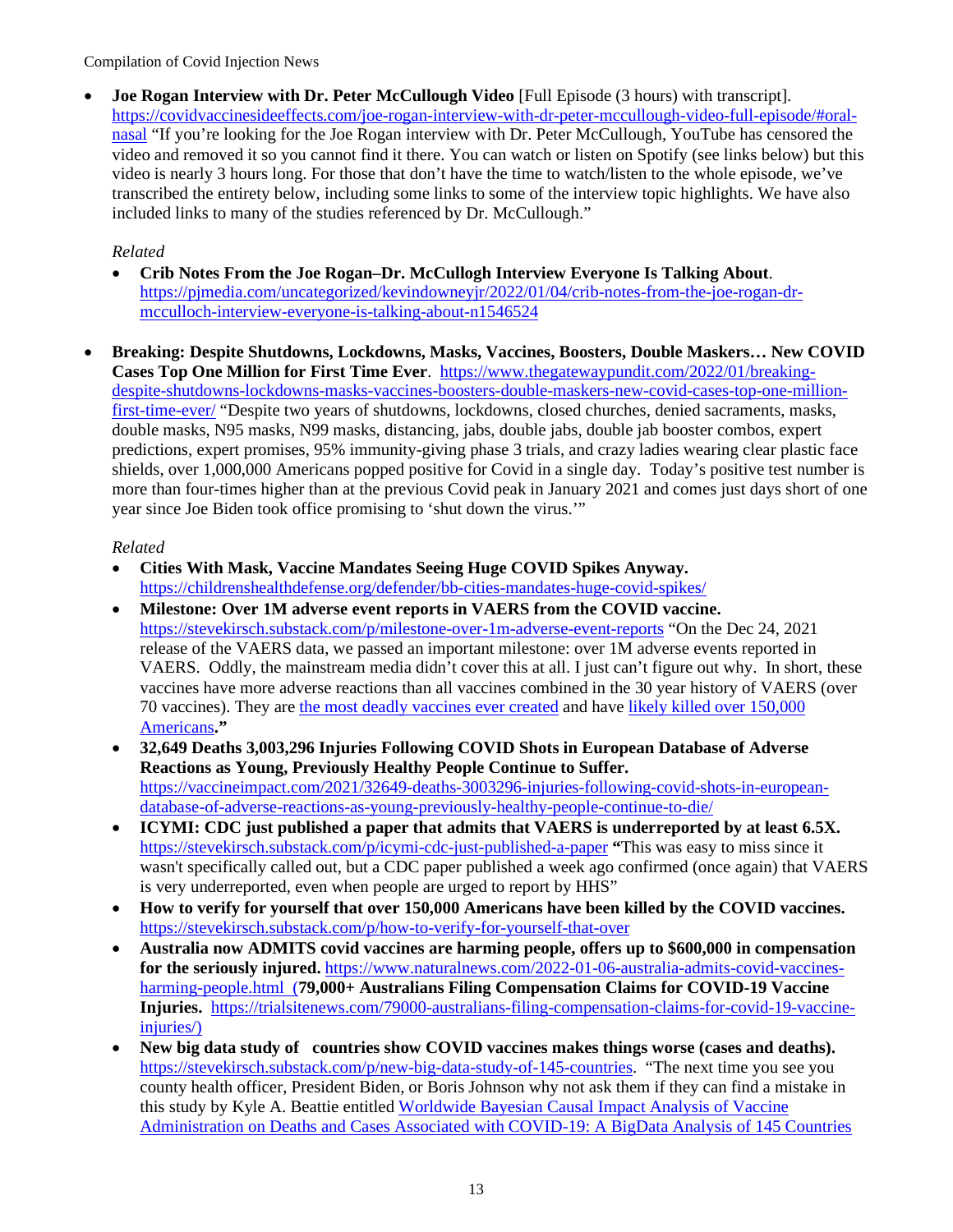**(the** [PDF version is here](https://drive.google.com/file/d/1DLlRa9rUqvW9pG1vNEsWMEydWwsmSMbe/view)**).** The study found that the COVID vaccines cause more COVID cases per million  $(+38\%$  in US) and more deaths per million associated with COVID  $(+31\%$  in US)."

- Boris Johnson: 90% of Patients in ICU Are Double-Vaxxed**.** [https://100percentfedup.com/boris-johnson-](https://100percentfedup.com/boris-johnson-90-of-patients-in-icu-are-double-vaxxed/)[90-of-patients-in-icu-are-double-vaxxed/](https://100percentfedup.com/boris-johnson-90-of-patients-in-icu-are-double-vaxxed/)
- **Biden's 'pandemic of the unvaccinated' narrative falls apart as omicron cases skyrocket.** <https://www.foxnews.com/politics/biden-pandemic-unvaccinated-falls-apart>
- **Fauci Struggles to Rescue Failed Claim 'Masks Work,' But Gets Destroyed by Mega-Thread on Actual 'Science.'** [beckernews.com/fauci-struggles-to-rescue-failed-claim-masks-work-but-gets](https://beckernews.com/fauci-struggles-to-rescue-failed-claim-masks-work-but-gets-destroyed-by-mega-thread-on-actual-science-43629/)[destroyed-by-mega-thread-on-actual-science-43629/](https://beckernews.com/fauci-struggles-to-rescue-failed-claim-masks-work-but-gets-destroyed-by-mega-thread-on-actual-science-43629/) (Thread at: [twitter.com/truthhurts\\_the/status/1290749281108987907\)](https://twitter.com/truthhurts_the/status/1290749281108987907)
- **57 Top Scientists and Doctors Release Shocking Study on COVID Vaccines and Demand Immediate Stop to All Vaccinations.** [https://www.globalresearch.ca/57-top-scientists-doctors-release-shocking-study](https://www.globalresearch.ca/57-top-scientists-doctors-release-shocking-study-covid-vaccines-demand-immediate-stop-all-vaccinations/5746848)[covid-vaccines-demand-immediate-stop-all-vaccinations/5746848](https://www.globalresearch.ca/57-top-scientists-doctors-release-shocking-study-covid-vaccines-demand-immediate-stop-all-vaccinations/5746848)

- **Age-associated SARS-CoV-2 breakthrough infection and changes in immune response in mouse model** <https://pubmed.ncbi.nlm.nih.gov/34989330/> From Dr. Robert Malone via Telegram: "Importance:
	- In mice, a two-dose COVID-19 mRNA vaccination conferred limited adaptive immune response among the aged mice which rendered them susceptible to SARS-CoV-2 infection."
	- The significant adverse event profile of the genetic vaccines, combined with the more mild disease profile of Omicron has to raise the possibility that the boosters may not be good "medicine," even for the elderly.
	- We will have more variants- natural immunity is robust and more broadly protective. Omicron is going to rip through the US population.
		- Maybe it is time to entirely re-evaluate our entire SARS-CoV-2 vaccination program?"
- **Risk of myocarditis following sequential COVID-19 vaccinations by age and sex.** <https://www.medrxiv.org/content/10.1101/2021.12.23.21268276v1>From Dr. Robert Malone via Telegram, "The pre-print article is backed up by solid data that observes for young men, the risk of myocarditis is greater with the mRNA vaccines than from natural infection. Please read that statement again for comprehension."
- **Immune-mediated hepatitis with the Moderna vaccine, no longer a coincidence but confirmed.** <https://www.ncbi.nlm.nih.gov/pmc/articles/PMC8491984/> "Our case demonstrates conclusive evidence of vaccine-induced immune-mediated hepatitis with a rapid onset of liver injury after the first Moderna dose, which on re-exposure led to acute severe autoimmune hepatitis."
- **Bombshell: Nobel Prize Winner Reveals Covid Vaccine is 'Creating Variants'**. <https://rairfoundation.com/bombshell-nobel-prize-winner-reveals-covid-vaccine-is-creating-variants/> "While it is understood that viruses mutate, causing variants, French Virologist and Nobel Prize Winner Luc Montagnier contends that 'it is the vaccination that is creating the variants.'"
- **Why are highly vaccinated countries experiencing COVID outbreaks? Dr. Bridle explains.**  <https://www.bitchute.com/video/7XXmStI8VINb>
- **Déjà vu: French scientists detect ANOTHER variant linked to travel to Cameroon and say it carries 46 mutations that may make it more vaccine-resistant and infectious (but it is so far NOT outcompeting Omicron).** [https://www.dailymail.co.uk/news/article-10365005/Covid-tracking-scientists-](https://www.dailymail.co.uk/news/article-10365005/Covid-tracking-scientists-France-spot-variant.html)[France-spot-variant.html](https://www.dailymail.co.uk/news/article-10365005/Covid-tracking-scientists-France-spot-variant.html)
- **MIT Scientist: Covid Vaccines May Cause Diseases in '10 to 15 years'** (Exclusive Video). [https://rairfoundation.com/mit-scientist-covid-vaccines-may-cause-diseases-in-10-to-15-years-exclusive](https://rairfoundation.com/mit-scientist-covid-vaccines-may-cause-diseases-in-10-to-15-years-exclusive-video/)[video/](https://rairfoundation.com/mit-scientist-covid-vaccines-may-cause-diseases-in-10-to-15-years-exclusive-video/)
- **Alert: Japan Places Myocarditis Warning on 'Vaccines' Requires Informed Consent.** [https://rairfoundation.com/alert-japan-places-myocarditis-warning-on-vaccines-requires-informed](https://rairfoundation.com/alert-japan-places-myocarditis-warning-on-vaccines-requires-informed-consent/)[consent/](https://rairfoundation.com/alert-japan-places-myocarditis-warning-on-vaccines-requires-informed-consent/)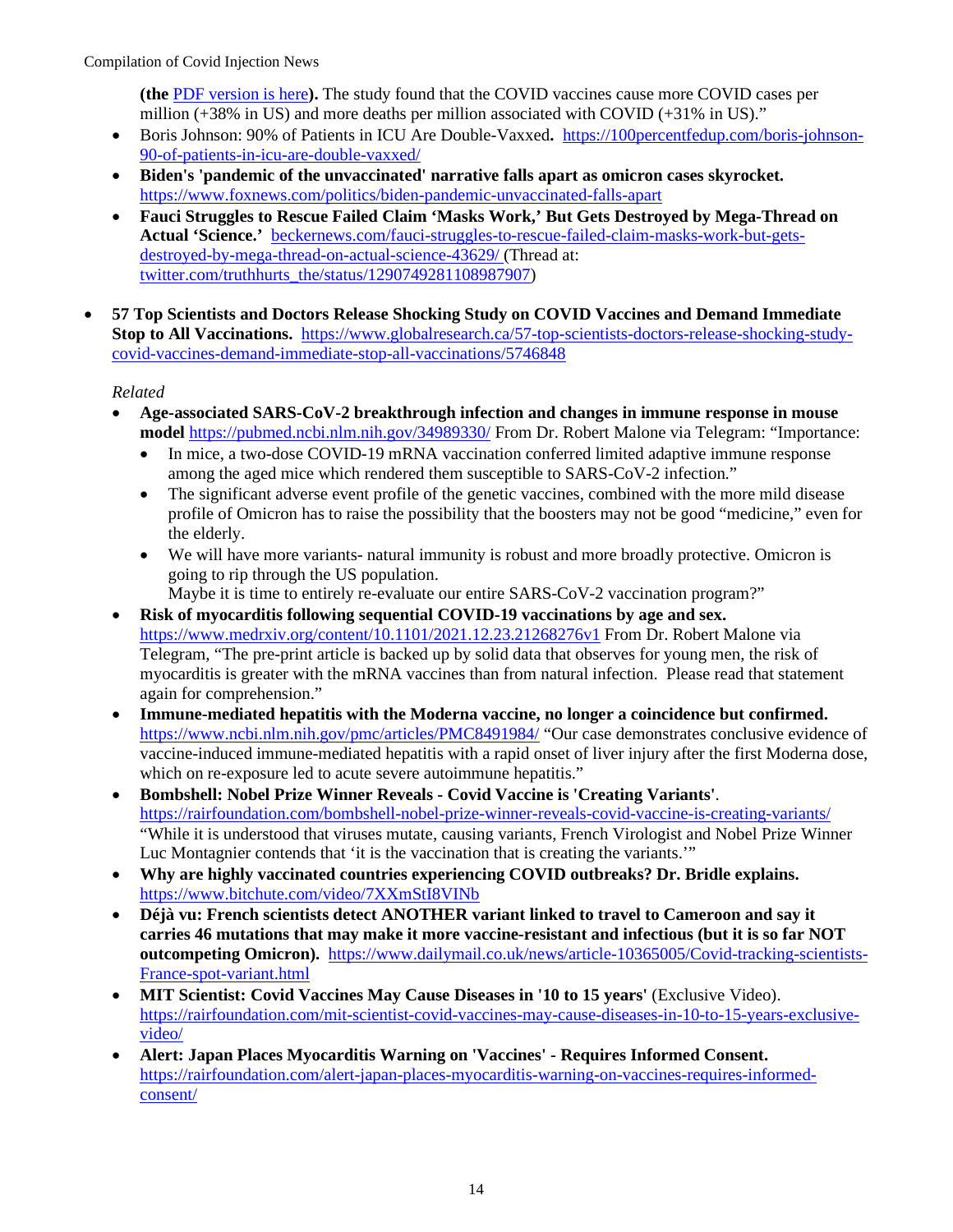- **Heart Inflammation Risk Higher From Moderna Vaccine Than COVID-19 for Those Under 40: Study.** [https://www.theepochtimes.com/mkt\\_morningbrief/for-under-40-heart-inflammation-risk-higher](https://www.theepochtimes.com/mkt_morningbrief/for-under-40-heart-inflammation-risk-higher-after-moderna-covid-19-vaccination-than-the-disease-study_4158712.html)[after-moderna-covid-19-vaccination-than-the-disease-study\\_4158712.html](https://www.theepochtimes.com/mkt_morningbrief/for-under-40-heart-inflammation-risk-higher-after-moderna-covid-19-vaccination-than-the-disease-study_4158712.html)
- **"Every Shot, I Can't Breathe" Fully Vaccinated Tennis Star Nikoloz Basilashivili Drops Out of Sydney Cup Due to Breathing Difficulties** (4:30 video). [https://www.thegatewaypundit.com/2022/01/every-shot-cant-breathe-fully-vaccinated-tennis-star](https://www.thegatewaypundit.com/2022/01/every-shot-cant-breathe-fully-vaccinated-tennis-star-nikoloz-basilashivili-drops-sydney-cup-due-breathing-difficulties-must-see-video/)[nikoloz-basilashivili-drops-sydney-cup-due-breathing-difficulties-must-see-video/](https://www.thegatewaypundit.com/2022/01/every-shot-cant-breathe-fully-vaccinated-tennis-star-nikoloz-basilashivili-drops-sydney-cup-due-breathing-difficulties-must-see-video/) "Georgian tennis star Nikoloz Basilashvili was forced to drop out of the Sydney Cup due to breathing difficulties and needing treatment from a doctor during his singles match against Greece's Stefanos Tsitsipas."
- **COVID-19 Vaccines Linked to Change in Menstrual Cycles: Study.**  [https://www.theepochtimes.com/mkt\\_morningbrief/covid-19-vaccines-linked-to-change-in-menstrual](https://www.theepochtimes.com/mkt_morningbrief/covid-19-vaccines-linked-to-change-in-menstrual-cycles-study_4199446.html)cycles-study 4199446.html. "Dr. Alison Edelman of the Oregon Health & Science University and other researchers studied cycles among 2,403 vaccinated and 1,556 unvaccinated women and concluded vaccination was associated with a change in cycle length…Researchers said that vaccines that use messenger RNA technology—both Pfizer's and Moderna's do—trigger an immune response, which could temporarily affect the hypothalamic-pituitary-ovarian axis function, and the study results support the hypothesis."
- **5 Questions To Answer Before You Get the Coronavirus Vaccine**. [https://rairfoundation.com/5-questions](https://rairfoundation.com/5-questions-to-answer-before-you-get-the-coronavirus-vaccine/)[to-answer-before-you-get-the-coronavirus-vaccine/](https://rairfoundation.com/5-questions-to-answer-before-you-get-the-coronavirus-vaccine/) "Will you be one of the millions of people who choose to receive the [gene-altering](https://rairfoundation.com/dire-warning-prominent-virologist-dr-sucharit-bhakdi-exposes-major-risks-of-gene-altering-vaccine-video/) mRNA injection to treat a virus 99.8% of people will survive?"
- **Israel's COVID Case Totals Reach All-Time High as Public is Subjected to 4th Round of Vaccines.** [https://bigleaguepolitics.com/israels-covid-case-totals-reach-all-time-high-as-public-is-subjected-to-4th](https://bigleaguepolitics.com/israels-covid-case-totals-reach-all-time-high-as-public-is-subjected-to-4th-round-of-vaccines/)[round-of-vaccines/](https://bigleaguepolitics.com/israels-covid-case-totals-reach-all-time-high-as-public-is-subjected-to-4th-round-of-vaccines/)

#### *Related*

- [Israel] **Fourth Covid booster underperforms, won't be recommended for general population**. [https://www.israel365news.com/264980/fourth-covid-booster-underperforms-wont-be-recommended-for](https://www.israel365news.com/264980/fourth-covid-booster-underperforms-wont-be-recommended-for-general-population/)[general-population/](https://www.israel365news.com/264980/fourth-covid-booster-underperforms-wont-be-recommended-for-general-population/)
- **New York Times: COVID Boosters May Cause 'Immune System Fatigue,' Compromise Ability to Fight Virus.** [https://nationalfile.com/new-york-times-covid-boosters-may-cause-immune-system-fatigue](https://nationalfile.com/new-york-times-covid-boosters-may-cause-immune-system-fatigue-compromise-ability-fight-virus/)[compromise-ability-fight-virus/](https://nationalfile.com/new-york-times-covid-boosters-may-cause-immune-system-fatigue-compromise-ability-fight-virus/)

• **Omicron Unleashes Mass Illness and a New Reality**. By Dr. Peter McCullough.

<https://www.americaoutloud.com/omicron-unleashes-mass-illness-and-a-new-reality/> It is now clear that Omicron can infect those with previous COVID-19 infection and natural immunity, as well as those fully vaccinated, and of course, the smaller fraction of individuals who are COVID-19 naive. While we have a mix of prolonged Delta cases and in many cases with moderate to severe symptoms, Omicron syndrome has been characterized as mild and brief with a notable absence of pulmonary symptoms.

- **Omicron Unleashes New Wave of Hysteria, With Rule by Decree in Force.** [https://www.theepochtimes.com/omicron-unleashes-new-wave-of-hysteria-with-rule-by-decree-in](https://www.theepochtimes.com/omicron-unleashes-new-wave-of-hysteria-with-rule-by-decree-in-force_4155654.html)[force\\_4155654.html](https://www.theepochtimes.com/omicron-unleashes-new-wave-of-hysteria-with-rule-by-decree-in-force_4155654.html)
- **Data from around the world suggests that omicron favors the fully vaccinated**. <https://alphanews.org/data-from-around-the-world-suggests-that-omicron-favors-the-fully-vaccinated/> "81% of Canadian omicron cases are among the fully vaccinated. In Germany, that number is 95.6% despite a 71% vaccination rate. 61% of omicron cases in Israel were among those who are triple vaccinated. Iceland is the most boosted nation on earth but also has the fourth highest COVID case rate."
- **Omicron Variant (B.1.1.529): Infectivity, Vaccine Breakthrough, and Antibody Resistance.**  <https://pubs.acs.org/doi/10.1021/acs.jcim.1c01451> From Dr. Robert Malone via Telegram: "Importance: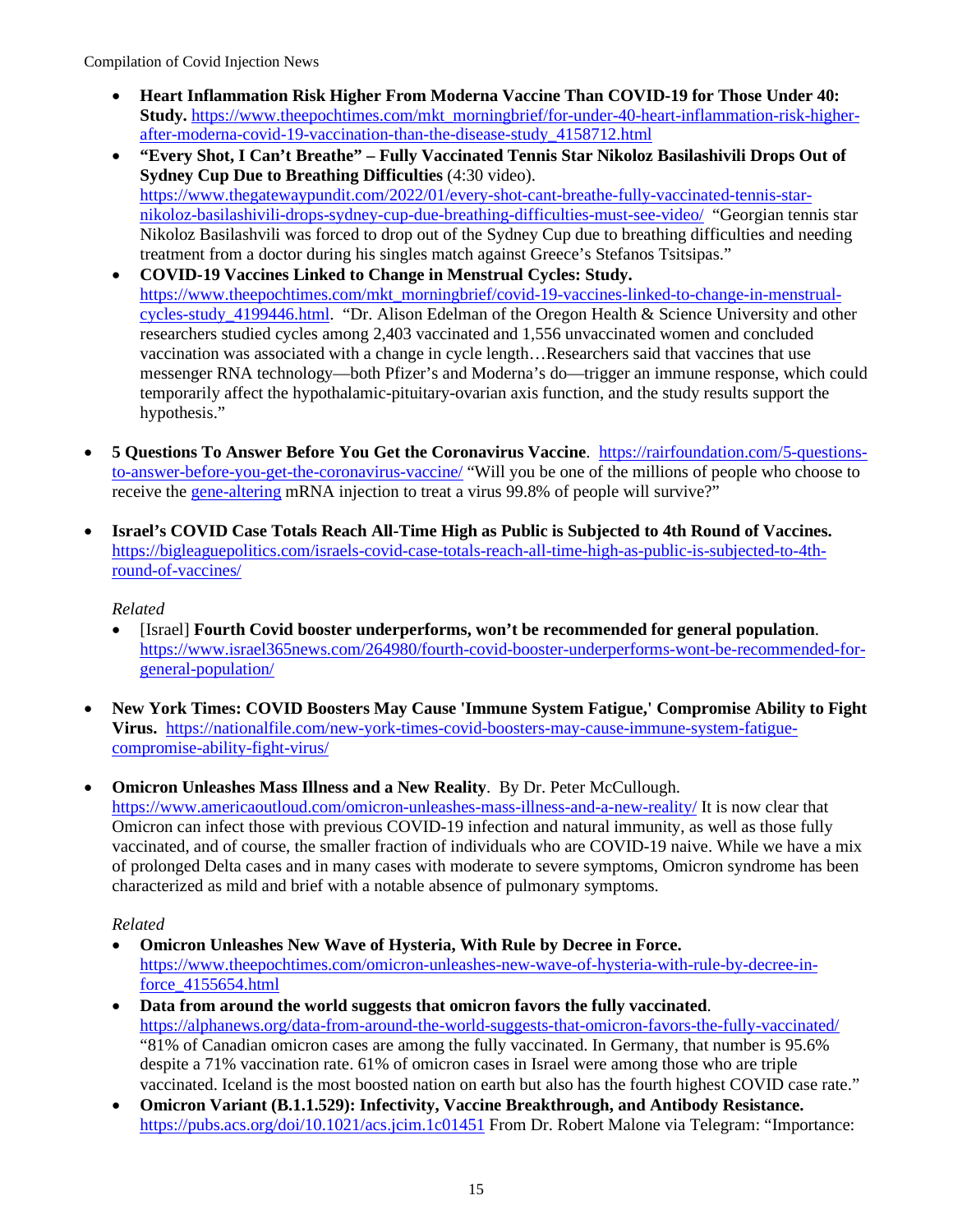Based on modeling, the Omicron may have an 88% likelihood to escape current vaccines. Do I need to write more?"

- **Genocide, Premeditated Mass Murder Evidence Dr. Michael Yeadon & Attorney Reiner Fuellmich**  [2 hr 20 min video] [https://www.redvoicemedia.com/video/2022/01/genocide-premeditated-mass-murder](https://www.redvoicemedia.com/video/2022/01/genocide-premeditated-mass-murder-evidence-dr-michael-yeadon-attorney-reiner-fuellmich/)[evidence-dr-michael-yeadon-attorney-reiner-fuellmich/](https://www.redvoicemedia.com/video/2022/01/genocide-premeditated-mass-murder-evidence-dr-michael-yeadon-attorney-reiner-fuellmich/)
- **Dutch Leader Stuns Parliament Exposes Globalist Covid 'Obedience Training' Plot (Video).**  [https://rairfoundation.com/dutch-leader-stuns-parliament-exposes-globalist-covid-obedience-training-plot](https://rairfoundation.com/dutch-leader-stuns-parliament-exposes-globalist-covid-obedience-training-plot-video/)[video/](https://rairfoundation.com/dutch-leader-stuns-parliament-exposes-globalist-covid-obedience-training-plot-video/) "Dutch leader Thierry Baudet called out a prophetic pandemic scenario from a 2010 Rockefeller Foundation Report that mirrors many tyrannical moves from governments playing out today on a global scale. The Rockefeller Foundation rivals George Soros' Open Society Foundations for their "investments" in radical left organizations bent on destroying Western Civilization. In 2016, the organization boasted a 4.1 billion endowment. According to their [website,](https://www.rockefellerfoundation.org/about-us/our-history/) they have given '\$17 billion in current dollars to support thousands of organizations and individuals worldwide.'"

- **Disturbing Official Data Reveals A 'Pandemic Of The Vaxxed' Is Leading To Deaths Across America, Censored By The MSM And Corrupted Medical Establishment, As They Rush In Tyranny.** [https://allnewspipeline.com/This\\_Is\\_What\\_Is\\_Really\\_Going\\_On.php](https://allnewspipeline.com/This_Is_What_Is_Really_Going_On.php)
- **NTEB PROPHECY NEWS PODCAST: Nations Begin 'Test Marketing' Locking Down The Unvaccinated To See Just How Far They Can Go In Punishing Them.** [https://www.nowtheendbegins.com/nteb-prophecy-news-podcast-australia-building-covid-not](https://www.nowtheendbegins.com/nteb-prophecy-news-podcast-australia-building-covid-not-concentration-camps-for-unvaccinated/)[concentration-camps-for-unvaccinated/](https://www.nowtheendbegins.com/nteb-prophecy-news-podcast-australia-building-covid-not-concentration-camps-for-unvaccinated/)
- **Exposed: Klaus Schwab's School For Covid Dictators, Plan for 'Great Reset' (Videos).** <https://rairfoundation.com/exposed-klaus-schwabs-school-for-covid-dictators-plan-for-great-reset-videos/>
- **Dr. Robert Malone Reveals CIA Psychological Operation Pushing COVID-19 Hysteria, Vaccines.**  [https://nationalfile.com/exposed-dr-robert-malone-reveals-cia-psychological-operation-pushing-covid-19](https://nationalfile.com/exposed-dr-robert-malone-reveals-cia-psychological-operation-pushing-covid-19-hysteria-vaccines/) [hysteria-vaccines/](https://nationalfile.com/exposed-dr-robert-malone-reveals-cia-psychological-operation-pushing-covid-19-hysteria-vaccines/)
- **Uncovering the Corona Narrative: Was Everything Carefully Planned? Analysis by Ernst Wolff.**  [https://www.globalresearch.ca/uncovering-the-corona-narrative-was-everything-carefully-planned](https://www.globalresearch.ca/uncovering-the-corona-narrative-was-everything-carefully-planned-analysis-of-ernst-wolff/5766108)[analysis-of-ernst-wolff/5766108](https://www.globalresearch.ca/uncovering-the-corona-narrative-was-everything-carefully-planned-analysis-of-ernst-wolff/5766108) "Superb explanation of one big reason the world went corona psychotic. Lecture by Ernst Wolff, renowned German economist and journalist. His focus is the on the global financial and monetary system, especially the role of the IMF, the World Bank, the Federal Reserve, the Bretton Woods system and the worldwide fiat money."
- **Will We Reach Herd Immunity Against the Tyranny Variant?** <https://amgreatness.com/2022/01/05/will-we-reach-herd-immunity-against-the-tyranny-variant/>
- **mRNA pioneer Dr. Robert Malone announces major DC protest against COVID vaccine mandates.** [https://www.lifesitenews.com/news/mrna-pioneer-announces-major-dc-protest-against-covid-vaccine](https://www.lifesitenews.com/news/mrna-pioneer-announces-major-dc-protest-against-covid-vaccine-mandates/)[mandates/](https://www.lifesitenews.com/news/mrna-pioneer-announces-major-dc-protest-against-covid-vaccine-mandates/)
- **Austria Adds Another 10 Days to Unvaccinated-Only Lockdown**. [https://www.theepochtimes.com/austria-adds-another-10-days-to-unvaccinated-only](https://www.theepochtimes.com/austria-adds-another-10-days-to-unvaccinated-only-lockdown_4174987.html)[lockdown\\_4174987.html](https://www.theepochtimes.com/austria-adds-another-10-days-to-unvaccinated-only-lockdown_4174987.html)
- **Quebec Under Curfew, Unvaxx'd Banned From Buying Booze, Marijuana**. <https://www.zerohedge.com/covid-19/quebec-under-curfew-unvaxxd-banned-buying-booze-marijuana>
- **El Camino Hospital CMO admits that 57% of their hospitalized COVID patients are fully vaccinated.** <https://stevekirsch.substack.com/p/el-camino-hospital-cmo-admits-that>"In a confidential memo to hospital staff, Mark Adams, the Chief Medical Officer of El Camino Hospital, admits that 57% of their hospitalized COVID patients are fully vaccinated. Whoops!"
- **COVID Outbreaks Reported on 92 Cruise Ships Operating in U.S**. <https://www.newsweek.com/covid-outbreaks-reported-92-cruise-ships-us-1666718>"The CDC wrote on its site: "Avoid cruise travel, regardless of vaccination status. Even fully vaccinated travelers may be at risk for getting and spreading COVID-19 variants."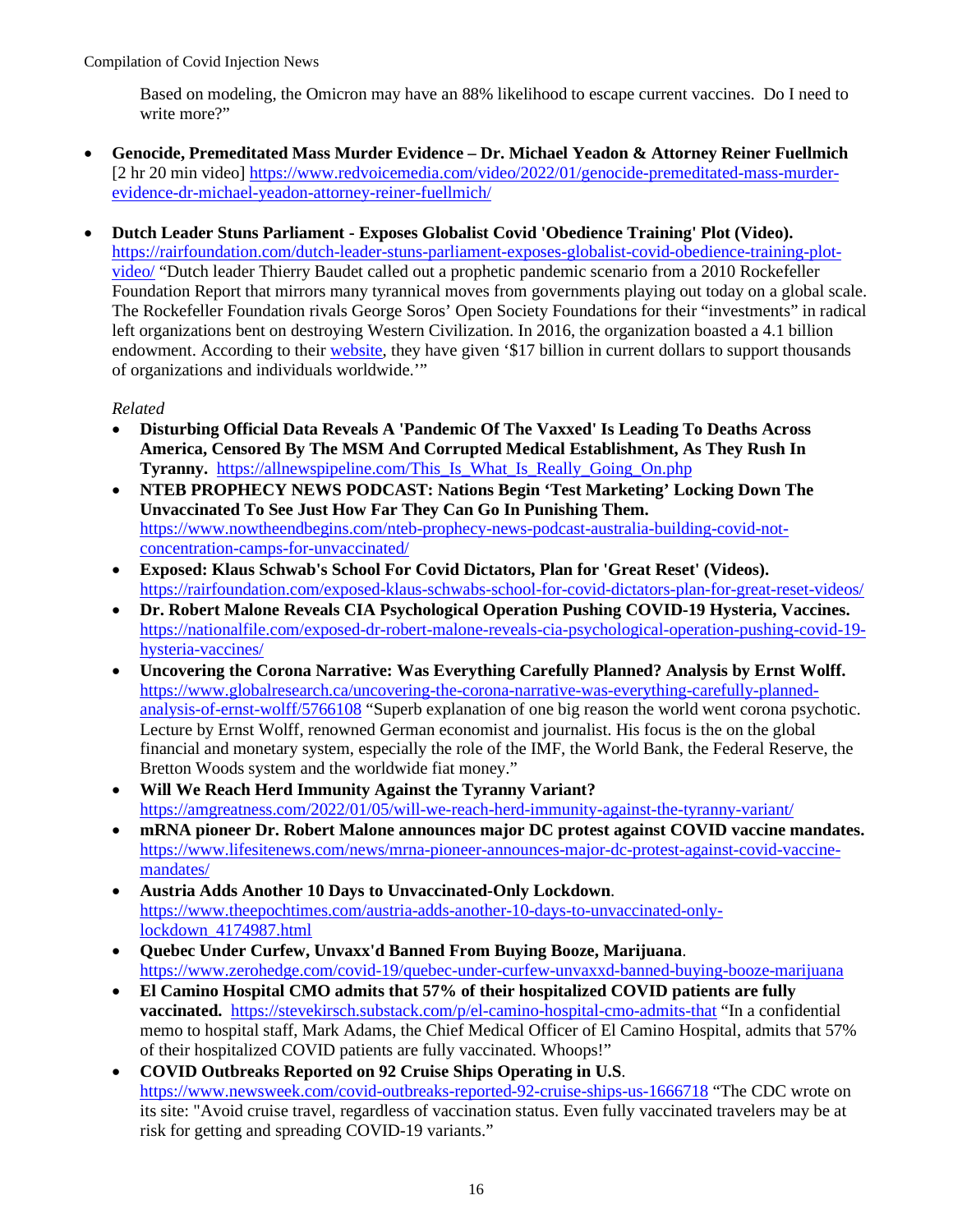- **Macron Vows to 'Pxxx Off' Unvaxxed, Says Someone Who Refuses Covid Vaccine is 'Not a Citizen'** [https://www.thegatewaypundit.com/2022/01/macron-vows-piss-off-unvaxxed-says-someone](https://www.thegatewaypundit.com/2022/01/macron-vows-piss-off-unvaxxed-says-someone-refuses-covid-vaccine-not-citizen/)[refuses-covid-vaccine-not-citizen/](https://www.thegatewaypundit.com/2022/01/macron-vows-piss-off-unvaxxed-says-someone-refuses-covid-vaccine-not-citizen/)
- **After Macron Declared War On His Unvaccinated French Citizens, EU Nations Like Italy, Austria And Greece Now Mandating COVID-19 Vaccinations**. [https://www.nowtheendbegins.com/after](https://www.nowtheendbegins.com/after-macron-declared-war-on-unvaccinated-french-citizens-other-eu-nations-italy-austria-greece-mandate-covid-19-vaccinations/)[macron-declared-war-on-unvaccinated-french-citizens-other-eu-nations-italy-austria-greece-mandate](https://www.nowtheendbegins.com/after-macron-declared-war-on-unvaccinated-french-citizens-other-eu-nations-italy-austria-greece-mandate-covid-19-vaccinations/)[covid-19-vaccinations/](https://www.nowtheendbegins.com/after-macron-declared-war-on-unvaccinated-french-citizens-other-eu-nations-italy-austria-greece-mandate-covid-19-vaccinations/)
- **An open letter to the Austrian Parliament from retired Univ. Prof. Dr. med. Diether Schönitzer.**  <https://stevekirsch.substack.com/p/an-open-letter-to-the-austrian-parliament> "A blood specialist weighs in on the proposed Austrian Covid 19 mandatory vaccination law planned for February 1, 2022. Sadly, nobody listens to scientists anymore so his voice will be ignored."
- **COVID INSANITY: Scottish Newspaper Asks Readers if 'COVID Internment Camps' Should be Introduced**, [https://www.thegatewaypundit.com/2022/01/covid-insanity-scottish-newspaper-asks](https://www.thegatewaypundit.com/2022/01/covid-insanity-scottish-newspaper-asks-readers-covid-internment-camps-introduced/)[readers-covid-internment-camps-introduced/](https://www.thegatewaypundit.com/2022/01/covid-insanity-scottish-newspaper-asks-readers-covid-internment-camps-introduced/) "One day after Emmanuel Macron announced he was going to make life miserable to their unvaccinated citizens, Italy immediately followed suit. The measure is immediately effective and will run until June 15. Italy has registered more than 138,000 coronavirus deaths since its outbreak emerged in February 2020, the second highest toll in Europe after Britain. Prime Minister Mario Draghi's government had already made vaccination mandatory for teachers and health workers, and since October last year all employees have had to be vaccinated or show a negative test before entering the workplace. Refusal results in suspension from work without pay, but not dismissal. Around 74% of Italians have received at least two vaccination shots and 6% have had just one jab, according to Our World in Data. Some 35% have had a third "booster" shot. Elsewhere in Europe, Austria has announced plans to make vaccination mandatory for those over 14 years old from next month, while in Greece it will be compulsory for over-60s from Jan 16."
- **Mandatory vaccination coming soon in Marin. Your town is next.** <https://stevekirsch.substack.com/p/mandatory-vaccination-coming-soon> "Public Health Officer Matt Willis and Deputy Public Health Officer Dr. Lisa Santora speak out on requirements to get boosted. The evidence doesn't matter, and no questions will be tolerated. Basically, the public health officers do whatever the hell they want, they refuse to answer questions from the audience, and none of this is based on solid science, and nobody can stop them. Welcome to 2022. Coming to your town soon (if not already)."
- **Italy Makes Vax Mandatory for Over-50s, Ban Unvaxxed from Various Workplaces**. [https://www.breitbart.com/europe/2022/01/06/italy-makes-vax-mandatory-for-over-50s-ban-unvaxxed](https://www.breitbart.com/europe/2022/01/06/italy-makes-vax-mandatory-for-over-50s-ban-unvaxxed-from-various-workplaces/)[from-various-workplaces/](https://www.breitbart.com/europe/2022/01/06/italy-makes-vax-mandatory-for-over-50s-ban-unvaxxed-from-various-workplaces/) "Italy has made vaccination against the Chinese Coronavirus mandatory for over-50s in the country, as well as banning the unvaccinated from various workplaces, according to government sources."
- **China's Harshest Lockdown Yet Tests Its 'Zero-COVID' Playbook.**  [https://www.theepochtimes.com/chinas-harshest-lockdown-yet-tests-its-covid-zero](https://www.theepochtimes.com/chinas-harshest-lockdown-yet-tests-its-covid-zero-playbook_4193354.html)[playbook\\_4193354.html](https://www.theepochtimes.com/chinas-harshest-lockdown-yet-tests-its-covid-zero-playbook_4193354.html)
- **New York Becomes First State to Mandate COVID-19 Boosters for Healthcare Workers,** [https://www.theepochtimes.com/mkt\\_morningbrief/new-york-becomes-first-state-to-mandate-covid-19](https://www.theepochtimes.com/mkt_morningbrief/new-york-becomes-first-state-to-mandate-covid-19-boosters-for-healthcare-workers_4199859.html?utm_source=Morningbrief) [boosters-for-healthcare-workers\\_4199859.html?utm\\_source=Morningbrief.](https://www.theepochtimes.com/mkt_morningbrief/new-york-becomes-first-state-to-mandate-covid-19-boosters-for-healthcare-workers_4199859.html?utm_source=Morningbrief) "New York Gov. Kathy Hochul said the state will expand its COVID-19 vaccine mandate for healthcare workers to include booster shots, becoming the first state to require boosters for healthcare employees while also signaling that a growing number of institutions are increasingly aiming to mandate them."
- **4,000 Health Freedom Advocates Tell New York Lawmakers: 'We Will Not Comply'**  <https://childrenshealthdefense.org/defender/health-freedom-advocates-new-york-we-will-not-comply/>
- **Hospital tacitly admits that their vaccination mandate was NEVER about patient safety**. <https://stevekirsch.substack.com/p/hospital-tacitly-admits-that-their>"A big thank you to Rady Children's Hospital in San Diego for their tacit admission that the vaccine mandates are all about forcing compliance with demands; it was never about patient safety or science."
- **Unvaccinated Foreigners Must Leave Canada By the End of February 2022.**  [https://m.novinite.com/articles/212771/Unvaccinated+Foreigners+Must+Leave+Canada+By+the+End+of](https://m.novinite.com/articles/212771/Unvaccinated+Foreigners+Must+Leave+Canada+By+the+End+of+February+2022) [+February+2022](https://m.novinite.com/articles/212771/Unvaccinated+Foreigners+Must+Leave+Canada+By+the+End+of+February+2022)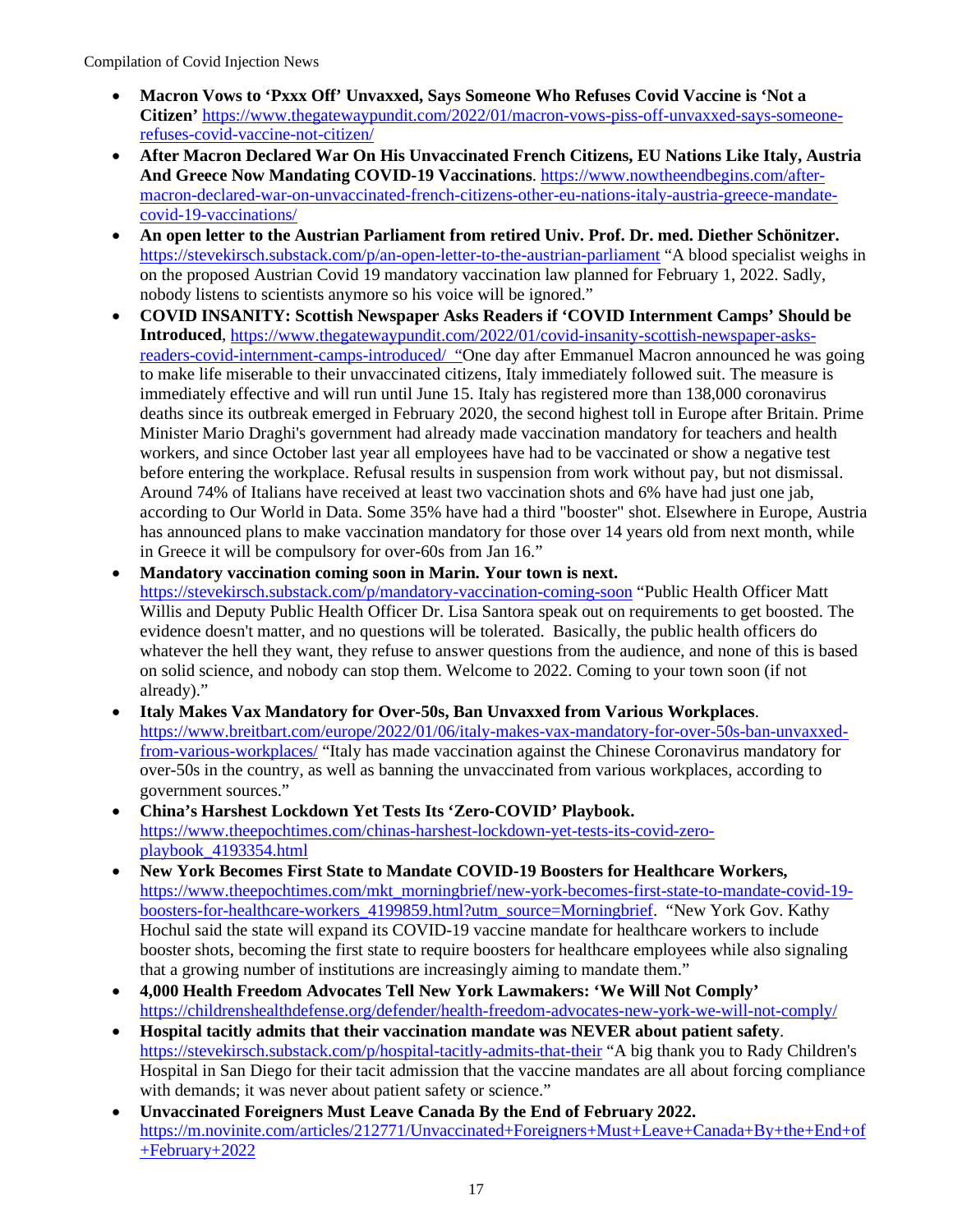- **Unvaxxed in Austria Could be Imprisoned For a Year.** [https://www.infowars.com/posts/unvaxxed-in](https://www.infowars.com/posts/unvaxxed-in-austria-could-be-imprisoned-for-a-year/)[austria-could-be-imprisoned-for-a-year/](https://www.infowars.com/posts/unvaxxed-in-austria-could-be-imprisoned-for-a-year/)
- **How to tell if someone famous died from the vaccine.** [https://stevekirsch.substack.com/p/how-to-tell-if](https://stevekirsch.substack.com/p/how-to-tell-if-someone-famous-died)[someone-famous-died](https://stevekirsch.substack.com/p/how-to-tell-if-someone-famous-died)**.** Telltale signs include:
	- 1. Person was recently vaccinated.
	- 2. Company the person works for recently enforced vaccination or face job loss.
	- 3. The person is young with no health conditions.
	- 4. The cause of death is not revealed or unknown (or is cardiac arrest, bleeding in the brain, and other low-probability events that don't fit the person's history).
	- 5. The press describes the death using terms like unexpectedly, sudden death, left this world abruptly, tragic loss, unexplained death, etc.
	- 6. Readers are cautioned "please refrain from reporting rumors and speculative reports."
	- 7. The fact that the person was recently vaccinated is always omitted from the news story.
	- 8. If you do a twitter search with the person's name and "vaccine" you get lots of hits.
	- 9. The first thing you see is "she absolutely did not die from the vaccine!!"
	- 10. The company/family denies that the vaccine caused it without supplying any evidence to back it up.
	- 11. The cause of death was consistent with a vaccine death (which can happen within 6 months of the last shot) which is a huge range of neurological, cardiovascular, or immunological symptoms.

- **Disney+ actress Kim Mi-soo dead at 29.** [https://www.foxnews.com/entertainment/disney-pluss-actress](https://www.foxnews.com/entertainment/disney-pluss-actress-kim-mi-soo-dead)[kim-mi-soo-dead](https://www.foxnews.com/entertainment/disney-pluss-actress-kim-mi-soo-dead)
- **36-Year-Old Brazilian Reporter Collapses and Suffers Cardiac Arrest During Live TV Broadcast**. [https://www.thegatewaypundit.com/2022/01/36-year-old-brazilian-reporter-collapses-suffers-cardiac](https://www.thegatewaypundit.com/2022/01/36-year-old-brazilian-reporter-collapses-suffers-cardiac-arrest-live-tv-broadcast-video/)[arrest-live-tv-broadcast-video/](https://www.thegatewaypundit.com/2022/01/36-year-old-brazilian-reporter-collapses-suffers-cardiac-arrest-live-tv-broadcast-video/) [*Editor's Note. He is recovering. He took the booster shot on December 28th*.]
- **Double Vaccinated 23-Year-Old Powerlifter Champion with No Underlying Health Condition Dies from COVID-19 in Australia**. [https://www.thegatewaypundit.com/2022/01/double-vaccinated-23-year](https://www.thegatewaypundit.com/2022/01/double-vaccinated-23-year-old-powerlifter-champion-no-underlying-health-condition-dies-covid-19-australia/)[old-powerlifter-champion-no-underlying-health-condition-dies-covid-19-australia/](https://www.thegatewaypundit.com/2022/01/double-vaccinated-23-year-old-powerlifter-champion-no-underlying-health-condition-dies-covid-19-australia/) "A double vaccinated 23-year-old scientist, powerlifter champion, and healthy athlete died in a Sydney hospital after testing positive for Covid-19, according to a [report.](https://7news.com.au/sunrise/on-the-show/covid-victim-aged-in-his-20s-identified-as-nsw-government-consdiers-new-restrictions-c-5212337) The man identified as James Kondilios is a resident of Canberra who had no known underlying health problems before passing away on January 4th at St. Vincent's Hospital after complications from the virus."
- **Five professional soccer players die from heart attacks, fueling speculation of vaccine side effects.**  [https://www.lifesitenews.com/news/five-professional-soccer-players-die-from-heart-attacks-fueling](https://www.lifesitenews.com/news/five-professional-soccer-players-die-from-heart-attacks-fueling-speculation-of-vaccine-side-effects/)[speculation-of-vaccine-side-effects/](https://www.lifesitenews.com/news/five-professional-soccer-players-die-from-heart-attacks-fueling-speculation-of-vaccine-side-effects/)
- **Vaccinated soccer star dies at 25 after suffering heart attack during training.**  <https://www.naturalnews.com/2022-01-05-vaccinated-soccer-star-dies-following-heart-attack.html>
- **The New Normal: Malian Professional Footballer Suffers Heart Attack During Game.**  [https://www.redvoicemedia.com/2022/01/the-new-normal-malian-professional-footballer-suffers-heart](https://www.redvoicemedia.com/2022/01/the-new-normal-malian-professional-footballer-suffers-heart-attack-during-game-video/)[attack-during-game-video/](https://www.redvoicemedia.com/2022/01/the-new-normal-malian-professional-footballer-suffers-heart-attack-during-game-video/) [Qatar] "A 32-year-old professional footballer collapsed on the field during the January 8th match between Al Wakrah and Al Rayyan, with league officials confirming the footballer had suffered a heart attack on the field. Video captured the moments where 32-year-old Ousmane Coulibaly collapsed late into the first half of the Qatar Stars League match, with medics rushing to the field as the professional footballer could be seen shaking on the ground."
- **Triple Vaccinated Swiss Olympic Athlete Fabienne Schlumpf Diagnosed with Myocarditis May Never be Able to Compete Again**. [https://www.thegatewaypundit.com/2022/01/triple-vaccinated-swiss](https://www.thegatewaypundit.com/2022/01/triple-vaccinated-swiss-olympic-athlete-fabienne-schlumpf-diagnose-myocarditis-may-never-able-compete/)[olympic-athlete-fabienne-schlumpf-diagnose-myocarditis-may-never-able-compete/](https://www.thegatewaypundit.com/2022/01/triple-vaccinated-swiss-olympic-athlete-fabienne-schlumpf-diagnose-myocarditis-may-never-able-compete/)
- **Fauci Finally Tells America What 'Fully Vaccinated' Means.** [https://www.dailywire.com/news/fauci](https://www.dailywire.com/news/fauci-finally-tells-america-what-fully-vaccinated-means)[finally-tells-america-what-fully-vaccinated-means.](https://www.dailywire.com/news/fauci-finally-tells-america-what-fully-vaccinated-means) "Dr. Anthony Fauci, the top U.S. immunologist, has hemmed and hawed in recent days when asked what "fully vaccinated" means, but on Tuesday, he finally gave out his definition. 'We're using the terminology now 'keeping your vaccinations up to date,' rather than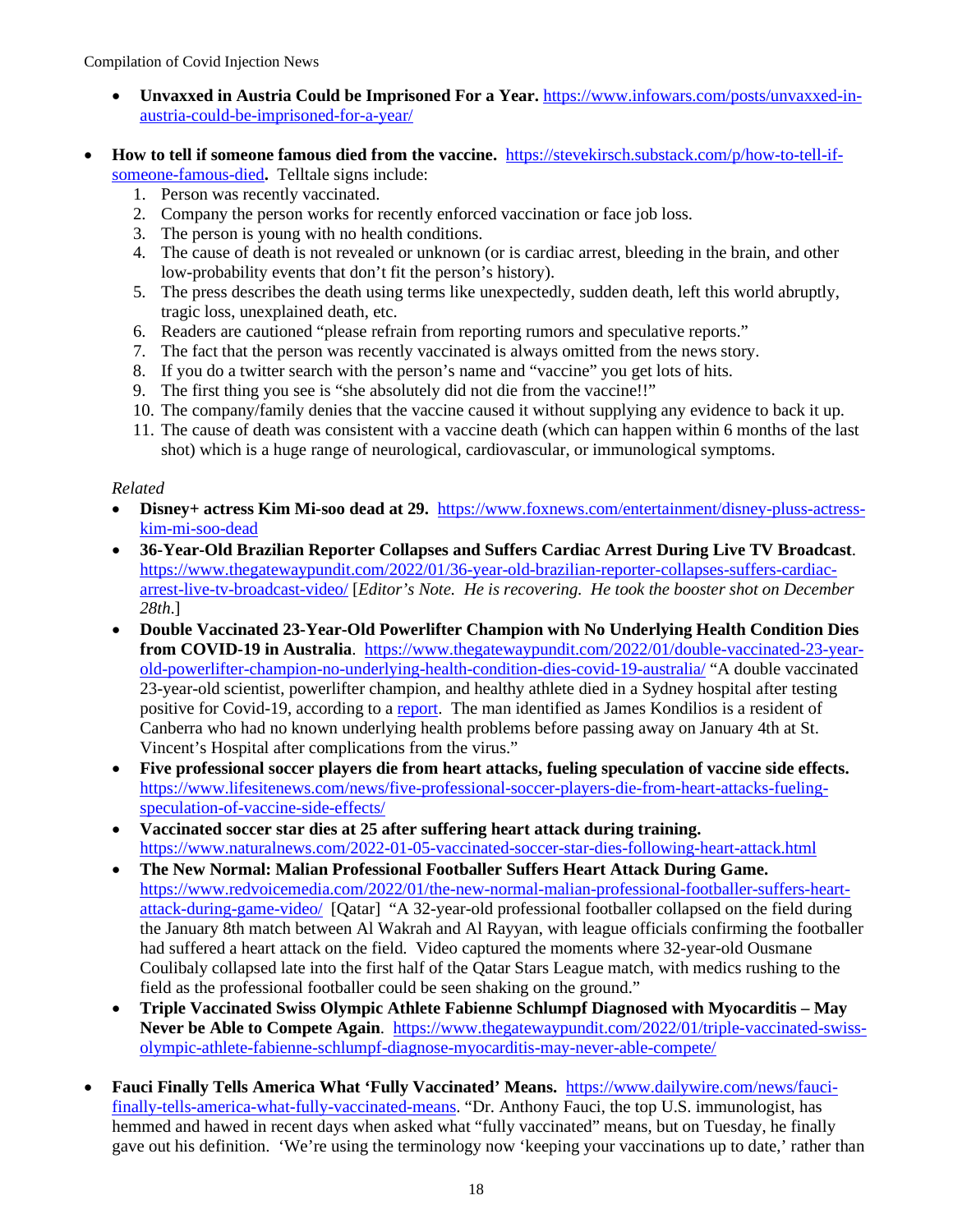what 'fully vaccinated' means,' Fauci said during a National Institutes of Health lecture Tuesday, [according](https://news.bloomberglaw.com/health-law-and-business/up-to-date-shots-replacing-term-fully-vaccinated-fauci-says) to Bloomberg News. 'Right now, optimal **protection** is with a third shot of an mRNA or a second shot of a J&J.'"

#### *Related*

- **Walensky Vs. Fauci Continues After CDC Director Says 'No Plans' To Change Definition Of 'Fully Vaccinated'** [https://www.zerohedge.com/covid-19/keeping-shots-date-replaces-fully-vaccinated-dr](https://www.zerohedge.com/covid-19/keeping-shots-date-replaces-fully-vaccinated-dr-fauci-says)[fauci-says](https://www.zerohedge.com/covid-19/keeping-shots-date-replaces-fully-vaccinated-dr-fauci-says) After a week of America's top health officials talking across each other, CDC Director Rochelle Walensky stated on Wednesday that the agency *won't change the definition of "fully vaccinated"* to include a Covid-19 booster shot - once again 'clarifying' for comments made by Dr. Anthony Fauci (see below), who suggested on Tuesday the language was being replaced.
- **The CDC May Be Committing Fraud with Its Reporting on Covid Deaths. Here's Where They Seem to Admit It**. [https://beckernews.com/the-cdc-may-be-committing-fraud-with-its-reporting-on-covid-deaths](https://beckernews.com/the-cdc-may-be-committing-fraud-with-its-reporting-on-covid-deaths-heres-where-they-seem-to-admit-it-43693/)[heres-where-they-seem-to-admit-it-43693/](https://beckernews.com/the-cdc-may-be-committing-fraud-with-its-reporting-on-covid-deaths-heres-where-they-seem-to-admit-it-43693/) "Covid death rates *should* be decreasing in the United States. Except the picture we are now getting from all the lockdowns, the mask mandates, the vaccine mandates, the 'passports,' the social distancing, the contact tracing, the mobile alerts, the 24/7 messages being blasted into our faces, is all of this failed to stop the spread. Not only that, these **authoritarian** and often unlawful policies failed to reduce the Covid death rates and the all-cause excess mortality rates…Let's dissect what is going on in America right now with the last gasps of the Covid pandemic."
- **People Injured by COVID-19 Vaccine Are Left in the Dark: Agricultural Pilot.** [https://www.theepochtimes.com/mkt\\_app/people-injured-by-covid-19-vaccine-are-left-in-the-dark](https://www.theepochtimes.com/mkt_app/people-injured-by-covid-19-vaccine-are-left-in-the-dark-agricultural-pilot_4199812.html)agricultural-pilot 4199812.html "The PREP Act stated that vaccine injuries were given an outlet to go seek compensation and financial help in the name of the Countermeasure Injury **Compensation** Program—the CICP—it's an absolute joke," Flint said. "We are totally left in the dark."
- **JUST IN: Court REJECTS FDA Request to Release Vaccine FOIA Documents Over the Next 55 Years – Orders Agency to Turn Over Tens of Thousands of Pfizer Docs Monthly.**

[https://www.thegatewaypundit.com/2022/01/just-court-rejects-fda-request-release-vaccine-foia-documents](https://www.thegatewaypundit.com/2022/01/just-court-rejects-fda-request-release-vaccine-foia-documents-next-55-years-orders-agency-turn-tens-thousands-pfizer-docs-monthly/)[next-55-years-orders-agency-turn-tens-thousands-pfizer-docs-monthly/](https://www.thegatewaypundit.com/2022/01/just-court-rejects-fda-request-release-vaccine-foia-documents-next-55-years-orders-agency-turn-tens-thousands-pfizer-docs-monthly/) "On Thursday, a Federal Judge "soundly" [rejected](https://www.sirillp.com/wp-content/uploads/2022/01/ORDER_2022_01_06-9e24e298ae561d16d68a3950ab57077b.pdf) the FDA's panicked request for permission to produce hundreds of thousands of documents related to Pfizer and the Covid vaccines at a rate of 500 pages per **month** after the agency was ordered to [comply](https://www.thegatewaypundit.com/2021/12/court-orders-fda-comply-foia-release-information-pfizer-eua-first-batch-documents-shows-1200-vaccine-deaths-within-first-90-days/?ff_source=Email&ff_medium=the-gateway-pundit&ff_campaign=dailypm&ff_content=daily) with a Freedom of Information Act (FOIA) request last month. The FDA's unbelievable request would have allowed them to take an unbelievable 55 years to produce all of the documents."

- **Judge Rejects FDA's 75 Year Delay On Vax Data, Cuts To Just 8 Months.** 
	- <https://www.zerohedge.com/covid-19/judge-rejects-fdas-75-year-delay-vax-data-cuts-8-months> "A federal judge has rejected a request by the FDA to produce just 500 pages per month of the data submitted by Pfizer to license its Covid-19 vaccine - and has ordered them to produce 55,000 pages per month. Assuming there are roughly 450,000 pages, that means it will take just over eight months for the world to see what's under the hood."
- **Instead of FDA's requested 500 pages per month, court orders FDA to produce Pfizer Covid-19 data at rate of 55,000 pages per month!** [https://aaronsiri.substack.com/p/instead-of-fdas-requested-](https://aaronsiri.substack.com/p/instead-of-fdas-requested-500-pages)[500-pages](https://aaronsiri.substack.com/p/instead-of-fdas-requested-500-pages) "A great win for transparency that removes a stranglehold "health" authorities have had on data independent scientists need to offer solutions and address serious issues with the vaccine program."
- **Supreme Court Considers Halt on Biden's Vax Mandates.** 7 January 2022. <https://www.thegatewaypundit.com/2022/01/developing-supreme-court-considers-halt-bidens-vax-mandates/>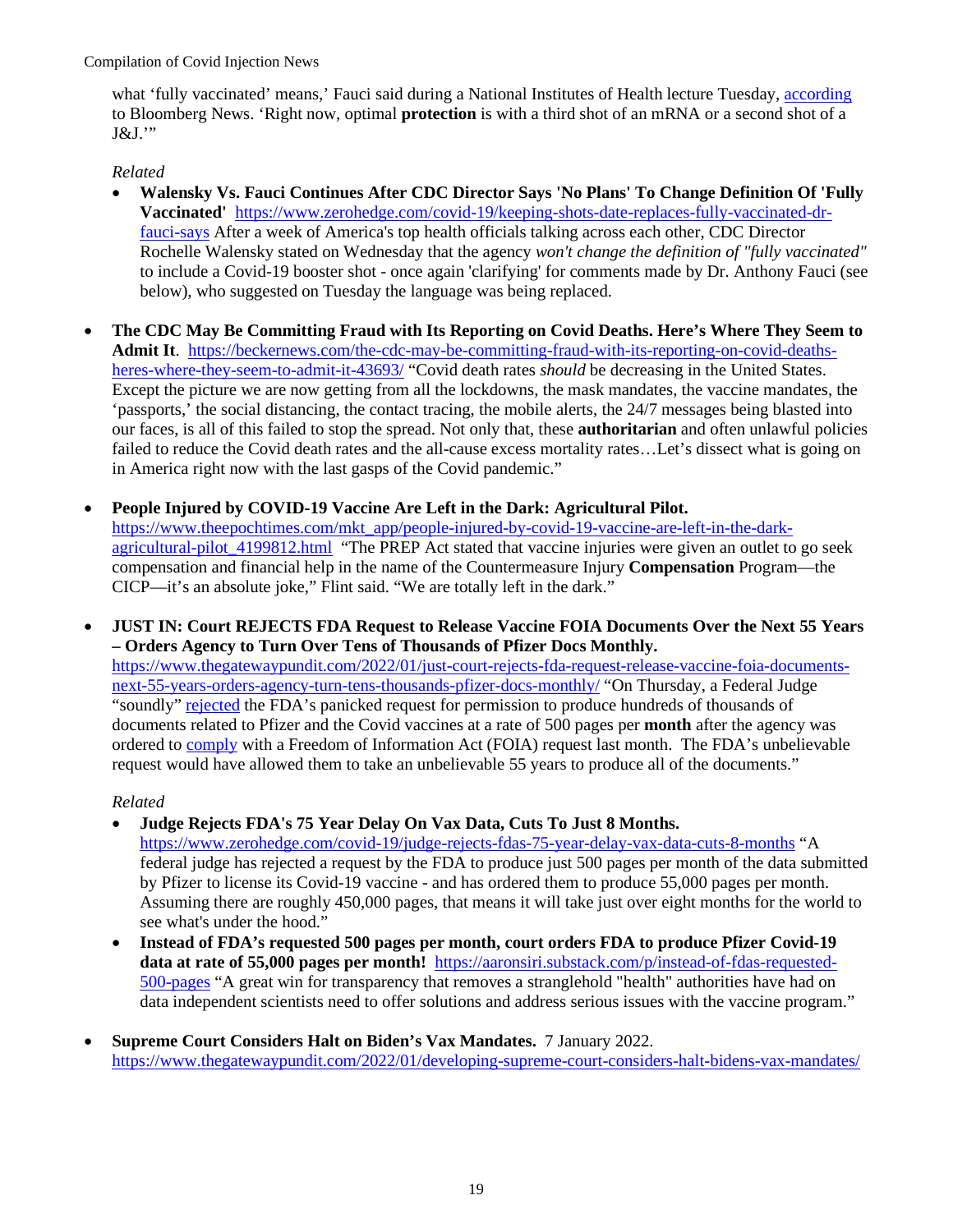- **The 7 Worst Lies Told by Liberal SCOTUS Justices at the Biden Vaccine Mandate Hearing**. [https://beckernews.com/the-7-worst-lies-told-by-liberal-scotus-justices-at-the-biden-vaccine-mandate](https://beckernews.com/the-7-worst-lies-told-by-liberal-scotus-justices-at-the-biden-vaccine-mandate-hearing-43668/)[hearing-43668/](https://beckernews.com/the-7-worst-lies-told-by-liberal-scotus-justices-at-the-biden-vaccine-mandate-hearing-43668/)
- **Supreme Court Judges Spar Over Vaccine Mandates, Twitter Erupts Over False Claims.**  <https://childrenshealthdefense.org/defender/supreme-court-vaccine-mandates-false-claims/>. Analysis: [https://www.coffeeandcovid.com/p/-coffee-and-covid-saturday-january-2bez\)](https://www.coffeeandcovid.com/p/-coffee-and-covid-saturday-january-2bez)
- **Supreme Court's Conservative Majority Appear Poised to Block Biden's Vaccine Mandates After**  First Day of Oral Arguments. [https://www.thegatewaypundit.com/2022/01/supreme-courts](https://www.thegatewaypundit.com/2022/01/supreme-courts-conservative-majority-appear-poised-block-bidens-vaccine-mandates-first-day-oral-arguments/)[conservative-majority-appear-poised-block-bidens-vaccine-mandates-first-day-oral-arguments/](https://www.thegatewaypundit.com/2022/01/supreme-courts-conservative-majority-appear-poised-block-bidens-vaccine-mandates-first-day-oral-arguments/)
- **Politico Reports That Justice Sotomayor Was 'Spotted' Dining with Nancy Pelosi & Chuck Schumer After Biden Vaccine Mandate Hearing, Then Issues Embarrassing Retraction**. [https://beckernews.com/politico-reports-that-justice-sotomayor-was-spotted-dining-with-nancy-pelosi](https://beckernews.com/politico-reports-that-justice-sotomayor-was-spotted-dining-with-nancy-pelosi-chuck-schumer-after-biden-vaccine-mandate-hearing-then-issues-embarrassing-retraction-43676/)[chuck-schumer-after-biden-vaccine-mandate-hearing-then-issues-embarrassing-retraction-43676/](https://beckernews.com/politico-reports-that-justice-sotomayor-was-spotted-dining-with-nancy-pelosi-chuck-schumer-after-biden-vaccine-mandate-hearing-then-issues-embarrassing-retraction-43676/)
- **Leftist justices spread COVID misinformation in Supreme Court vax mandate hearing.** [https://www.lifesitenews.com/news/leftist-justices-spread-covid-misinformation-in-supreme-court-vax](https://www.lifesitenews.com/news/leftist-justices-spread-covid-misinformation-in-supreme-court-vax-mandate-hearing/)[mandate-hearing/](https://www.lifesitenews.com/news/leftist-justices-spread-covid-misinformation-in-supreme-court-vax-mandate-hearing/)
- **6th Circuit Refuses Biden's Request to Stay Order Blocking Federal Contractor Vax Mandate.** [https://www.thegatewaypundit.com/2022/01/6th-circuit-refuses-bidens-request-stay-order-blocking](https://www.thegatewaypundit.com/2022/01/6th-circuit-refuses-bidens-request-stay-order-blocking-federal-contractor-vax-mandate/)[federal-contractor-vax-mandate/](https://www.thegatewaypundit.com/2022/01/6th-circuit-refuses-bidens-request-stay-order-blocking-federal-contractor-vax-mandate/)
- **The Progressive Case Against Medical Mandates**. [https://mamm.org/the-progressive-case-against](https://mamm.org/the-progressive-case-against-medical-mandates/)[medical-mandates/](https://mamm.org/the-progressive-case-against-medical-mandates/)
- **136 House Reps and 47 Senators File Brief to Supreme Court Urging Them to Reject Biden's Mandates.** [https://resistthemainstream.org/136-house-reps-and-47-senators-file-brief-to-supreme-court](https://resistthemainstream.org/136-house-reps-and-47-senators-file-brief-to-supreme-court-regarding-bidens-mandates/)[regarding-bidens-mandates/](https://resistthemainstream.org/136-house-reps-and-47-senators-file-brief-to-supreme-court-regarding-bidens-mandates/)
- **Louisiana Judge Issues Scathing Ruling Against Biden's Federal Vaccine Mandate, Then Hands Victory to 24 States.** [https://beckernews.com/louisiana-judge-issues-scathing-ruling-against-bidens](https://beckernews.com/louisiana-judge-issues-scathing-ruling-against-bidens-federal-vaccine-mandate-then-hands-victory-to-24-states-43585/)[federal-vaccine-mandate-then-hands-victory-to-24-states-43585/](https://beckernews.com/louisiana-judge-issues-scathing-ruling-against-bidens-federal-vaccine-mandate-then-hands-victory-to-24-states-43585/)
- **Federal Judge Rejects DOD Claim That Pfizer EUA and Comirnaty Vaccines Are 'Interchangeable.'** [https://childrenshealthdefense.org/defender/judge-allen-winsor-pfizer-eua-comirnaty-vaccines](https://childrenshealthdefense.org/defender/judge-allen-winsor-pfizer-eua-comirnaty-vaccines-interchangeable/)[interchangeable/](https://childrenshealthdefense.org/defender/judge-allen-winsor-pfizer-eua-comirnaty-vaccines-interchangeable/) . 30 November 2021. A federal district court judge rejected a claim by the U.S. Department of Defense that the Pfizer-BioNTech COVID-19 vaccine being administered under Emergency Use Authorization is interchangeable with Pfizer's fully licensed **Comirnaty** vaccine.

# • **Biden's Bounty on Your Life: Hospitals' Incentive Payments for COVID-19.**

[https://fredbrownbill.wordpress.com/2021/12/16/bidens-bounty-on-your-life-hospitals-incentive-payments](https://fredbrownbill.wordpress.com/2021/12/16/bidens-bounty-on-your-life-hospitals-incentive-payments-for-covid-19/)[for-covid-19/](https://fredbrownbill.wordpress.com/2021/12/16/bidens-bounty-on-your-life-hospitals-incentive-payments-for-covid-19/) "Upon admission to a once-trusted hospital, *American patients with COVID-19 become virtual prisoners*, subjected to a [rigid treatment protocol](https://www.wnd.com/2021/10/exposed-inhumane-lethal-covid-protocol-hospitals/) with roots in Ezekiel Emanuel's (Obama puppet) "Complete Lives System" for *rationing medical care in those over age 50*. They **have** a shockingly high mortality rate."

- **Praise the Lord and Pass the Ivermectin.** Editorial by Joel S. Hirschhorn. <https://trialsitenews.com/praise-the-lord-and-pass-the-ivermectin/> "...Indeed, here is the ugly truth: Hospital protocols for late stage COVID patients have nearly a one hundred percent record of failure. Their patients suffer and then die. Families desperate to get ivermectin used usually fail and watch their loved ones die. This is a medical disgrace. This is the power of corporate medicine. This situation exemplifies the loss of medical freedom. This is the epitome of medical tyranny. This is a total loss of medical ethics. This is an extreme example of doctors failing to live up to their Hippocratic Oath. They follow hospital rules and let their patients die without trying what has a medical justification. Without doing what other doctors have successfully done."
- **How Dr. Brian Tyson "persuaded" CVS to fill his ivermectin prescriptions.** <https://stevekirsch.substack.com/p/how-dr-brian-tyson-persuaded-cvs>"Tyson retained an attorney,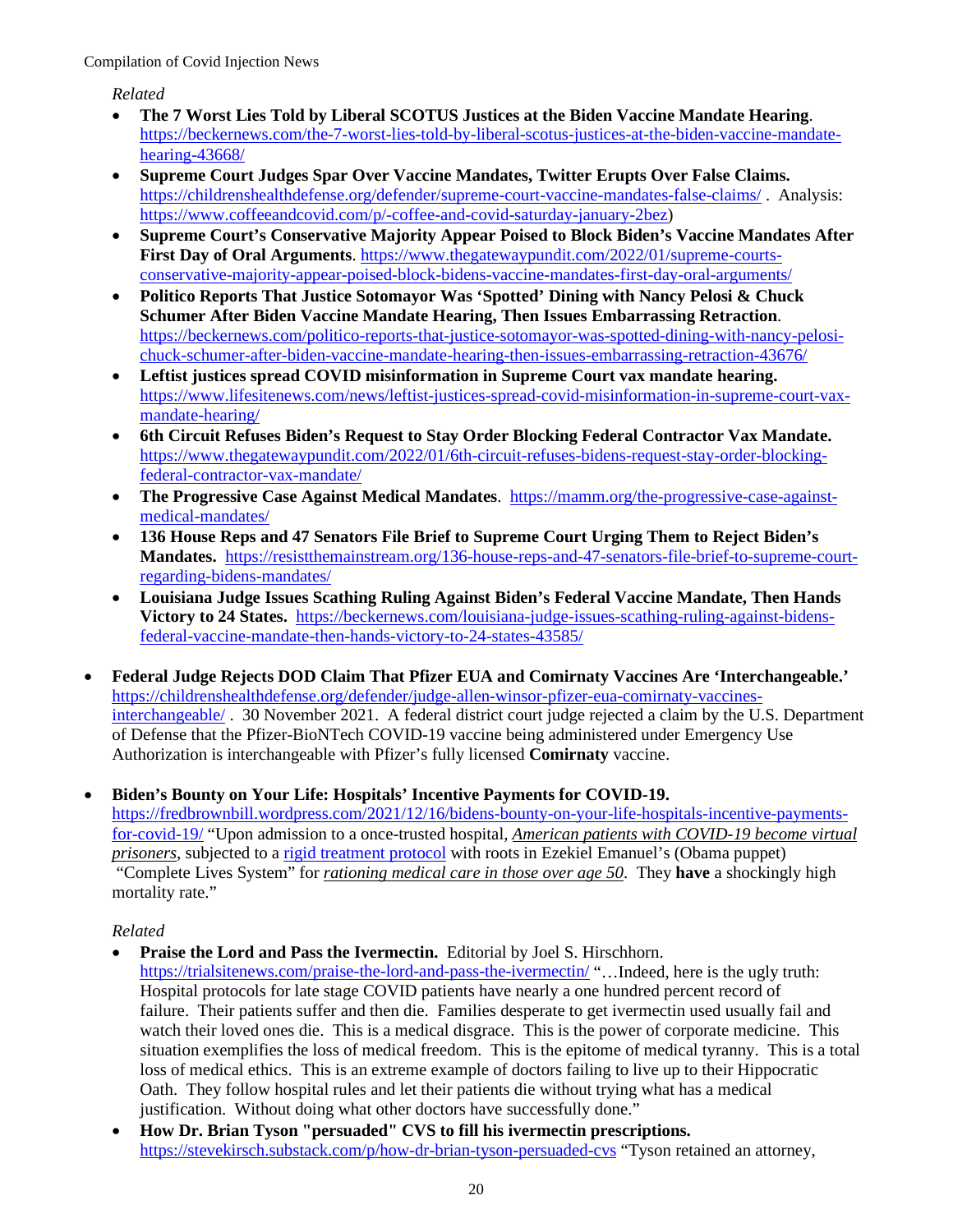Matthew P. Tyson (no relation), to draft a letter that was hand-delivered to the pharmacy. He's not had any trouble since then."

- **Famous Doctor Exposes FDA Ivermectin Lies**. [https://rairfoundation.com/bam-famous-doctor](https://rairfoundation.com/bam-famous-doctor-exposes-fda-ivermectin-lies/)[exposes-fda-ivermectin-lies/](https://rairfoundation.com/bam-famous-doctor-exposes-fda-ivermectin-lies/)
- **ICU DOCTOR Every Covid Death should be considered a MURDER.** <https://www.bitchute.com/video/nSQm3XEMcKE1/>(2-minute video). ICU Medical Doctor Morgan Wallace, who has witnessed firsthand the deaths of covid patients says that ALL these deaths should be considered Murders. She was the last line of defense. She realized that patients were dying because of Governmental Procedure. She watched her ENTIRE Staff be Vaccinated and ALL of them got Covid."
- **The Global Disinformation Campaign Against Ivermectin in COVID-19 (Part I).** <https://trialsitenews.com/the-global-disinformation-campaign-against-ivermectin-in-covid-19-part-i/>
- **Population-wide Observational Study in Brazil: Prophylactic Use of Ivermectin Reduces COVID-19 Mortality, Hospitalization & Infection**. [https://trialsitenews.com/population-wide-observational](https://trialsitenews.com/population-wide-observational-study-in-brazil-prophylactic-use-of-ivermectin-reduces-covid-19-mortality-hospitalization-infection/)[study-in-brazil-prophylactic-use-of-ivermectin-reduces-covid-19-mortality-hospitalization-infection/](https://trialsitenews.com/population-wide-observational-study-in-brazil-prophylactic-use-of-ivermectin-reduces-covid-19-mortality-hospitalization-infection/)
- **Bombshell: New Zealand Pays \$1000 to Doctors For Euthanizing COVID-19 Patients.**  [infowars.com/posts/bombshell-new-zealand-pays-1000-to-doctors-for-euthanizing-covid-19-patients/](https://www.infowars.com/posts/bombshell-new-zealand-pays-1000-to-doctors-for-euthanizing-covid-19-patients/)
- **A Myth is Born: How CDC, FDA, and Media Wove a Web of Ivermectin Lies That Outlives The Truth**.<https://rescue.substack.com/p/a-myth-is-born-how-cdc-fda-and-media> "New Mexico officials admit they were wrong: Two people died from covid. NOT from ivermectin. Yet the CDC generated the nation's highest health alert and a thousand fake headlines on false cases."

# • **COVID 19 and the Deification of Government**.

[https://www.americanthinker.com/articles/2022/01/covid\\_19\\_and\\_the\\_deification\\_of\\_government.html](https://www.americanthinker.com/articles/2022/01/covid_19_and_the_deification_of_government.html) "The rocky road this nation has traveled over the past 22 months has given rise to a severe loss of credibility for the government and the scientific/medical community. But more importantly, these months of COVID hysteria have brought out into the open a fundamental question about the ethos of the American people, their leaders and the future of the nation."

• **Why Have They Done This to the Children?** [https://brownstone.org/articles/why-have-they-done-this-to](https://brownstone.org/articles/why-have-they-done-this-to-the-children/)[the-children/](https://brownstone.org/articles/why-have-they-done-this-to-the-children/) "There are several easy-to-see indications that much of the world's response to Covid-19 is indeed disproportionate fear rather than a rational response…"

- **More Kids Dying From Vaccines Than From COVID, Nurse Tells Louisiana Lawmakers.**  <https://childrenshealthdefense.org/defender/kids-dying-vaccines-colette-martin-nurse-louisiana/>
- **Most Underreported Story of 2021? The 'Crushing Impact' of COVID Policies on Kids.**  <https://childrenshealthdefense.org/defender/jan-crawford-face-the-nation-impact-covid-policies-kids/>
- **'Think Twice Before You Vaccinate Your Kids,' Dr. Robert Malone Warns Parents on COVID-19 Shots.** [https://www.theepochtimes.com/think-twice-before-you-vaccinate-your-kids-dr-robert-malone](https://www.theepochtimes.com/think-twice-before-you-vaccinate-your-kids-dr-robert-malone-warns-parents-on-covid-19-shots_4193975.html)[warns-parents-on-covid-19-shots\\_4193975.html](https://www.theepochtimes.com/think-twice-before-you-vaccinate-your-kids-dr-robert-malone-warns-parents-on-covid-19-shots_4193975.html)
- **Children Are Dying From COVID [Jabs], Lockdowns, and Overdoses.**  <https://articles.mercola.com/sites/articles/archive/2022/01/06/impact-of-covid-policies-on-children.aspx> Story-at-a-glance:
	- Children have, by far, the lowest risk for serious COVID-19 infection; COVID policies have therefore had an outsized impact on children and teens
	- Suicide attempts among girls rose 51% in 2021
	- Between 2019 and 2020, adolescent overdose mortality rose from 2.35 per 100,000 to 4.58 per 100,000, a 94.3% increase
	- Fentanyl fatalities among teens nearly tripled between 2019 to 2020, and represented 76.6% of adolescent overdose deaths in 2021
	- Children's health is also being decimated by COVID jab mandates. A declaration signed by 16,000 **doctors and scientists calls for the elimination of all COVID jab mandates for children**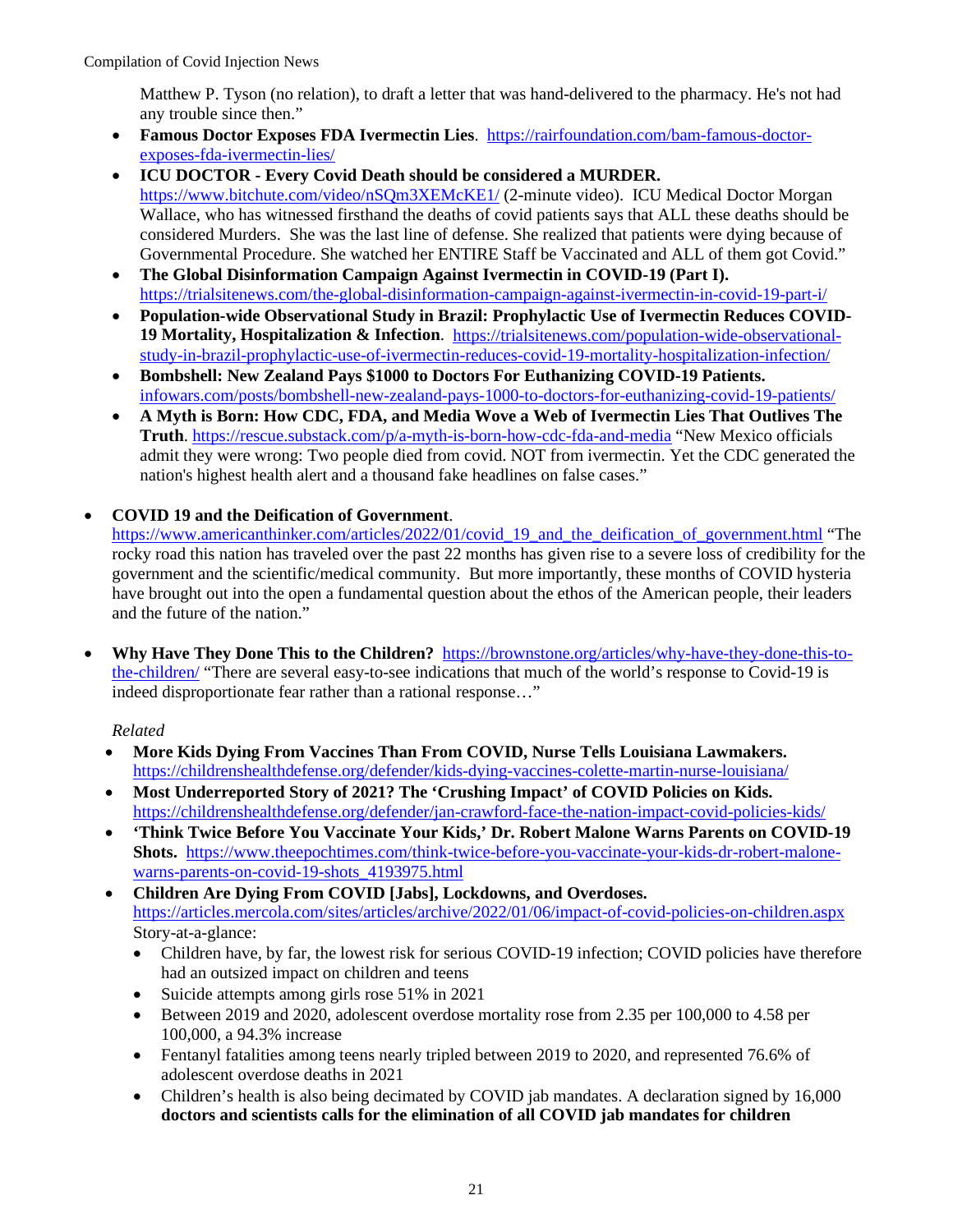- **Dr. Peter McCullough: Healthy Children Do Not Need to Be Vaccinated Against COVID-19.** [https://www.theepochtimes.com/dr-peter-mccullough-healthy-children-do-not-need-to-be-vaccinated](https://www.theepochtimes.com/dr-peter-mccullough-healthy-children-do-not-need-to-be-vaccinated-against-covid-19_4197517.html)[against-covid-19\\_4197517.html](https://www.theepochtimes.com/dr-peter-mccullough-healthy-children-do-not-need-to-be-vaccinated-against-covid-19_4197517.html) "McCullough, a leading cardiologist and epidemiologist, told The Epoch Times that in 2021, 600 children died after infection from the COVID-19 virus (the previous year about 600 died from other respiratory viruses like respiratory syncytial virus or influenza), but were also known to have other severe illnesses like cystic fibrosis, lung disease, congenital heart-lung disease, or cancer. He cited a study by Dr. Marty Makary from Johns Hopkins University who carried out an analysis. "They think, maybe they can find one child who actually died of COVID-19 who was previously healthy," said McCullough."
- **The Real Reason They Want to Give COVID Jabs to Kids.**  <https://articles.mercola.com/sites/articles/archive/2022/01/09/comirnaty-emergency-use-authorization.aspx> Analysis by Dr. Joseph Mercola of interview with Alix Mayer at <https://www.bitchute.com/video/Npxld717Uxd2/> Story at-a-glance:
	- The reason our children are being targeted by COVID mandates is because vaccine makers want to get the shots onto the childhood vaccination schedule
	- Once a vaccine is added to the childhood schedule, the vaccine maker is shielded from financial liability for injuries, unless the manufacturer knows about vaccine safety issues and withholds that information
	- Products must satisfy four criteria in order to get emergency use authorization: There must be an emergency; a vaccine must be at least 30% to 50% effective; the known and potential benefits of the product must outweigh the known and potential risks of the product; and there can be no adequate, approved and available alternative treatments (drugs or vaccines). Unless all four criteria are met, EUA cannot be granted or maintained
	- According to a U.S. federal court decision, the Pfizer shot and BioNTech's Comirnaty are not interchangeable
	- Comirnaty is not fully approved and licensed. It's only "ready for approval." Comirnaty is licensed to be manufactured, introduced into state commerce and marketed, but it's not licensed to be given to anyone, and it's not yet available in the United States. They're waiting for it to be added to the childhood vaccination schedule, to get the liability shield
- **Great Britain: Excess Mortality Among Children After Vaccine Rollout.**  <https://rairfoundation.com/great-britain-excess-mortality-among-children-after-vaccine-rollout/> "Deaths of children have been on the rise since the UK started vaccinating teenagers from the age of 12 and older. The risk-benefit analysis raises serious doubts about injecting this age group with the experimental drug."
- **CDC Not Investigating Myocarditis Death of 13-Year-Old Days After Pfizer Shot, Emails Reveal.**  [https://childrenshealthdefense.org/defender/cdc-not-investigating-myocarditis-death-jacob-clynick-pfizer](https://childrenshealthdefense.org/defender/cdc-not-investigating-myocarditis-death-jacob-clynick-pfizer-vaccine/)[vaccine/](https://childrenshealthdefense.org/defender/cdc-not-investigating-myocarditis-death-jacob-clynick-pfizer-vaccine/)
- **Welcome to the new normal: 13-year-olds dying from cardiac arrest.**  <https://stevekirsch.substack.com/p/welcome-to-the-new-normal-13-year>
- **What to do if you child gets infected with COVID**. [https://stevekirsch.substack.com/p/what-to-do-if](https://stevekirsch.substack.com/p/what-to-do-if-you-child-gets-infected)[you-child-gets-infected.](https://stevekirsch.substack.com/p/what-to-do-if-you-child-gets-infected) "I discovered this handy guide from a local school system. It is not based on any science, but parents are expected to follow it."
- **Will The Covid Generation Forgive Us For Allowing State-Mandated Child Abuse?**  [https://www.thegatewaypundit.com/2022/01/will-covid-generation-forgive-us-allowing-state-mandated](https://www.thegatewaypundit.com/2022/01/will-covid-generation-forgive-us-allowing-state-mandated-child-abuse/)[child-abuse/](https://www.thegatewaypundit.com/2022/01/will-covid-generation-forgive-us-allowing-state-mandated-child-abuse/) "For two years, children have been terrorized with fear, isolated from their friends, denied an education, forced to wear useless and dehumanizing masks, and denied their athletic and artistic pursuits. They were taught to view everyone around them as a deadly bio-hazard and warned that if they didn't go along with all the rules they might kill Grandma. They were even denied in-person treatment for mental health and social support services."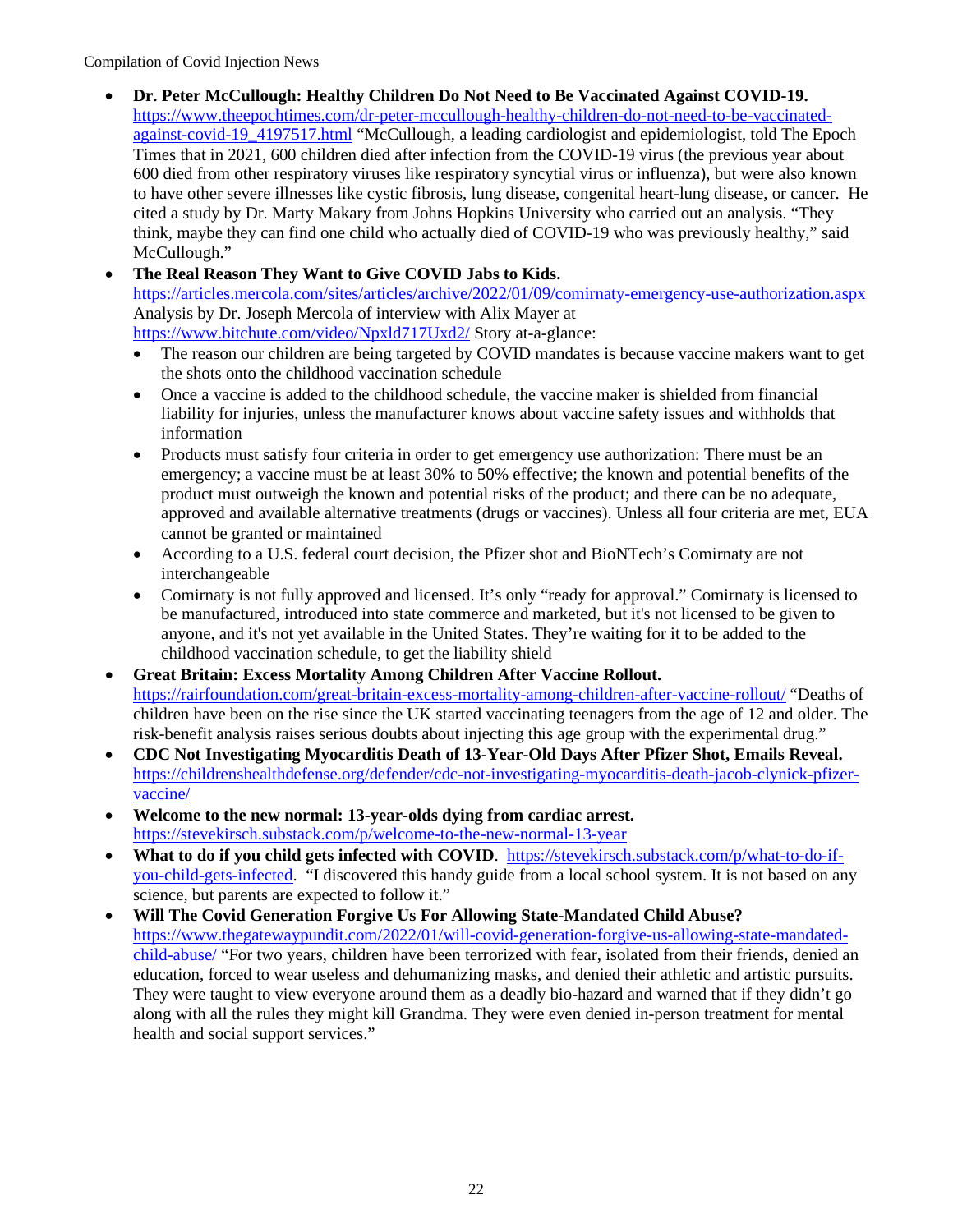- **Children at Risk for Lifelong Health Problems From COVID Vaccine.** <https://childrenshealthdefense.org/defender/children-risk-lifelong-health-problems-covid-vaccine/> "Story at-a-glance:
	- According to Collette Martin, a practicing nurse who [testified](https://childrenshealthdefense.org/defender/kids-dying-vaccines-colette-martin-nurse-louisiana/) before a Louisiana Health and Welfare Committee [hearing Dec. 6, 2021,](https://childrenshealthdefense.org/defender/robert-f-kennedy-jr-chd-louisiana-pfizer-covid-vaccine-kids/) children are having "terrifying" reactions to th[e COVID](https://childrenshealthdefense.org/defender_category/covid/) shot, yet her concerns are simply dismissed.
	- The average number of adverse event reports following vaccination for the past 10 years has been about 39,000 annually, with an average of 155 deaths. That's for all available vaccines combined. The COVID jabs alone now account for 983,756 adverse event reports as of Dec. 17, 2021, including 20,622 deaths — and this doesn't include the underreporting factor, which we know is significant.
	- Children are at risk for potentially lifelong health problems from the jab. Myocarditis (heart [inflammation\)](https://childrenshealthdefense.org/defender/sweden-denmark-pause-moderna-covid-vaccine-myocarditis/) has emerged as one of the most common problems, especially among [boys](https://childrenshealthdefense.org/defender/cdc-not-investigating-myocarditis-death-jacob-clynick-pfizer-vaccine/) and [young](https://childrenshealthdefense.org/defender/teen-multisystem-inflammatory-syndrome-myocarditis-pfizer-vaccine/)  [men.](https://childrenshealthdefense.org/defender/teen-multisystem-inflammatory-syndrome-myocarditis-pfizer-vaccine/)
	- Myocarditis is inversely correlated to age, so the risk gets higher the younger you are. The risk is also dose-dependent, with boys having a six-fold greater risk of myocarditis following the second dose.
	- British data show deaths among teenagers have spiked since that age group became eligible for the COVID shots. Between the week ending June 26 and the week ending Sept. 18, 2020, 148 deaths were reported among 15- to 19-year-olds. During those same weeks in 2021, 217 deaths occurred in that age group — an increase of 47%.
- **7-Year-Old Dies 11 Days After Pfizer Shot, VAERS Report Shows.**  <https://childrenshealthdefense.org/defender/vaers-cdc-child-dies-pfizer-covid-vaccine/>
- **CDC: There is no stopping condition**. <https://stevekirsch.substack.com/p/there-is-no-stopping-condition> "I asked the CDC for the stopping condition for the COVID vaccines: you know, like how many kids have to die before they pull the plug, etc. Do you want to know **what** they said? …. I received no reply. They didn't even acknowledge the email."
- **Medical Technocracy: Then They Came For The Children**. [https://www.technocracy.news/medical](https://www.technocracy.news/medical-technocracy-then-they-came-for-the-children/)[technocracy-then-they-came-for-the-children/](https://www.technocracy.news/medical-technocracy-then-they-came-for-the-children/) "What kind of monsters can stand silently by and watch the intentional medical abuse and death of innocent children? More children have died from the EUA mRNA shots than have died of COVID itself. Hospital nurses are screaming out the truth as legislators and regulators turn a deaf ear. Welcome to Technocracy."
- **Teenaged Girl Suffers Fatal Heart Attack Months After Receiving COVID Jab.**  [https://www.redvoicemedia.com/2022/01/teenaged-girl-suffers-fatal-heart-attack-months-after-receiving](https://www.redvoicemedia.com/2022/01/teenaged-girl-suffers-fatal-heart-attack-months-after-receiving-covid-jab-video/)[covid-jab-video/](https://www.redvoicemedia.com/2022/01/teenaged-girl-suffers-fatal-heart-attack-months-after-receiving-covid-jab-video/) "A 14-year-old Israeli American girl who suffered from preexisting conditions reportedly passed away back in October five months after having received a single dose of the COVID jab. Now, three months after her passing, her parents have decided to speak out and are urging the public to not give their children the COVID jab."
- **Pfizer to Buy Arena Pharmaceuticals in \$6.7 Billion Deal. Arena Stock Soars.**  <https://www.barrons.com/articles/pfizer-arena-pharmaceuticals-acquisition-51639396154?redirect=amp> Per Dr. Tenpenny via Telegram on 5 January, "Two days ago Pfizer acquired Arena pharmaceuticals. *They specialize in cardiac arrest medication***.**"
- **American and Southwest Airlines' CEOs want to end mask mandates aboard flights despite surge of new Omicron cases across the US**. [https://www.dailymail.co.uk/news/article-10314737/American-](https://www.dailymail.co.uk/news/article-10314737/American-Southwest-Airlines-CEOs-say-dont-think-travelers-forced-wear-masks.html)[Southwest-Airlines-CEOs-say-dont-think-travelers-forced-wear-masks.html](https://www.dailymail.co.uk/news/article-10314737/American-Southwest-Airlines-CEOs-say-dont-think-travelers-forced-wear-masks.html)
- **Biden's \$137 million Covid test strip factory deal reveals scary truth about pandemic expectations**. <https://www.naturalnews.com/2022-01-05-covid-test-strip-factory-pandemic-expectations.html>"In bad news for anyone who was hoping the pandemic would end soon, the Biden administration apparently has reason to believe that the U.S. will need tens of millions of COVID-19 tests three years from now as the president recently signed a new contract related to test strip production."
- **Forcing People Into COVID Vaccines Ignores Important Scientific Information.** December 14, 2021. By Harvey Risch, Robert Malone, and Byram Bridle. [https://thefederalist.com/2021/12/14/forcing-people-](https://thefederalist.com/2021/12/14/forcing-people-into-covid-vaccines-ignores-important-scientific-information/)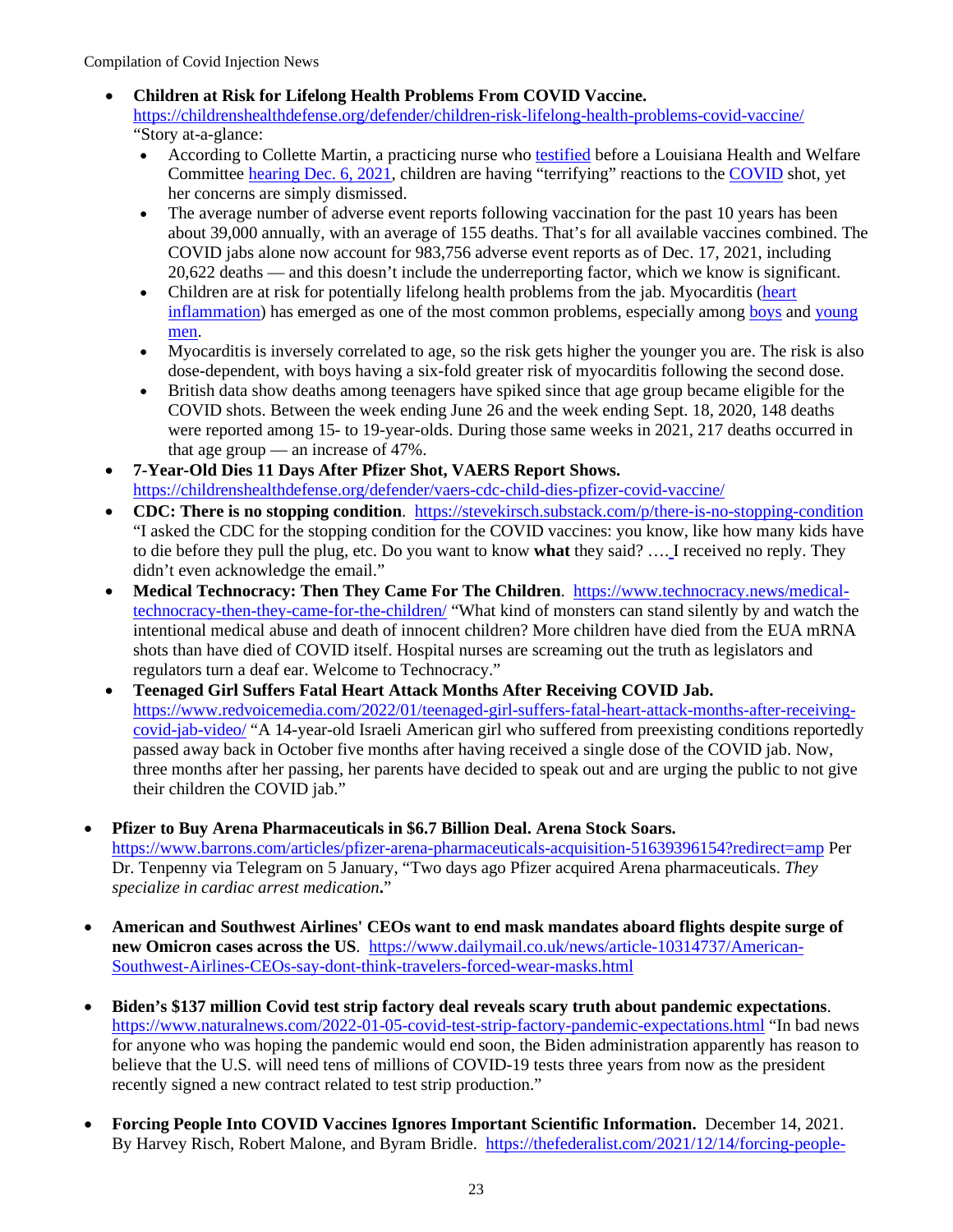[into-covid-vaccines-ignores-important-scientific-information/.](https://thefederalist.com/2021/12/14/forcing-people-into-covid-vaccines-ignores-important-scientific-information/) "The attacks on free speech and science are unrelenting. Academic publisher Elsevier's [suppression](https://www.thedesertreview.com/opinion/columnists/beyond-ivermectin-censoring-medical-journals/article_b1089af2-4279-11ec-b491-5bcaf600d33c.html) of an article documenting the myocarditis risk of the COVID-19 vaccines, with no excuse or pretext offered, is incredible enough. Viewed alongside Twitter's [censorship](https://goodwordnews.com/twitter-censors-links-to-american-heart-association-on-vaccine-research/) of the American Heart Association, YouTube's [suppression](https://thehill.com/policy/technology/581360-youtube-temporarily-suspends-johnsons-channel-over-covid-19-misinformation) of a panel discussion of vaccine mandates on Capitol Hill, and the Orwellian call by National Institutes of Health Director Francis Collins for critics of the government's COVID-19 policies to be ["brought to justice,"](https://www.nationalreview.com/corner/francis-collins-wants-purveyors-of-false-information-about-covid-brought-to-justice/) the trend is positively chilling. Now more than ever, we need substantive debate about decisions that affect **the** health of hundreds of millions of people, including views counter to official positions. Instead, we have National Institute of Allergy and Infectious Diseases Director Anthony Fauci's absurd claim ["I represent science"](https://www.foxnews.com/politics/rand-paul-blasts-fauci-astounding-alarming-represent-science) as proof of how one-dimensional our COVID-19 policymaking has become."

#### *Related*

- **Forcing People Into COVID Vaccines Ignores Important Scientific Information**. [https://www.freedomforumcanada.com/forcing\\_people\\_into\\_covid\\_vaccines\\_ignores\\_important\\_scientifi](https://www.freedomforumcanada.com/forcing_people_into_covid_vaccines_ignores_important_scientific_information) c information, "Three well known, knowledgeable, but often censored scientific experts in epidemiology, mRNA technology, and viral immunology have authored a paper arguing that now, more than ever, we need substantive debate about decisions that affect the health of hundreds of millions of people, including views which run counter to official positions. These sorts of debates were once called "*peer review*" and considered an essential component of the scientific methodology."
- **CDC admits PCR tests are a fraud… so what about the last two years, then?**

<https://www.naturalnews.com/2022-01-04-cdc-admits-pcr-tests-fraud.html> "The U.S. Centers for Disease Control and Prevention (CDC) is [finally admitting](https://twitter.com/LFConaction/status/1476236664741769218) that PCR tests have no place in trying to detect the presence of the Wuhan coronavirus (Covid-19) inside a person's body. Rochelle Walensky, the fake federal agency's top dog, told *ABC News* in a recent interview that the 'new science' shows that PCR tests do not work, and the government is no longer using them. 'With all of that science **together**, we moved forward with isolation recommendations of five days of isolation followed by five days in a mask," Walensky explained about the new guidelines (watch the interview below). Now the question of why we didn't include a test there is simply because we know that PCRs can stay positive for up to 12 weeks. So we would have people in isolation for a very long time if we were relying on PCRs.'"

- **CDC Drops the RT-PCR Test as It Doesn't Differentiate COVID-19 & Influenzas**  <https://trialsitenews.com/cdc-drops-the-rt-pcr-test-as-it-doesnt-differentiate-covid-19-influenzas/> "After December 31, 2021, the CDC will withdraw the emergency use authorization of the PCR test for COVID-19 testing. The CDC finally admitted the test does not differentiate between the flu and COVID virus."
- **Mayo Clinic fires unvaccinated employees amid labor shortage.** As of late October, there were about 8,000 unvaccinated Mayo Clinic employees.[https://alphanews.org/mayo-clinic-fires-unvaccinated](https://alphanews.org/mayo-clinic-fires-unvaccinated-employees-amid-labor-shortage/)[employees-amid-labor-shortage/](https://alphanews.org/mayo-clinic-fires-unvaccinated-employees-amid-labor-shortage/) "The world-famous Mayo Clinic, headquartered in Minnesota, fired its unvaccinated employees on Monday. This decision comes as the latest data appear to show that the COVID-19 vaccine doesn't stop its recipients from contracting or transmitting the virus. In many countries, vaccinated people even seem to suffer a **higher** per-capita infection rate than their unvaccinated peers."
- **U. of Washington Medicine Town Hall, 12-29-21.** [https://mediasite.hs.washington.edu/Mediasite/Play/eca82899471d462bab37b8062bcf15081d.](https://mediasite.hs.washington.edu/Mediasite/Play/eca82899471d462bab37b8062bcf15081d) Go to minute marker 11:13 and hear how a "tsunami of Covid cases" among vaccinated healthcare workers has now hit the University of Washington and they say they are seeing numbers among vaccinated like they've never seen before. All the unvexed staff have been fired for months.
- **Why Are They Changing the COVID Narrative?** [https://uncoverdc.com/2022/01/04/why-are-they](https://uncoverdc.com/2022/01/04/why-are-they-changing-the-covid-narrative/)[changing-the-covid-narrative/](https://uncoverdc.com/2022/01/04/why-are-they-changing-the-covid-narrative/)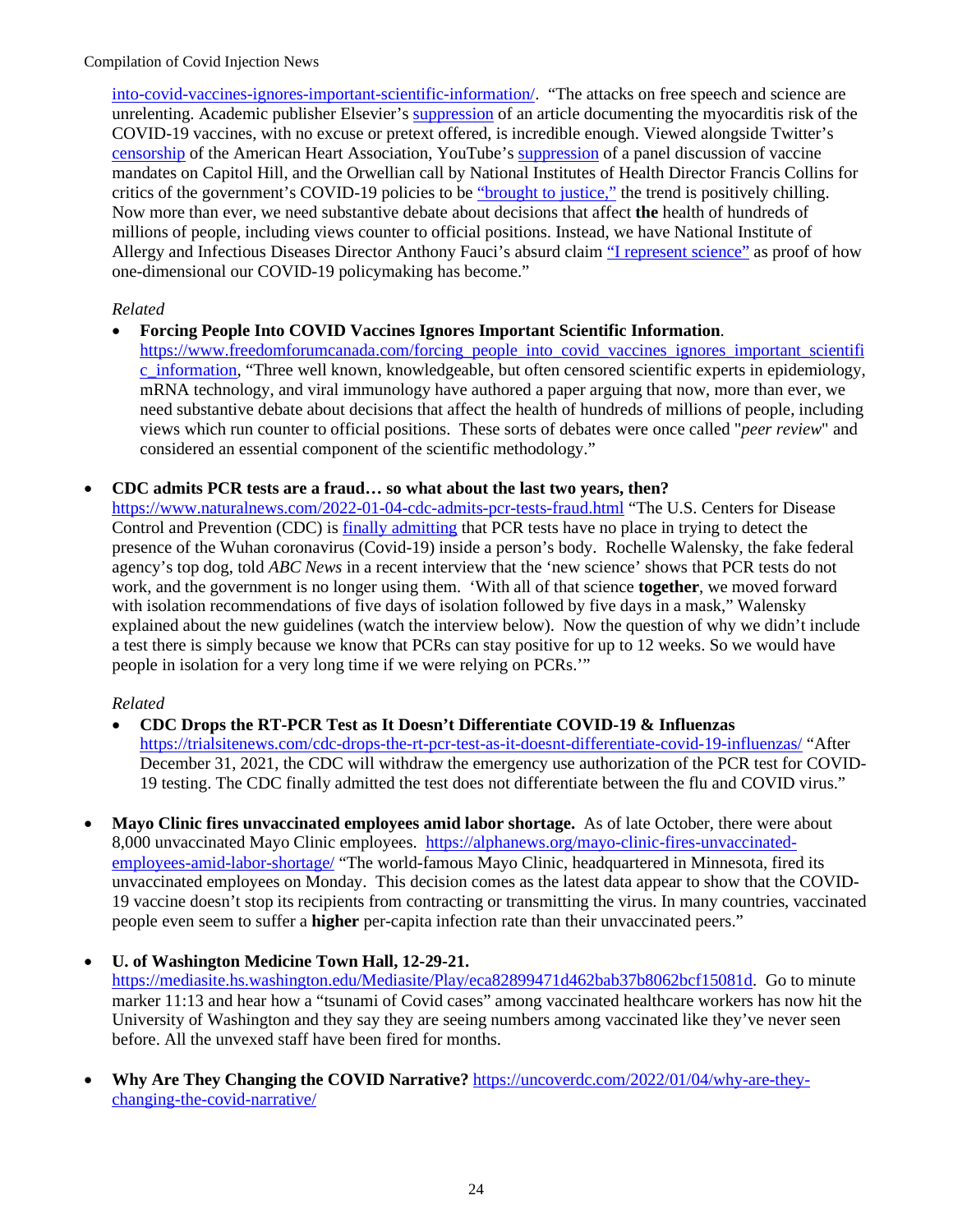• **Democrat Governor Admits COVID Hospitalization May Be Inflated By 50%, Makes Move To Change Count.** [https://www.dailywire.com/news/democrat-governor-admits-covid-hospitalization-may](https://www.dailywire.com/news/democrat-governor-admits-covid-hospitalization-may-be-inflated-by-50-makes-move-to-change-count)[be-inflated-by-50-makes-move-to-change-count.](https://www.dailywire.com/news/democrat-governor-admits-covid-hospitalization-may-be-inflated-by-50-makes-move-to-change-count) Governor Kathy Hochul (D-NY) admitted Monday that hospitalizations in New York are likely being over counted by as much as 50%.

## **Added 4 January 2022**

• **1 million COVID-vaccine injuries now reported on CDC's database.** [https://www.wnd.com/2022/01/1](https://www.wnd.com/2022/01/1-million-covid-vaccine-injuries-now-reported-cdc-database/) [million-covid-vaccine-injuries-now-reported-cdc-database/](https://www.wnd.com/2022/01/1-million-covid-vaccine-injuries-now-reported-cdc-database/) "However, many physicians and scientists believe the true figures are much higher. Physicians who sued the FDA for documents related to clinical trials for Pfizer's COVID-19 vaccine estimate the true numbers are five times higher. [A recent study led by](https://www.wnd.com/2021/12/4968311/?ff_source=Email&ff_medium=wnd-breaking&ff_campaign=breaking&ff_content=breaking)  [a researcher at Columbia University estimated the actual figures are higher by a factor of 20.](https://www.wnd.com/2021/12/4968311/?ff_source=Email&ff_medium=wnd-breaking&ff_campaign=breaking&ff_content=breaking) If the underreporting factor is correct, it would mean that there are nearly 400,000 deaths due to COVID-19 vaccines."

- **2021 COVID-19 Recap: 200 Million Vaccinated, 450,000 Dead.** 
	- [https://www.theepochtimes.com/mkt\\_morningbrief/2021-covid-19-recap-200-million-vaccinated-450000](https://www.theepochtimes.com/mkt_morningbrief/2021-covid-19-recap-200-million-vaccinated-450000-dead_4190440.html) [dead\\_4190440.html](https://www.theepochtimes.com/mkt_morningbrief/2021-covid-19-recap-200-million-vaccinated-450000-dead_4190440.html) "With the New Year's Eve passing, 2021 is now the second year defined by the CCP [\(Chinese Communist Party\) virus](https://www.theepochtimes.com/giving-the-right-name-to-the-virus-causing-a-worldwide-pandemic-2_3277200.html) pandemic and the global response to it. Compared to 2020, last year was not only deadlier, but also more complicated. Issues such as virus variants, vaccine resistance, and vaccine efficacy have come to the forefront. Mandatory vaccination went from a "conspiracy theory" to official policy in a matter of months. Increasingly prominent were also legal battles over government restrictions on the population, with approaches taken by different states further diverging."
- **3-Year-Old Girl Dies After Covid Vaccine.** [https://brightlightnews.com/3-year-old-girl-dies-after](https://brightlightnews.com/3-year-old-girl-dies-after-covid-vaccine/)[covid-vaccine/](https://brightlightnews.com/3-year-old-girl-dies-after-covid-vaccine/)
- **Unprecedented: Deaths in Indiana for ages 18-64 are up 40%.**  [https://stevekirsch.substack.com/p/unprecedented-deatths-in-indiana-for](https://stevekirsch.substack.com/p/unprecedented-deaths-in-indiana-for) "This is huge. Something is killing healthy people at an unprecedented rate. It isn't COVID. Could it be the "safe and effective" COVID vaccine? I think so. Here's why."
- **Life insurance companies sound DEATH ALERT warnings over nearly 100,000 excess deaths per month happening right now in the USA**. [https://www.naturalnews.com/2022-01-03-life-insurance](https://www.naturalnews.com/2022-01-03-life-insurance-companies-sound-death-alert-warnings-over-excess-deaths-covid.html)[companies-sound-death-alert-warnings-over-excess-deaths-covid.html](https://www.naturalnews.com/2022-01-03-life-insurance-companies-sound-death-alert-warnings-over-excess-deaths-covid.html)
- **Risk of Myopericarditis following COVID-19 mRNA vaccination in a Large Integrated Health System: A Comparison of Completeness and Timeliness of Two Methods.** <https://www.medrxiv.org/content/10.1101/2021.12.21.21268209v1>From CoVid Truth Network on Telegram: "In new preprint, researchers from Kaiser Permanente in Oregon show how rates of postvaccine myocarditis may be underestimated by just using ICD10 diagnosis codes currently used by VSD (the official surveillance network). 'We identified that the encounter text description methodology identified approximately twice as many cases of myopericarditis following COVID-19 mRNA vaccination.' For males following the 2nd dose the rate was found to be 537.1 per million or 1-in-1,862."
- **The Australian government has admitted there have been at least 79,000 COVID-19 vaccine side effects and is now offering compensation to those seriously injured** <https://www.youtube.com/watch?v=pYFUHQJXjdo>
- **The BBC won't tell you that 4 in 5 Covid-19 Deaths in past month were among the Triple/Double Vaccinated according to Official Data.** [https://dailyexpose.uk/2021/12/30/bbc-wont-tell-you-4-in-5](https://dailyexpose.uk/2021/12/30/bbc-wont-tell-you-4-in-5-covid-deaths-vaccinated/) [covid-deaths-vaccinated/](https://dailyexpose.uk/2021/12/30/bbc-wont-tell-you-4-in-5-covid-deaths-vaccinated/)
- **Official German Government data suggests the Fully Vaccinated will develop Acquired Immunodeficiency Syndrome by the end of January 2022**. [https://dailyexpose.uk/2022/01/02/german](https://dailyexpose.uk/2022/01/02/german-gov-data-suggests-fully-vaccinated-developing-ade/)[gov-data-suggests-fully-vaccinated-developing-ade/](https://dailyexpose.uk/2022/01/02/german-gov-data-suggests-fully-vaccinated-developing-ade/) 'German Government Data for the alleged Omicron variant of Covid-19, suggests that most of the "fully vaccinated" will have full blown Covid-19 vaccine induced acquired immunodeficiency syndrome (AIDS) by the end of January 2022, after confirming that the immune systems of the fully vaccinated have already degraded to an average of minus 87%."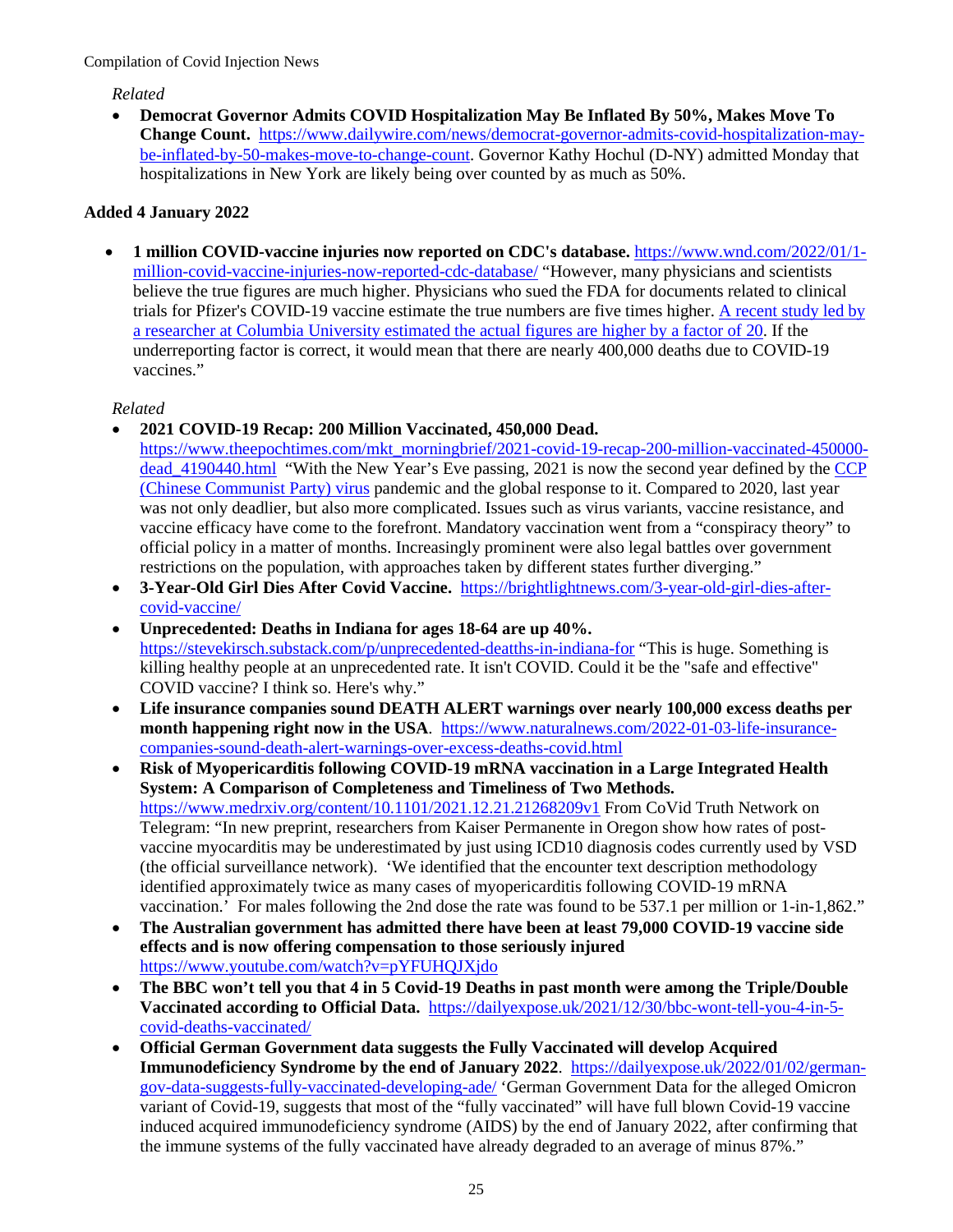- **S2 Subunit of SARS-nCoV-2 Interacts with Tumor Suppressor Protein p53 and BRCA: an In Silico Study.** <https://www.ncbi.nlm.nih.gov/pmc/articles/PMC7324311/>Analysis by Dr. Christina Parks via Telegram: "New evidence is showing that the mRNA vaccines may reprogram the immune system in ways that are permissive for cancer growth. Even more worrying, this new modeling study shows that the spike protein has a high affinity for the anti-cancer proteins, p53 and BRCA 1/2. These data show that it is likely that the spike protein (produced by the vaccines) may be binding to and inactivating these tumorsuppressor genes in the body. p53 is perhaps the gene whose activity is the most important in the body for preventing cancer. Its role is to make sure that all damage to DNA has been properly repaired prior to cell division. If damage is too extensive to be repaired, it signals the cell to commit suicide. BRCA 1/2 play a similar role in breast tissue. Clearly, the inactivation of these genes will lead to cells with DNA mutations continuing to divide and prosper, one of the most important steps in the development of cancer. More research to determine if these interactions are actually taking place in the cells of people with Covid or who have been vaccinated is urgently needed."
- **Doctors Warn of Vaccine Damages in Patients: 'People Are Being Deceived'.**  [https://rairfoundation.com/doctors-warn-of-vaccine-damages-in-patients-people-are-being-deceived](https://rairfoundation.com/doctors-warn-of-vaccine-damages-in-patients-people-are-being-deceived-video/)[video/](https://rairfoundation.com/doctors-warn-of-vaccine-damages-in-patients-people-are-being-deceived-video/) "They have had more deaths from this one shot since it has rolled out than they have in the last thirty years in VAERS reporting."
- **We've Never Seen Vaccine Injuries on This Scale Why Are Regulatory Agencies Hiding COVID Vaccine Safety Signals?** Published August 12, 2021. [childrenshealthdefense.org/defender/vaccine](https://childrenshealthdefense.org/defender/vaccine-injuries-regulatory-agencies-hiding-covid-safety-data/)[injuries-regulatory-agencies-hiding-covid-safety-data/](https://childrenshealthdefense.org/defender/vaccine-injuries-regulatory-agencies-hiding-covid-safety-data/)
- **Columbia study: True U.S. COVID vaccine death count is 400,000.**  [https://www.wnd.com/2021/12/4968311/.](https://www.wnd.com/2021/12/4968311/)The CDC's latest count of deaths attributed to COVID-19 vaccines is nearly 20,000, but a study by researchers at Columbia University estimates the actual number is 20 times higher.
- **Bhakdi/Burkhardt pathology results show 93% of people who died after being vaccinated were killed by the vaccine**. <https://stevekirsch.substack.com/p/bhakdiburkhardt-pathology-results> "Summary: The vaccines are bad news. Fifteen bodies were examined (all died from 7 days to 6 months after vaccination). The coroner or the public prosecutor didn't associate the vaccine as the cause of death in any of the cases. However, further examination revealed that the vaccine was implicated in the deaths of 14 of the 15 cases. The most attacked organ was the heart (in all of the people who died), but other organs were attacked as well. The implications are potentially enormous resulting in millions of deaths. The vaccines should be immediately halted." Reference Study: **On COVID vaccines: why they cannot work, and irrefutable evidence of their causative role in deaths after vaccination**. Sucharit Bhakdi, MD and Arne Burkhardt, MD. [https://doctors4covidethics.org/on-covid-vaccines-why-they-cannot-work](https://doctors4covidethics.org/on-covid-vaccines-why-they-cannot-work-and-irrefutable-evidence-of-their-causative-role-in-deaths-after-vaccination/)[and-irrefutable-evidence-of-their-causative-role-in-deaths-after-vaccination/](https://doctors4covidethics.org/on-covid-vaccines-why-they-cannot-work-and-irrefutable-evidence-of-their-causative-role-in-deaths-after-vaccination/)
- **Bombshell: Vaccinated people are dying from autoimmune attacks against their own organs.** [https://www.naturalnews.com/2022-01-03-vaccinated-people-dying-from-autoimmune-attacks-against](https://www.naturalnews.com/2022-01-03-vaccinated-people-dying-from-autoimmune-attacks-against-own-organs.html)[own-organs.html](https://www.naturalnews.com/2022-01-03-vaccinated-people-dying-from-autoimmune-attacks-against-own-organs.html)
- **Mother of Maddie de Garay, speaks out about her 13 year old daughter's life altering injuries from Pfizer's Covid vaccine.** [https://trialsitenews.com/mother-of-maddie-de-garay-speaks-out-about-her-13](https://trialsitenews.com/mother-of-maddie-de-garay-speaks-out-about-her-13-year-old-daughters-life-altering-injuries-from-pfizers-covid-vaccine/) [year-old-daughters-life-altering-injuries-from-pfizers-covid-vaccine/](https://trialsitenews.com/mother-of-maddie-de-garay-speaks-out-about-her-13-year-old-daughters-life-altering-injuries-from-pfizers-covid-vaccine/) "In late July 2020, the US-based Pfizer-BioNTech phase 3 trial of adolescents aged 12-15 years began, 1131 were administered two-doses of the vaccine and 1129 were given a placebo. Maddie de Garay, aged 12 at the time, was one of the 1131. Stephanie, her mother, shares Maddie's heart-breaking story of how her daughter can barely see, suffers from tinnitus, mobility issues, vomiting, blood in her urine, numbness in her body, and has at least 10-20 seizures a day."
- **How Bad is My Batch?** [http://www.howbad.info/.](http://www.howbad.info/) Batch codes and associated deaths, disabilities and illnesses for Covid 19 Vaccines
- **What the VAERS Data Tell Us About COVID Jab Safety**. Jessica Rose, PhD. (1 hr 30 min video). <https://www.bitchute.com/video/a5UmRy0IOgDo> /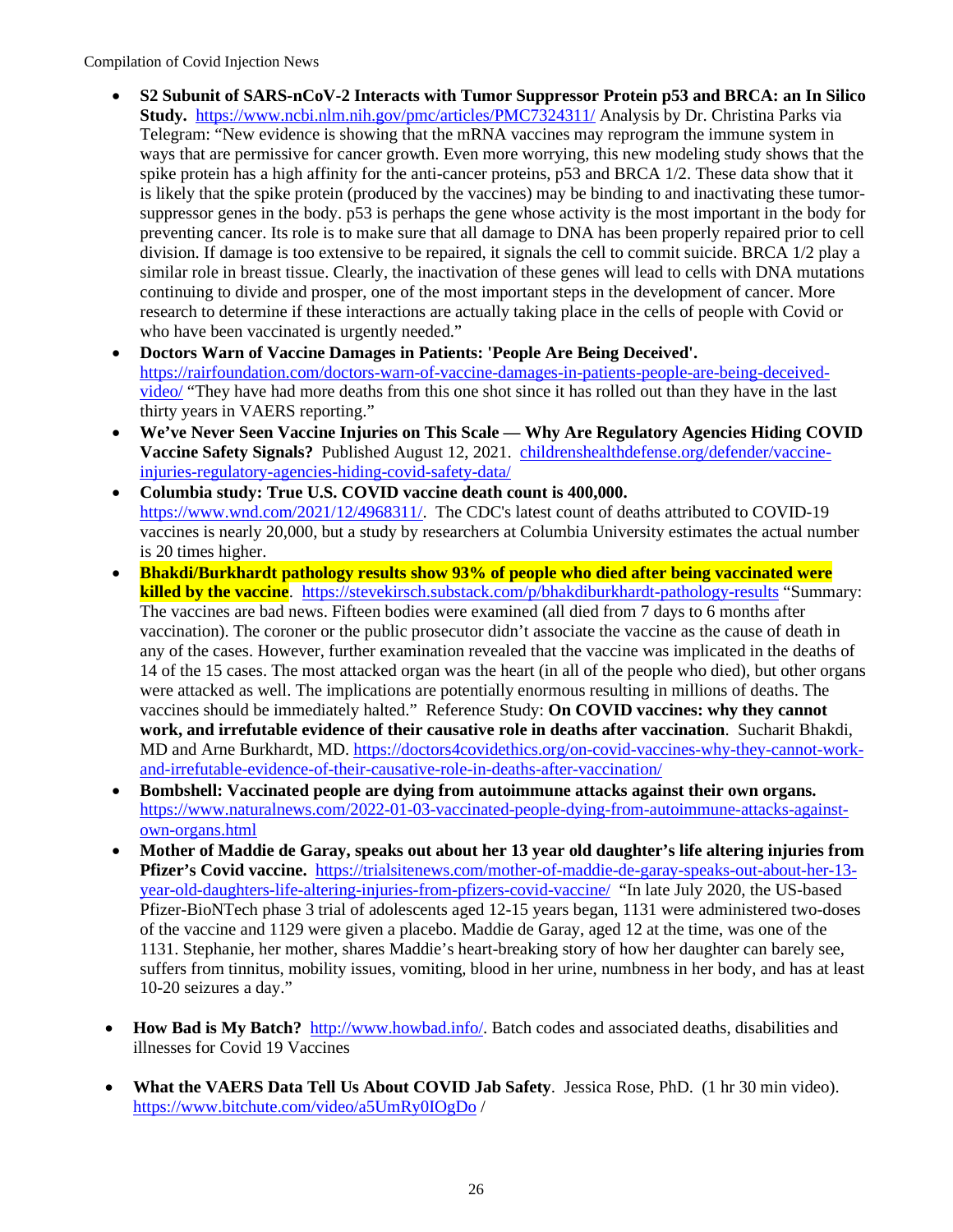- **Analysis by Dr. Joseph Mercola**, [https://articles.mercola.com/sites/articles/archive/2022/01/02/vaers](https://articles.mercola.com/sites/articles/archive/2022/01/02/vaers-covid-data.aspx%20(48)[covid-data.aspx \(48](https://articles.mercola.com/sites/articles/archive/2022/01/02/vaers-covid-data.aspx%20(48) link expires 4 January 20200). "Jessica Rose, Ph.D., a research fellow at the Institute for Pure and Applied Knowledge in Israel, has taken a deep-dive into the U.S. Vaccine Adverse Events Reporting System (VAERS), and in this interview she shares the details of what she's finding. Story at a glance:
	- The U.S. Vaccine Adverse Event Reporting System (VAERS) is among the best adverse event data collection systems in the world, but it's antiquated and difficult to use. Still, it's a good way to detect safety signals that weren't detected during premarket testing or clinical trials
	- There are unmistakable, unprecedented safety signals in VAERS for the COVID shots. While the U.S. Food and Drug Administration and Centers for Disease Control and Prevention claim no deaths can be attributed to the COVID jabs, it's impossible to discount 8,986 deaths in the U.S. territories alone, reported as of November 26, 2021
	- The estimated underreporting factor for COVID jab injuries in VAERS is between 31 and 100, so the actual death toll in the U.S. could be anywhere from 278,500 to 898,600
	- There's a strong safety signal for female reproductive issues and for heart inflammation (myocarditis) in young men and boys. VAERS data show an inverse relationship between myocarditis and age, with youths being more frequently affected than older men
	- VAERS data are being deleted without explanation. Each week, about 100 or so reports are routinely deleted, so there are now thousands of inexplicably missing reports"
- **COVID 'Mass Formation Psychosis' Admittedly Used by Governments as Tool of Population Control.** [https://summit.news/2022/01/03/mass-formation-psychosis-admittedly-used-by-governments-as](https://summit.news/2022/01/03/mass-formation-psychosis-admittedly-used-by-governments-as-tool-of-population-control/)[tool-of-population-control/](https://summit.news/2022/01/03/mass-formation-psychosis-admittedly-used-by-governments-as-tool-of-population-control/) [https://summit.news/2022/01/03/mass-formation-psychosis-admittedly-used](https://summit.news/2022/01/03/mass-formation-psychosis-admittedly-used-by-governments-as-tool-of-population-control/)[by-governments-as-tool-of-population-control/](https://summit.news/2022/01/03/mass-formation-psychosis-admittedly-used-by-governments-as-tool-of-population-control/) "Dr. Robert Malone's assertions about "mass formation psychosis" in the context of the COVID-19 pandemic are underscored by the fact that authorities in the UK admitted to using "totalitarian" methods of "mind control" to instill fear in the population."

- **MUST WATCH: Dr. Robert Malone Drops BOMBSHELLS During Much-Anticipated Interview With Joe Rogan – Says Federal Government is "Lawless" and Actively "Violating the Nuremberg Code"** [https://www.thegatewaypundit.com/2021/12/must-watch-dr-robert-malone-drops-bombshells](https://www.thegatewaypundit.com/2021/12/must-watch-dr-robert-malone-drops-bombshells-much-anticipated-interview-joe-rogan-says-federal-government-lawless-actively-violating-nuremberg-code/)[much-anticipated-interview-joe-rogan-says-federal-government-lawless-actively-violating-nuremberg](https://www.thegatewaypundit.com/2021/12/must-watch-dr-robert-malone-drops-bombshells-much-anticipated-interview-joe-rogan-says-federal-government-lawless-actively-violating-nuremberg-code/)[code/](https://www.thegatewaypundit.com/2021/12/must-watch-dr-robert-malone-drops-bombshells-much-anticipated-interview-joe-rogan-says-federal-government-lawless-actively-violating-nuremberg-code/) "During his [**MUST WATCH**] [interview](https://open.spotify.com/episode/3SCsueX2bZdbEzRtKOCEyT) on [JRE,](https://open.spotify.com/show/4rOoJ6Egrf8K2IrywzwOMk) Dr. Malone dropped bombshell after bombshell on the corrupt establishment **–** From public officials covering up known early treatments – to serious conflicts of interest between the medical elites and those who are supposedly holding them accountable – all the way up to federal cash bribes to healthcare facilities in exchange for Covid death receipts – he did not hold back."
- **Dr. Fauci Article Reveals His Actual Covid Agenda: 'Radical Changes' That 'May Take Decades To Achieve'** [https://thetruereporter.com/dr-fauci-article-reveals-his-actual-covid-agenda-radical-changes](https://thetruereporter.com/dr-fauci-article-reveals-his-actual-covid-agenda-radical-changes-that-may-take-decades-to-achieve/)[that-may-take-decades-to-achieve/](https://thetruereporter.com/dr-fauci-article-reveals-his-actual-covid-agenda-radical-changes-that-may-take-decades-to-achieve/)
- **Top health official: We misled parents to scare them into vaccinating kids.** <https://www.wnd.com/2021/12/top-health-official-misled-parents-scare-vaccinating-kids/> "New York state's acting health commissioner admitted at a news conference with Democratic Gov. Kathy Hochul that she misled parents about the magnitude of hospitalizations for COVID-19 among children, explaining she raised fears of a concerning trend to 'motivate' them to get their children vaccinated. Dr. Mary Bassett acknowledged Monday that the number of children hospitalized at the time due to the coronavirus was low, about 50, and remained low. 'It really was to motivate pediatricians and families to seek the protection of vaccination,' she said."
- **Omicron Origin: How Is This Not Being Discussed?** *First known Omicron cases discovered in Botswana were found in "foreign nationals on a diplomatic mission.*" <https://spaceworms.substack.com/p/omicron-origin-how-is-this-not-being> "The dominant theory surrounding the new Omicron variant's abnormal mutations posits that they likely emerged after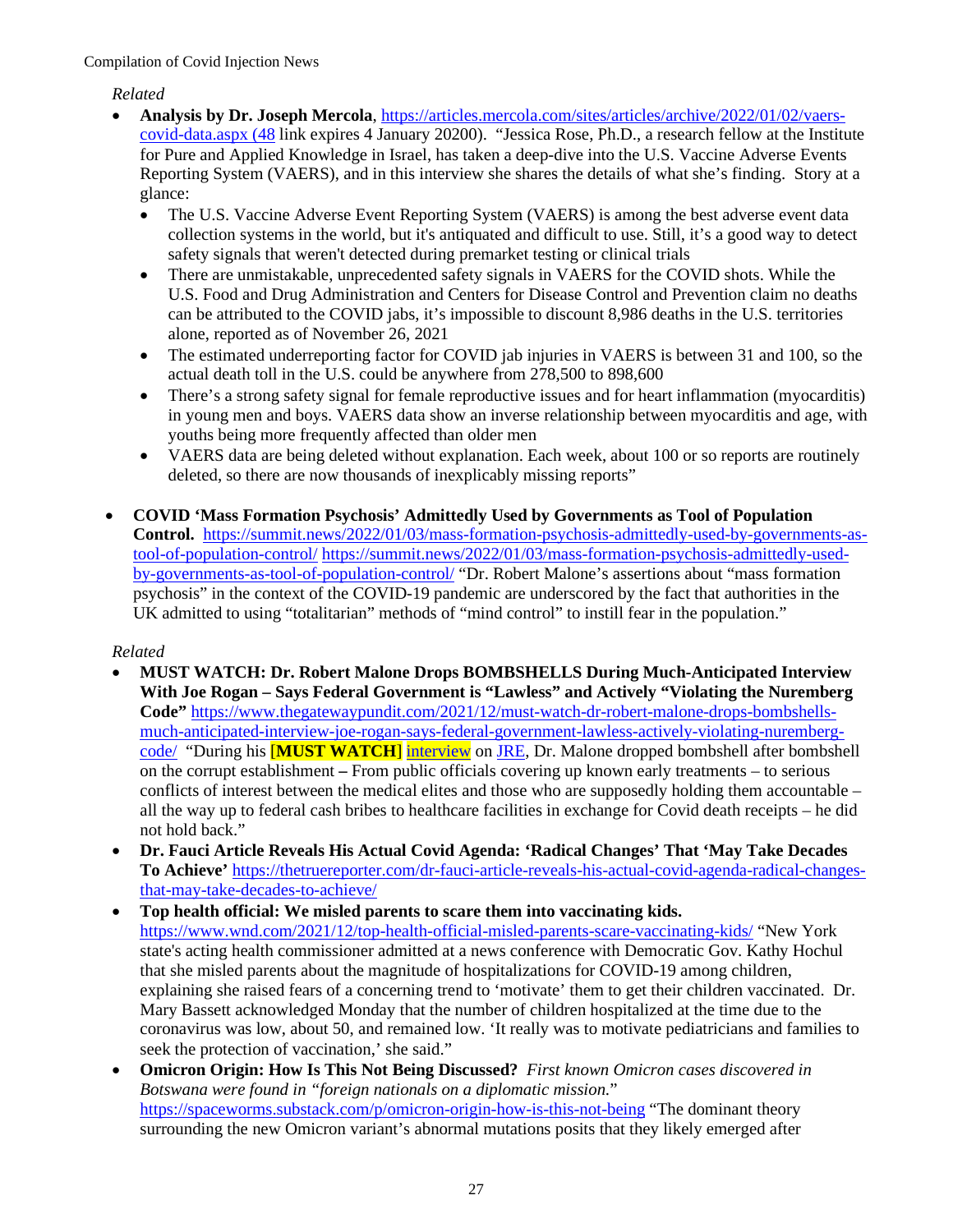[incubating in an immuno-compromised person](https://www.npr.org/sections/goatsandsoda/2021/12/01/1055803031/the-mystery-of-where-omicron-came-from-and-why-it-matters) for many months. While this theory does have [precedence,](https://www.medrxiv.org/content/10.1101/2021.06.03.21258228v1) there is troubling evidence of a different origin."

- **CDC Director Walensky Says Updated Covid Guidance Based on What Agency "Thought People Would be Able to Tolerate**" [https://www.thegatewaypundit.com/2021/12/cdc-director-walensky-says](https://www.thegatewaypundit.com/2021/12/cdc-director-walensky-says-updated-covid-guidance-based-agency-thought-people-able-tolerate-video/)[updated-covid-guidance-based-agency-thought-people-able-tolerate-video/.](https://www.thegatewaypundit.com/2021/12/cdc-director-walensky-says-updated-covid-guidance-based-agency-thought-people-able-tolerate-video/) (Editor's Note: I thought we were following the *science*?)
- **Gates, Fauci, and Daszak charged with Genocide in Court Filing.** [https://www.thedesertreview.com/opinion/columnists/gates-fauci-and-daszak-charged-with-genocide-in](https://www.thedesertreview.com/opinion/columnists/gates-fauci-and-daszak-charged-with-genocide-in-court-filing/article_76c6081c-61b8-11ec-ae59-7718e6d063ed.html)[court-filing/article\\_76c6081c-61b8-11ec-ae59-7718e6d063ed.html](https://www.thedesertreview.com/opinion/columnists/gates-fauci-and-daszak-charged-with-genocide-in-court-filing/article_76c6081c-61b8-11ec-ae59-7718e6d063ed.html) "In a stunning 46-page legal filing to the International Criminal Court on December 6, an intrepid attorney and seven applicants accused Anthony Fauci, Peter Daszak, Melinda Gates, William Gates III, and twelve others of numerous violations of the Nuremberg Code. These included various crimes against humanity and war crimes as defined by the Rome Statutes, Articles 6, 7, 8, 15, 21, and 53."

• **Earlier Comments By Vaccine Advocate Raises Eyebrows.** [https://www.thegatewaypundit.com/2021/12/covid-vaccines-part-plan-deal-climate-change-reducing](https://www.thegatewaypundit.com/2021/12/covid-vaccines-part-plan-deal-climate-change-reducing-population-growth/)[population-growth/](https://www.thegatewaypundit.com/2021/12/covid-vaccines-part-plan-deal-climate-change-reducing-population-growth/) "Bill Gates did a TED Talk in 2010 with the title, [Innovating to Zero.](https://www.ted.com/talks/bill_gates_innovating_to_zero/transcript#t-316523) In the course of that talk Gates said the following: First, we've got population. The world today has 6.8 billion people. That's headed up to about nine billion. Now, if we do a really great job on new vaccines, health care, reproductive health services, we could lower that by, perhaps, 10 or 15 percent. But there, we see an increase of about 1.3."

• **MUST WATCH. The Powerful Pfizer Presentation That Got Dr. Robert Malone Kicked Off Twitter.** Pfizer's own vaccine trial data shows an INCREASED risk of illness and death for the vaccinated. <https://kanekoa.substack.com/p/the-powerful-pfizer-presentation>

- **Twitter PERMANENTLY Suspends mRNA Vaccine Inventor Dr. Robert Malone After Tweeting About the mRNA Vaccines – The Day Before He Goes on with Joe Rogan.** [https://www.thegatewaypundit.com/2021/12/ready-just-twitter-permanently-suspends-mrna-inventor-dr](https://www.thegatewaypundit.com/2021/12/ready-just-twitter-permanently-suspends-mrna-inventor-dr-robert-malone-tweeting-evidence-showing-vaccines-cause-illness-prevent-just-one-day-set-app)[robert-malone-tweeting-evidence-showing-vaccines-cause-illness-prevent-just-one-day-set-app](https://www.thegatewaypundit.com/2021/12/ready-just-twitter-permanently-suspends-mrna-inventor-dr-robert-malone-tweeting-evidence-showing-vaccines-cause-illness-prevent-just-one-day-set-app)
- **World Council for Health Calls for an Immediate Stop to the Covid-19 Experimental "Vaccines"** <https://worldcouncilforhealth.org/campaign/covid-19-vaccine-cease-and-desist/>
- **World Council for Health Reveals Spike Protein Detox.**  <https://truthbasedmedia.com/2021/12/22/world-council-for-health-reveals-spike-protein-detox/> STORY-AT-A-GLANCE
	- If you had COVID-19 or received a COVID-19 injection, you may have dangerous spike proteins circulating in your body
	- Spike proteins can circulate in your body after infection or injection, causing damage to cells, tissues and organs
	- The World Council for Health has released a spike protein detox guide, which provides straightforward steps you can take to potentially lessen the effects of toxic spike protein in your body
	- Spike protein inhibitors and neutralizers include pine needles, ivermectin, neem, N-acetylcysteine (NAC) and glutathione
	- The top 10 spike protein detox essentials include vitamin D, vitamin C, nigella seed, quercetin, zinc, curcumin, milk thistle extract, NAC, ivermectin and magnesium
- **DC announces vaccine passport system that will take effect just days before 2022 March for Life.** [https://www.lifesitenews.com/news/dc-announces-vaccine-passport-system-that-will-take-effect-just-days](https://www.lifesitenews.com/news/dc-announces-vaccine-passport-system-that-will-take-effect-just-days-before-2022-march-for-life/)[before-2022-march-for-life/](https://www.lifesitenews.com/news/dc-announces-vaccine-passport-system-that-will-take-effect-just-days-before-2022-march-for-life/) "Beginning on January 15, the Washington, D.C., government will require proof of COVID-19 vaccination for entry into indoor public spaces, including restaurants, bars, theaters, gyms, and meeting and convention spaces. Th[e stringent new measures](https://mayor.dc.gov/sites/default/files/dc/sites/coronavirus/page_content/attachments/Situational-Update-Presentation-12-22-2021.pdf) announced by the D.C. Department of Health are set to take effect just a few days before the [2022 National March for Life](https://marchforlife.org/) on January 21, and the [Defeat the Mandates March](https://defeatthemandatesdc.com/) in D.C. on January 23."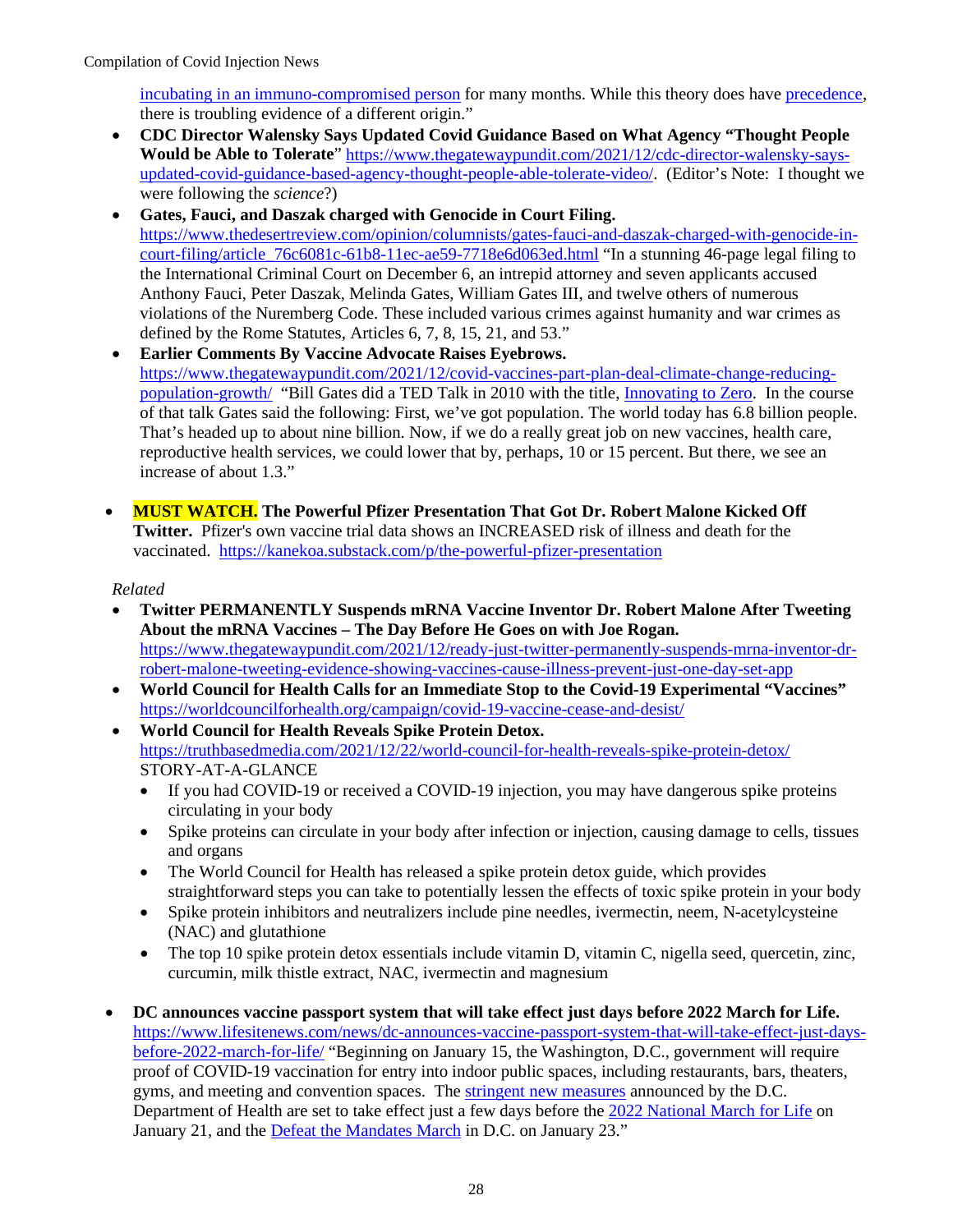- **PAPERS, PLEASE! Mother and child kicked out of New York City restaurant by police because young boy had no covid vaccine passport**. [https://www.naturalnews.com/2022-01-01-mother-child](https://www.naturalnews.com/2022-01-01-mother-child-kicked-out-restaurant-vaccine-passport.html)[kicked-out-restaurant-vaccine-passport.html](https://www.naturalnews.com/2022-01-01-mother-child-kicked-out-restaurant-vaccine-passport.html)
- **Italy Considering Completely Banning Unvaccinated From Workplaces.** [https://www.breitbart.com/europe/2022/01/04/italy-considering-completely-banning-unvaccinated-from](https://www.breitbart.com/europe/2022/01/04/italy-considering-completely-banning-unvaccinated-from-workplaces/)[workplaces/](https://www.breitbart.com/europe/2022/01/04/italy-considering-completely-banning-unvaccinated-from-workplaces/)
- **Netherlands Announces Plan To Give People Up to Six Doses of COVID Vaccine**. <https://www.newsweek.com/netherlands-vaccination-booster-coronavirus-covid-shot-1664296>
- **'Will be Used Whether We Like it or Not' Developer of Covid Microchip Says There's No Stopping Roll-Out**. [https://www.thegatewaypundit.com/2022/01/will-used-whether-like-not-developer](https://www.thegatewaypundit.com/2022/01/will-used-whether-like-not-developer-covid-microchip-says-no-stopping-roll/)[covid-microchip-says-no-stopping-roll/](https://www.thegatewaypundit.com/2022/01/will-used-whether-like-not-developer-covid-microchip-says-no-stopping-roll/)
- **Texas Becomes Seventh State to Decline Vaccine Mandate Enforcement for National Guard.** [https://bigleaguepolitics.com/texas-becomes-seventh-state-to-decline-vaccine-mandate-enforcement-for](https://bigleaguepolitics.com/texas-becomes-seventh-state-to-decline-vaccine-mandate-enforcement-for-national-guard/)[national-guard/](https://bigleaguepolitics.com/texas-becomes-seventh-state-to-decline-vaccine-mandate-enforcement-for-national-guard/)
- **In His New Year's Eve Address, French President Emmanuel Macron Calls For The 'Sure Shot' Solution Of Mass Vaccinations For Global Plannedemic**. [https://www.nowtheendbegins.com/in-his](https://www.nowtheendbegins.com/in-his-new-years-eve-address-french-president-emmanuel-macron-calls-for-the-sure-shot-solution-of-mass-vaccinations-for-global-plannedemic/)[new-years-eve-address-french-president-emmanuel-macron-calls-for-the-sure-shot-solution-of-mass](https://www.nowtheendbegins.com/in-his-new-years-eve-address-french-president-emmanuel-macron-calls-for-the-sure-shot-solution-of-mass-vaccinations-for-global-plannedemic/)[vaccinations-for-global-plannedemic/](https://www.nowtheendbegins.com/in-his-new-years-eve-address-french-president-emmanuel-macron-calls-for-the-sure-shot-solution-of-mass-vaccinations-for-global-plannedemic/)
- **New York Legislation Provides for Indefinite Detention of Unvaccinated at Governor's Whim.** [https://thenationalpulse.com/2021/12/18/new-york-legislation-provides-for-indefinite-detention-of](https://thenationalpulse.com/2021/12/18/new-york-legislation-provides-for-indefinite-detention-of-unvaccinated-at-governors-whim/)[unvaccinated-at-governors-whim/](https://thenationalpulse.com/2021/12/18/new-york-legislation-provides-for-indefinite-detention-of-unvaccinated-at-governors-whim/)
- **206 Marines Kicked Out for Refusing COVID-19 Vaccines.** [https://www.theepochtimes.com/mkt\\_morningbrief/206-marines-kicked-out-for-refusing-covid-19](https://www.theepochtimes.com/mkt_morningbrief/206-marines-kicked-out-for-refusing-covid-19-vaccines_4186665.html) vaccines 4186665.html
- **Creepy, Babbling Biden's Freudian Slip Hints Of Military Actions Against The American People As Trains Full Of Military Tanks Are Seen Across America And 'Assets' Are 'Pre-Positioned'** [https://allnewspipeline.com/The\\_Freudian\\_Slip\\_We\\_Should\\_Pay\\_Close\\_Attention\\_To.php](https://allnewspipeline.com/The_Freudian_Slip_We_Should_Pay_Close_Attention_To.php)
- **South Africa Asks J&J, Pfizer to Stop Sending Vaccines**. [https://www.bloomberg.com/news/articles/2021-11-24/s-africa-wants-j-j-pfizer-vaccine-delivery-delay](https://www.bloomberg.com/news/articles/2021-11-24/s-africa-wants-j-j-pfizer-vaccine-delivery-delay-news24-says)[news24-says](https://www.bloomberg.com/news/articles/2021-11-24/s-africa-wants-j-j-pfizer-vaccine-delivery-delay-news24-says)
- **Is Mass Vaccination with Pfizer Faltering Israel? Massive Surge of Cases Despite Widespread Boosts Over the Summer & Fall Spell Real Trouble**. [https://trialsitenews.com/is-mass-vaccination](https://trialsitenews.com/is-mass-vaccination-with-pfizer-failing-israel-massive-surge-of-cases-despite-widespread-boosts-over-the-summer-fall-spell-real-trouble/)[with-pfizer-failing-israel-massive-surge-of-cases-despite-widespread-boosts-over-the-summer-fall-spell](https://trialsitenews.com/is-mass-vaccination-with-pfizer-failing-israel-massive-surge-of-cases-despite-widespread-boosts-over-the-summer-fall-spell-real-trouble/)[real-trouble/](https://trialsitenews.com/is-mass-vaccination-with-pfizer-failing-israel-massive-surge-of-cases-despite-widespread-boosts-over-the-summer-fall-spell-real-trouble/) "Israel, one of the world's most vaccinated places, now heads into yet another surge as infections grow exponentially daily. A massive booster program occurred during the late summer and into the fall as breakthrough infections due to the Delta variant raised serious questions about the mass vaccination program in the first place. TrialSite reported on some hospitals reporting that most of their admissions were vaccinated. At least over 65% of the population is vaccinated with nearly half the nation's population receiving a booster dose. According to one data point, enough doses have been administered there to fully vaccinate over 90% of the population. Hesitancy slowly grows, however, due to a confluence of elements TrialSite goes into below. While the vaccines have led to lower death and hospitalization rates, a major premise behind vaccine passports and segmenting the vaccinated from unvaccinated is the ability to stop infection and transmission.

- **First Case of "FluRona" Detected in Almost-Fully Vaxxed Israel, Virus is Supposedly a Hybrid Flu-Coronavirus – Here We Go Again**. [https://www.thegatewaypundit.com/2022/01/first-case-flurona](https://www.thegatewaypundit.com/2022/01/first-case-flurona-detected-almost-fully-vaxxed-israel-virus-supposedly-hybrid-flu-coronavirus-go/)[detected-almost-fully-vaxxed-israel-virus-supposedly-hybrid-flu-coronavirus-go/](https://www.thegatewaypundit.com/2022/01/first-case-flurona-detected-almost-fully-vaxxed-israel-virus-supposedly-hybrid-flu-coronavirus-go/)
- **Israel Approves 4th COVID-19 Vaccine Dose for Immunosuppressed People.** [https://resistthemainstream.org/israel-approves-4th-covid-19-vaccine-dose-for-immunosuppressed](https://resistthemainstream.org/israel-approves-4th-covid-19-vaccine-dose-for-immunosuppressed-people/)[people/](https://resistthemainstream.org/israel-approves-4th-covid-19-vaccine-dose-for-immunosuppressed-people/)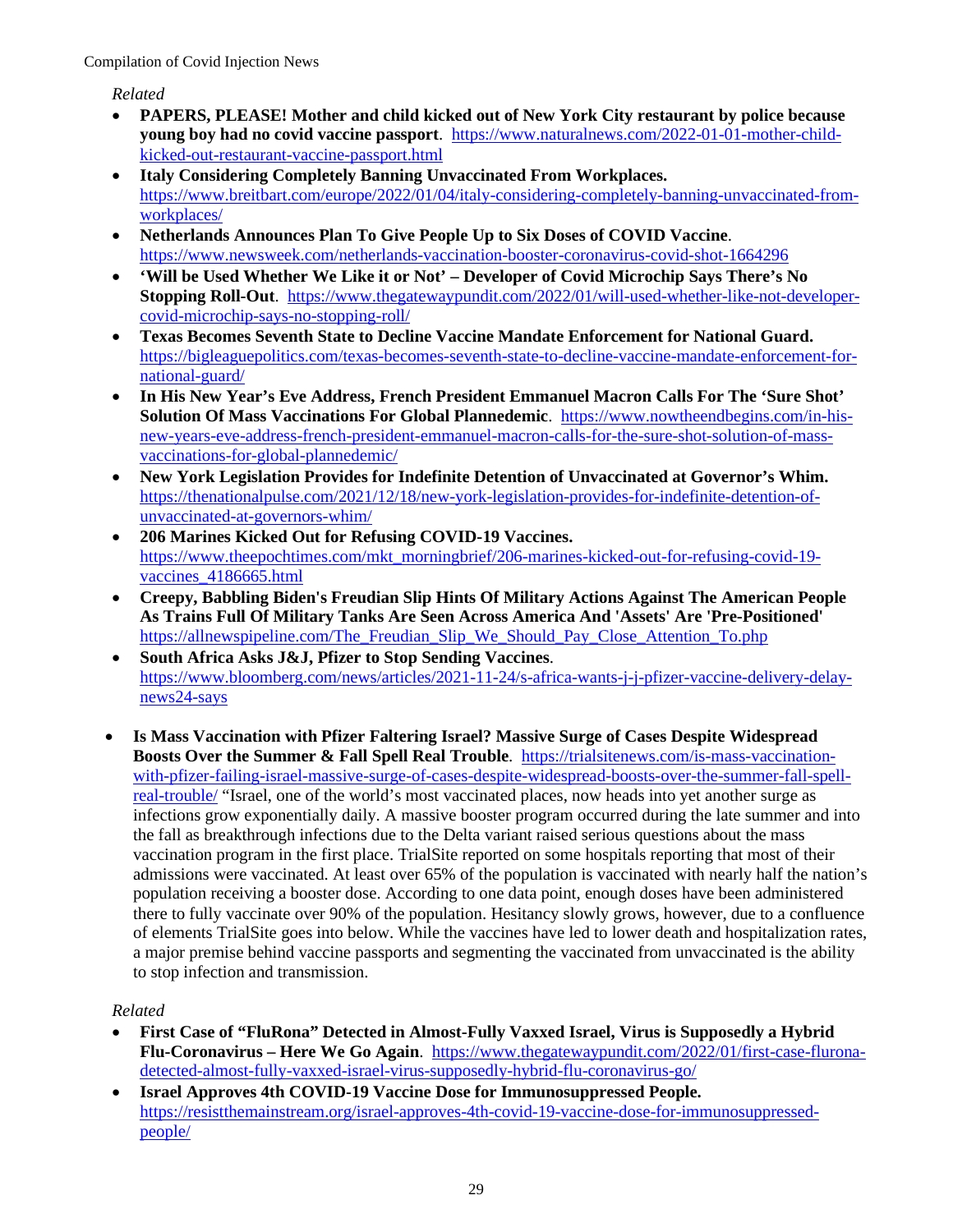- **SARS-CoV-2 Omicron VOC Transmission in Danish Households.**  <https://www.medrxiv.org/content/10.1101/2021.12.27.21268278v1.full> **Comment from Dr. Lynn Fynn via Telegram on 3 January 2022. "**The irrational push for a booster knowing full well the vaccine is not suited for Omicron tells me the coercion is intentional in order to perpetuate this madness. Unvaccinated 1.17x more contagious; 2x vaccinated 2.61x more contagious' 3x vaccinated 3.66x more contagious."
- **Booster efficacy (or lack thereof) visualization**. [https://stevekirsch.substack.com/p/booster-efficacy-or](https://stevekirsch.substack.com/p/booster-efficacy-or-lack-thereof)[lack-thereof](https://stevekirsch.substack.com/p/booster-efficacy-or-lack-thereof) "This video has a nice visualization of how well the booster works over time. This is based on UK government data. No surprises here: the booster is mostly helping the virus."
- **Nearly Half of Omicron Cases in Houston Hospital System Among Vaccinated: Study.**  [https://www.theepochtimes.com/mkt\\_morningbrief/nearly-half-of-omicron-cases-in-houston-hospital](https://www.theepochtimes.com/mkt_morningbrief/nearly-half-of-omicron-cases-in-houston-hospital-system-among-vaccinated-study_4191105.html)[system-among-vaccinated-study\\_4191105.html](https://www.theepochtimes.com/mkt_morningbrief/nearly-half-of-omicron-cases-in-houston-hospital-system-among-vaccinated-study_4191105.html)
- **COVID Vaccine Booster Efficacy Against Infection May Fade Quickly.** <https://www.medpagetoday.com/special-reports/exclusives/96412>
- **Triple Vaccinated 40–49-year-olds are 10.3x more likely to catch Omicron than the Unvaccinated according to ONS and UK Gov. Figures**. [https://dailyexpose.uk/2021/12/29/triple-vaccinated-10-times](https://dailyexpose.uk/2021/12/29/triple-vaccinated-10-times-more-likely-to-catch-omicron/)[more-likely-to-catch-omicron/](https://dailyexpose.uk/2021/12/29/triple-vaccinated-10-times-more-likely-to-catch-omicron/)
- Pandemic of the unvaccinated? No way. Remember the Harvard study showed the more you vaccinate, the higher the cases. Here's more proof. https://stevekirsch.substack.com/p/pandemic-of-the-unvaccinated
- **In Ontario, the rate (per 100k by vax status) of vaxxed COVID-19 cases has exceeded the unvaccinated for the first time.** The vaxxed also now occupy more hospital beds than the unvaxxed. Dr. Christina Parks via Telegram on 31 December 2021. Source: https://covid-19.ontario.ca/data
- **Biden Begs: Take the Vaccine While a Growing Number of Reasonable Americans Ask, "Who is the Threat?"** [https://trialsitenews.com/biden-begs-take-the-vaccine-while-a-growing-number-of-reasonable](https://trialsitenews.com/biden-begs-take-the-vaccine-while-a-growing-number-of-reasonable-americans-ask-who-is-the-threat/)[americans-ask-who-is-the-threat/](https://trialsitenews.com/biden-begs-take-the-vaccine-while-a-growing-number-of-reasonable-americans-ask-who-is-the-threat/) **"**In the December 21 speech, ["Remarks by President Biden on the Fight](https://www.whitehouse.gov/briefing-room/statements-releases/2021/12/21/remarks-by-president-biden-on-the-fight-against-covid-19/)  Against COVID-[19 DECEMBER 21, 2021](https://www.whitehouse.gov/briefing-room/statements-releases/2021/12/21/remarks-by-president-biden-on-the-fight-against-covid-19/)," our president repeats and spreads half-truths that don't address the current comprehensive set of COVID-19 facts. He tries to explain the fact that, along with vaccinations, cases have climbed dramatically. No one can claim to know exactly why or otherwise prove it with evidence. Some suggest the unvaccinated represent a reservoir for the pathogen, yet numerous studies now show that after a few months, the vaccinated are prone to transmitting the disease as well. Yet another countervailing point of view suggests the vaccines represent a sort of variant driver—just like blanket society-wide antibiotics may have led to resistant bacteria. Pointing to an "upheaval" in our lives, POTUS fails to address the level to which the virus-remediation strategies have caused more problems than they solved. This means he doesn't take accountability for mounting widespread crises–from labor shortages in key frontline professionals such as healthcare to inflation and the continuing chasm between the wealthy and the poor. In some health markets as many as 30% of the health care professionals such as nurses have either dropped out of the labor market or have been processed out due to the vaccine mandates. POTUS declared that we are tougher than the virus, "because we have the power of science and vaccines…." Addressing omicron, Biden notes that if you "are not fully vaccinated, you have good reason to be concerned. You're at a high risk of getting sick." He also argues that the unvaccinated are likely to spread the virus, although science has shown that the vaccinated can, in fact, also spread the COVID-19 virus. President Biden seemingly spreads the very misinformation he accuses so many others of promoting. Ignoring the counterbalance of the numbers of folks with a bad or ineffective vaccine reaction, he posits that, "Almost everyone who has died from COVID-19 in the past many months has been unvaccinated." Yet with skyrocketing cases in heavily vaccinated communities, not to mention growing breakthrough infections, even Bill Gates went on the [record](https://trialsitenews.com/bill-gates-acknowledges-covid-19-vaccines-not-stopping-viral-transmission-fundamental-premises-questioned/) to declare the vaccines don't stop viral transmission. Yes, of course, the data indicate they reduce hospitalization and death–but with some countries moving to the fourth booster, now one must wonder if this continues would such continuous boosters be healthy? Biden turns out to be like many career politicians—but as far as vision, leadership, and the ability to bring people from different walks of life together during a major crisis—the current POTUS gets a failing grade just as much as the previous one. Are Americans that far apart or is the leadership just bad?"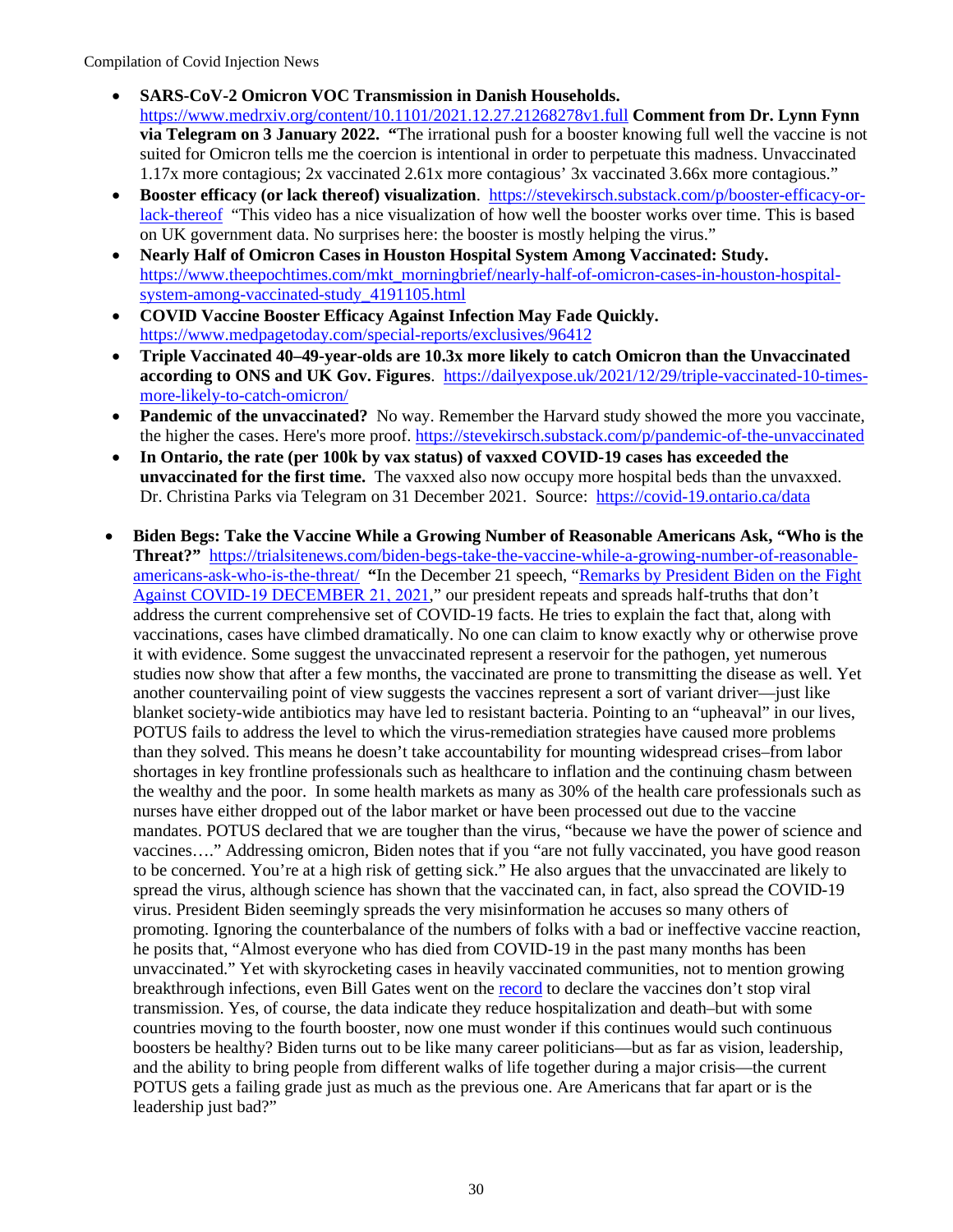- **How the Biden administration could end vaccine hesitancy in just 4 hours (if they wanted to).**  <https://stevekirsch.substack.com/p/how-the-biden-administration-could> "Vaccine hesitancy is a big problem in America and it is getting worse with all the vaccine related deaths. But there is a simple way to eliminate the problem. Debate us. I've asked the FDA yet again. They (again) ignored the offer as I fully expected. Hiding the truth is essential."
- **Yale University Vaccine Messaging Study Establishes Blueprint for Targeting Vaccine Hesitance.**  [https://trialsitenews.com/yale-university-vaccine-messaging-study-establishes-blueprint-for-targeting](https://trialsitenews.com/yale-university-vaccine-messaging-study-establishes-blueprint-for-targeting-vaccine-hesitance/)[vaccine-hesitance/](https://trialsitenews.com/yale-university-vaccine-messaging-study-establishes-blueprint-for-targeting-vaccine-hesitance/) "Recently, Yale had a study result published that didn't test a therapy or vaccine but actually tested different messaging schemes based on an intention to drive greater vaccination while minimizing vaccine hesitancy… This study tests the most effective messages to persuade the public to get vaccinated with the COVID-19 vaccines. …No concern is given to the adverse effects of such divisiveness on the welfare of society as a whole."
- **NY Gov. Hochul will bribe families with free ski tickets in return for vaccinating their kids aged five to 11.** [https://www.dailymail.co.uk/news/article-10313497/NY-Gov-bribing-families-ski-tickets](https://www.dailymail.co.uk/news/article-10313497/NY-Gov-bribing-families-ski-tickets-vaccinate-kids-aged-five-11.html)[vaccinate-kids-aged-five-11.html](https://www.dailymail.co.uk/news/article-10313497/NY-Gov-bribing-families-ski-tickets-vaccinate-kids-aged-five-11.html)
- **NYC announces door-to-door vaccination teams that will come to your house and pay you \$100 to take the death jab**. [https://www.naturalnews.com/2021-12-28-nyc-vaccination-teams-house-bribe](https://www.naturalnews.com/2021-12-28-nyc-vaccination-teams-house-bribe-covid-vaccine.html)[covid-vaccine.html](https://www.naturalnews.com/2021-12-28-nyc-vaccination-teams-house-bribe-covid-vaccine.html) "In order to get more people "vaccinated" for the Wuhan coronavirus (Covid-19), New York City Mayor Bill de Blasio [has announced](https://www.thegatewaypundit.com/2021/12/de-blasio-bribes-new-yorkers-vaccination-team-can-come-house-give-everyone-family-jab-100-video/) the deployment of door-to-door vaccination teams. Mostly poor people throughout the Big Apple will be targeted with de Blasio's new scheme, which involves offering \$100 cash incentives to anyone who rolls up their sleeve for an injection. 'A vaccination team comes to you,' de Blasio read from his script. 'They can provide vaccination for the whole family. The [vaccination] teams that come to your home have the ability to provide whatever help you need – and the \$100 incentive is available for every family member.'" See also **De Blasio Bribes New Yorkers: A Vaccination Team Can Come to Your House, Give Everyone in Your Family a Jab – And \$100!** (article with 0:30 min video) [https://www.thegatewaypundit.com/2021/12/de-blasio-bribes-new-yorkers](https://www.thegatewaypundit.com/2021/12/de-blasio-bribes-new-yorkers-vaccination-team-can-come-house-give-everyone-family-jab-100-video/)[vaccination-team-can-come-house-give-everyone-family-jab-100-video/](https://www.thegatewaypundit.com/2021/12/de-blasio-bribes-new-yorkers-vaccination-team-can-come-house-give-everyone-family-jab-100-video/)
- [UK] **COVID-19: Warning up to 40% of coronavirus vaccine appointments are no-shows.**  [https://news.sky.com/story/covid-19-warning-up-to-40-of-coronavirus-vaccine-appointments-are-no](https://news.sky.com/story/covid-19-warning-up-to-40-of-coronavirus-vaccine-appointments-are-no-shows-12506606)[shows-12506606](https://news.sky.com/story/covid-19-warning-up-to-40-of-coronavirus-vaccine-appointments-are-no-shows-12506606)
- **Ben Shapiro's 'Epic Thread' On What Media, Democrats Are Finally 'Willing To Admit' About COVID-19**. [https://www.dailywire.com/news/ben-shapiros-epic-thread-on-what-media](https://www.dailywire.com/news/ben-shapiros-epic-thread-on-what-media-democrats-are-finally-willing-to-admit-about-covid-19)[democrats-are-finally-willing-to-admit-about-covid-19](https://www.dailywire.com/news/ben-shapiros-epic-thread-on-what-media-democrats-are-finally-willing-to-admit-about-covid-19) "In the eight-tweet long thread, Shapiro listed ten truths that have been repeatedly denied by those on the Left, but have since been admitted, including the truth about cloth masks, overstated case-counts of COVID-19, what type of protection the vaccine actually provides, and the people who are truly at risk for severe disease:

| 1. Cloth masks are ineffective against omicron        | 6. We have to take into account societal needs, not   |
|-------------------------------------------------------|-------------------------------------------------------|
| (Leanna Wen, CNN)                                     | just spread prevention (CDC)                          |
| 2. The vaccinated can spread and get covid            | 7. The asymptomatic should not be tested (NFL)        |
| 3. The death rate is comparable to the flu            | 8. We should focus on hospitalizations and deaths,    |
| (Chris Hayes);                                        | not case rate (Biden)                                 |
| 4. Many people are entering hospitals with covid, not | 9. Children are not at risk and schools should remain |
| from covid (Fauci)                                    | open                                                  |
| 5. Natural immunity is a reason omicron hasn't been   | 10. Covid is predominantly an illness affecting the   |
| as virulent (Fauci)                                   | immunocompromised and elderly and we should not       |
|                                                       | shut down society."                                   |
|                                                       |                                                       |

#### *Related*

• **Vaccines don't stop Covid hospitalizations or deaths**. Alex Berenson via Telegram on 29 December, 2021. [https://t.me/s/Alex\\_Berenson/851](https://t.me/s/Alex_Berenson/851) "They never have, even at peak effectiveness. A huge US database offers proof . Even at the peak of their protection earlier in 2021, Covid vaccines barely reduced the risk of hospitalizations in vaccinated people who had "breakthrough" infections, new data show.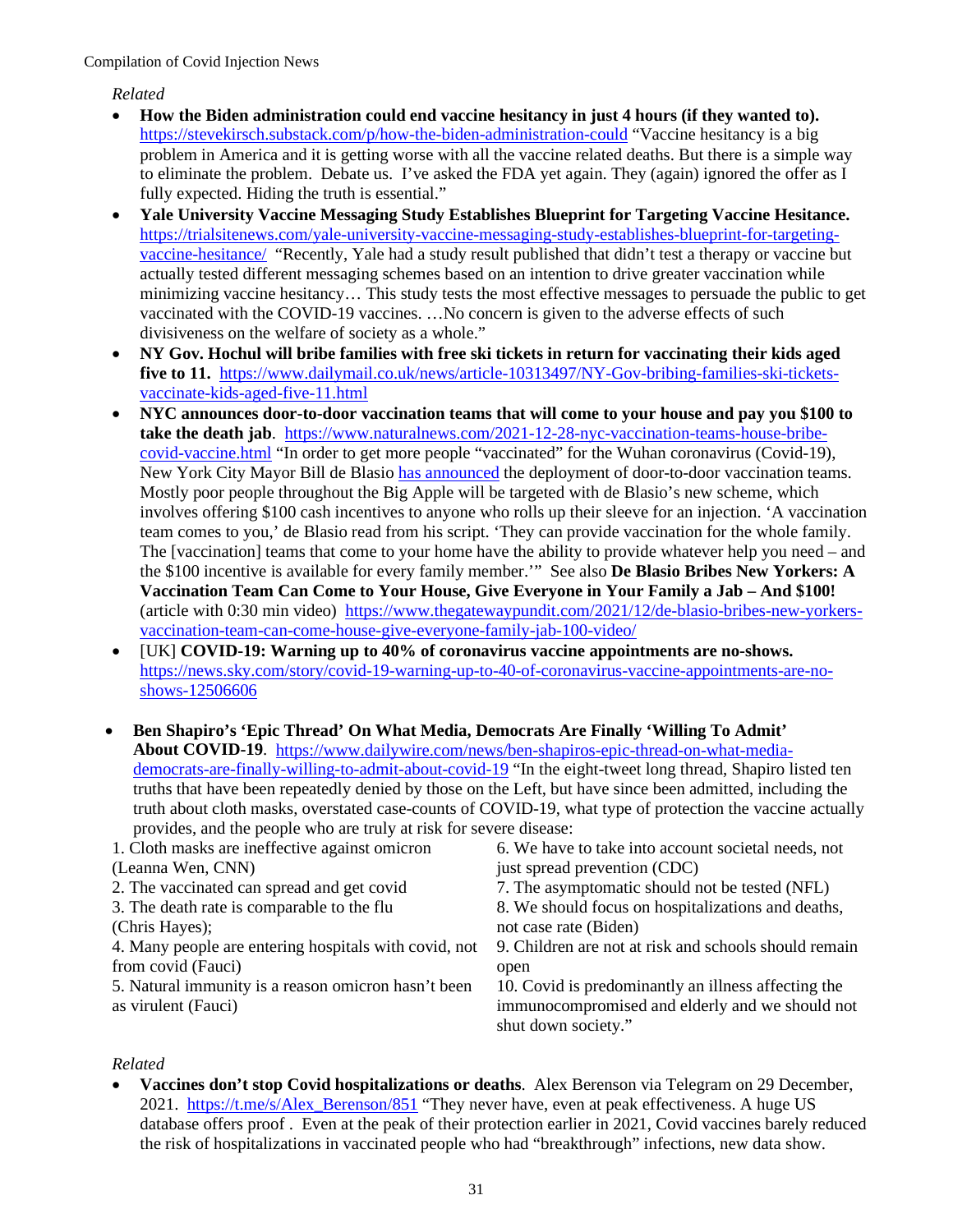Vaccinated people in a study published Tuesday had a nearly 1 in 200 chance of requiring hospitalization for Covid in the first six months after being "fully vaccinated." That stunning risk came even though the median age of people in the study was only 51, and most were relatively healthy. Deaths, ventilator use, and other severe outcomes also occurred regularly in vaccinated people. The data comes from a study of about 600,000 vaccinated Americans seen at over 100 academic medical centers…"

- **COVID-19 Explained In 10 Sentences**. [https://www.zerohedge.com/covid-19/covid-19-explained-10](https://www.zerohedge.com/covid-19/covid-19-explained-10-sentences) [sentences](https://www.zerohedge.com/covid-19/covid-19-explained-10-sentences)
- **COVID scam falls apart; it's over**.<https://canadafreepress.com/article/covid-scam-falls-apart-its-over>
- **Dr. Peter McCullough: The Inexplicable Suppression of Hydroxychloroquine, Ivermectin, and Other COVID-19 Treatments | PART 1.** (1 hour 12 min video). [https://www.theepochtimes.com/dr](https://www.theepochtimes.com/dr-peter-mccullough-the-inexplicable-suppression-of-hydroxychloroquine-ivermectin-and-other-covid-19-treatments-part-1_4186432.html)[peter-mccullough-the-inexplicable-suppression-of-hydroxychloroquine-ivermectin-and-other-covid-19](https://www.theepochtimes.com/dr-peter-mccullough-the-inexplicable-suppression-of-hydroxychloroquine-ivermectin-and-other-covid-19-treatments-part-1_4186432.html) [treatments-part-1\\_4186432.html](https://www.theepochtimes.com/dr-peter-mccullough-the-inexplicable-suppression-of-hydroxychloroquine-ivermectin-and-other-covid-19-treatments-part-1_4186432.html) ""There's been no monthly review of new therapies. … No monthly review of data safety and efficacy for the vaccines. Nothing. Americans for two years have been stonewalled on any scientific information on COVID-19." In this two-part interview, we sit down with Dr. Peter McCullough, an internist, cardiologist, epidemiologist, and principal author of the first paper on early COVID-19 outpatient treatment involving multidrug regimens. We discuss the full body of evidence on COVID-19 treatment, including a preventative method that may have stamped out COVID-19 in Bangladesh. And with concerns growing about myocarditis and other effects of the vaccines, Dr. McCullough breaks down what he's seeing in the CDC's Vaccine Adverse Event Reporting System (VAERS). How accurate is the VAERS system and how many reports are directly attributable to the COVID-19 vaccines?"

#### *Related*

- **Dr. McCullough: Outpatient Treatments for COVID-19 Have Been Suppressed.** [https://www.theepochtimes.com/mkt\\_morningbrief/dr-mccollough-says-outpatient-treatments-for-covid-](https://www.theepochtimes.com/mkt_morningbrief/dr-mccollough-says-outpatient-treatments-for-covid-19-have-been-suppressed_4189353.html)[19-have-been-suppressed\\_4189353.html](https://www.theepochtimes.com/mkt_morningbrief/dr-mccollough-says-outpatient-treatments-for-covid-19-have-been-suppressed_4189353.html)
- **Dilute Povidone-Iodine Nasal/Oral Washes for the Prevention and Treatment of COVID-19. By Dr. Peter McCullough**. [https://www.americaoutloud.com/dilute-povidone-iodine-nasal-oral-washes-for](https://www.americaoutloud.com/dilute-povidone-iodine-nasal-oral-washes-for-the-prevention-and-treatment-of-covid-19/)[the-prevention-and-treatment-of-covid-19/](https://www.americaoutloud.com/dilute-povidone-iodine-nasal-oral-washes-for-the-prevention-and-treatment-of-covid-19/)
- **Retrospective Study of Outcomes and Hospitalization Rates of Patients in Italy with a Confirmed Diagnosis of Early COVID-19 and Treated at Home Within 3 Days or After 3 Days of Symptom Onset with Prescribed and Non-Prescribed Treatments Between November 2020 and August 2021**. <https://www.medscimonit.com/abstract/index/idArt/935379> From Dr. Peter McCullough via Telegram: "This paper shows many different approaches relieve symptoms and by that mechanism reduce the risks of hospitalization and death in C19."
- **Mayo Patient's Family Begs Judge to Allow 'Fighting Chance' With Ivermectin.**  [https://www.theepochtimes.com/mkt\\_morningbrief/mayo-patients-family-begs-judge-to-allow-fighting](https://www.theepochtimes.com/mkt_morningbrief/mayo-patients-family-begs-judge-to-allow-fighting-chance-with-ivermectin_4184766.html)[chance-with-ivermectin\\_4184766.html](https://www.theepochtimes.com/mkt_morningbrief/mayo-patients-family-begs-judge-to-allow-fighting-chance-with-ivermectin_4184766.html)
- **Aaron Rodgers bombshell: NFL secretly administering derided COVID drugs**. <https://www.wnd.com/2021/12/aaron-rodgers-bombshell-nfl-secretly-administering-derided-covid-drugs/> "'I do know, behind the scenes — this is 100% true — there are many teams who are recommending a lot of the same treatments that I got for their players,' Green Bay Packers quarterback Aaron Rodgers said in an interview Tuesday with Pat McAfee's SirusXM show."
- **Facemasks Are Not a Mere "Inconvenience"** [https://brownstone.org/articles/facemasks-are-not-a-mere](https://brownstone.org/articles/facemasks-are-not-a-mere-inconvenience/)[inconvenience/](https://brownstone.org/articles/facemasks-are-not-a-mere-inconvenience/)

- **Child Masking Is Harmful, Unnecessary, Cruel, and Should End Immediately Experts Say…**  <https://www.unmaskyourchild.com/>
- **Omicron is not Dangerous. Alex Berenson via Telegram. "…**It's a cold. The only risk it represents is that our massive testing infrastructure is now disrupting society. If we made everyone with a cold test and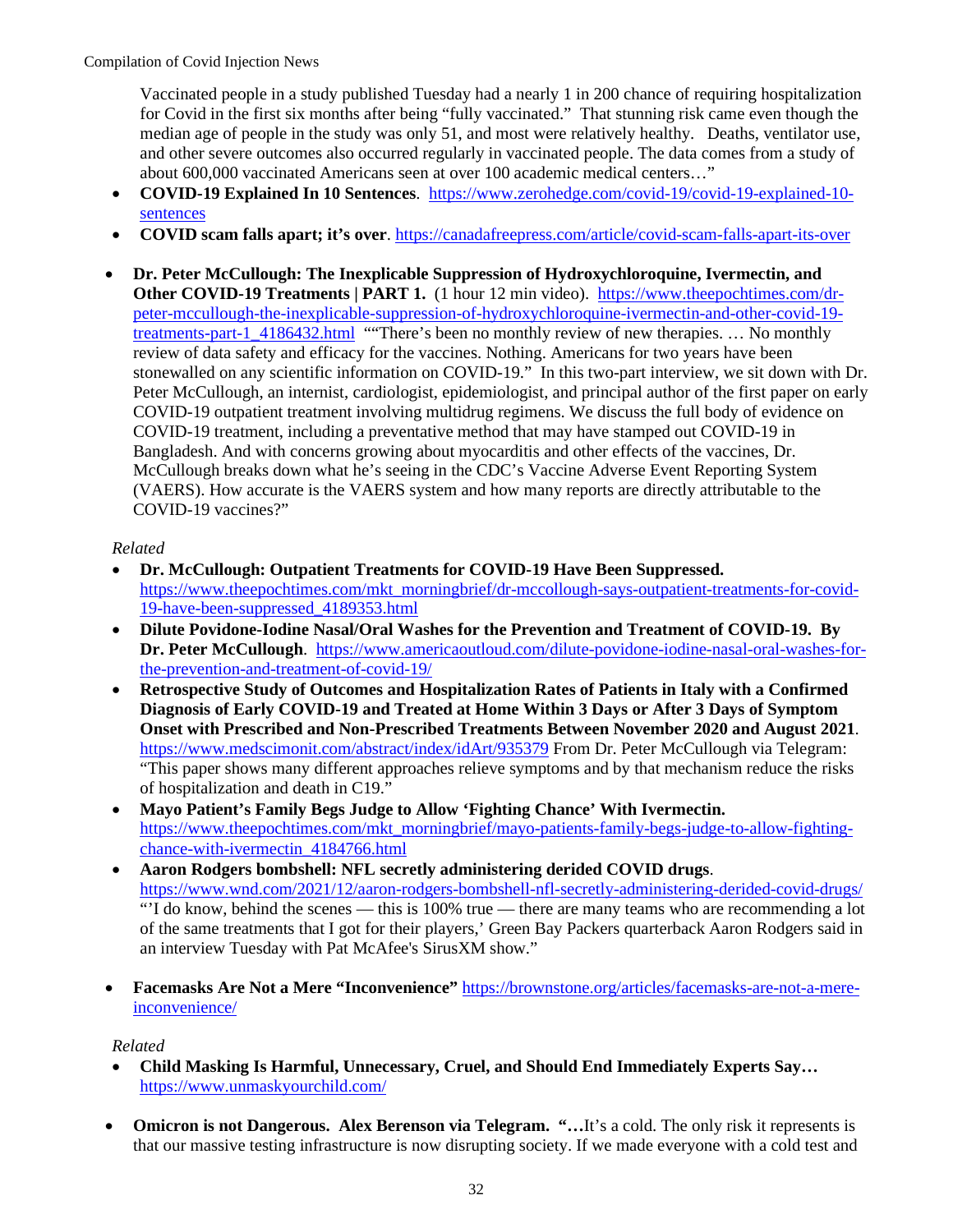quarantine during the winter, we'd have lots of unnecessary economic, educational, and medical pain too. The solution isn't to pretend it's dangerous. The solution is to stop testing for a cold." Source document: [https://www.nejm.org/doi/suppl/10.1056/NEJMc2119270/suppl\\_file/nejmc2119270\\_appendix.pdf](https://www.nejm.org/doi/suppl/10.1056/NEJMc2119270/suppl_file/nejmc2119270_appendix.pdf)

- *One* **person in the US** *may* **have died from Omicron.** [https://stevekirsch.substack.com/p/one-person-in](https://stevekirsch.substack.com/p/one-person-in-the-us-has-died-from)[the-us-has-died-from.](https://stevekirsch.substack.com/p/one-person-in-the-us-has-died-from) "On my weekly vaccine team call, I asked the group the question, "How many people in the US have died from Omicron?" Everyone thought it was zero. They were wrong. Apparently [there might be one death,](https://www.webmd.com/lung/news/20211224/first-omicron-death-in-u-s-was-reinfection) but it isn't clear if they were killed by Omicron itself or simply died with Omicron. I think it is the latter since the person already had COVID and recovered and he wasn't vaccinated (which would have depressed his immune system). This is not an isolated incident however. There was also one other death case in the world: in the UK where a man died **with** Omicron (not from Omicron). So *two* deaths in the world so far with Omicron…"
- **"Omicron Death!" Pandemic Pandemonia Reaches New Heights**... <https://www.zerohedge.com/covid-19/tk-mashup-omicron-death>
- **COVID-19 Will Become 'Just Another Cause of Common Cold': UK Professor.** [https://www.theepochtimes.com/mkt\\_morningbrief/covid-19-will-become-just-another-cause-of](https://www.theepochtimes.com/mkt_morningbrief/covid-19-will-become-just-another-cause-of-common-cold-uk-professor_4180965.html)[common-cold-uk-professor\\_4180965.html](https://www.theepochtimes.com/mkt_morningbrief/covid-19-will-become-just-another-cause-of-common-cold-uk-professor_4180965.html) "Paul Hunter, professor in medicine at the University of East Anglia, told BBC Breakfast on Dec. 28: 'COVID is only one virus of a family of coronaviruses, and the other coronaviruses throw off new variants typically every year or so, and that's almost certainly what's going to happen with COVID—it will become effectively just another cause of the common cold.'"
- **A rare opportunity to reset your immune system if you've already been jabbed.**  <https://stevekirsch.substack.com/p/a-rare-opportunity-to-reset-your>"You have a rare opportunity to change and get broader and more lasting immunity by using a "natural vaccine" named Omicron. It's free to get; no prescription required."
- **Fauci Moves Goalposts Again, Says Shutting Down the Country is Bad For People's Health.** [https://www.thegatewaypundit.com/2021/12/fauci-moves-goalposts-says-shutting-country-bad-peoples](https://www.thegatewaypundit.com/2021/12/fauci-moves-goalposts-says-shutting-country-bad-peoples-health-video/)[health-video/](https://www.thegatewaypundit.com/2021/12/fauci-moves-goalposts-says-shutting-country-bad-peoples-health-video/) "Dr. Fauci moved the goalposts again as the CDC shifts policies to help Joe Biden and the Democrats going into 2022. The CDC suddenl[y updated](https://www.thegatewaypundit.com/2021/12/cdc-director-walensky-says-testing-end-quarantine-no-longer-needed-pcr-tests-can-stay-positive-12-weeks-video/?ff_source=Email&ff_medium=the-gateway-pundit&ff_campaign=dailypm&ff_content=daily) its Covid guidelines and took into consideration the economic impact that long quarantine times and forced isolation has on society. A quick recap of the CDC's sudden shift in the last 48 hours after Biden said "there is no federal solution to Covid:
- The CDC was wrong about Omicron and they suddenly shifted their guidelines on quarantine times in just a matter of 24 hours.
- The CDC on Monday recommended shorter Covid isolation and quarantine time for all Americans.
- The CDC made the decision to cut isolation time from 10 to 5 days in an effort to help Joe Biden and make sure there isn't a total collapse of society under his watch.
- The CDC withdrew the use of PCR tests for Covid and finally admitted the test cannot differentiate between Covid and the flu.
- The CDC also admitted testing at the end of isolation is no longer needed because the PCR and antigen tests are faulty."
- **Fauci Now Says Hospitals Are 'Overcounting' COVID-19 Cases In Children Because They Automatically Get Tested. Sound Familiar?** [https://www.dailywire.com/news/fauci-now-says](https://www.dailywire.com/news/fauci-now-says-hospitals-are-overcounting-covid-19-cases-in-children-because-they-automatically-get-tested-sound-familiar)[hospitals-are-overcounting-covid-19-cases-in-children-because-they-automatically-get-tested-sound](https://www.dailywire.com/news/fauci-now-says-hospitals-are-overcounting-covid-19-cases-in-children-because-they-automatically-get-tested-sound-familiar)[familiar](https://www.dailywire.com/news/fauci-now-says-hospitals-are-overcounting-covid-19-cases-in-children-because-they-automatically-get-tested-sound-familiar) "Dr. Anthony Fauci provided some insight regarding the accuracy of metrics used for counting positive COVID-19 cases in children. On Wednesday night, Fauci told MSNBC's Ayman Mohyeldin that since all children are tested for COVID-19 when they enter a hospital, regardless of the reason they are there, that many children are hospitalized "with COVID" rather than "because of COVID." Because of that, some COVID-19 cases can be "over counted," Fauci said. Keen observers would note that many people skeptical of the official COVID-19 count have argued that exact scenario was happening for quite some time."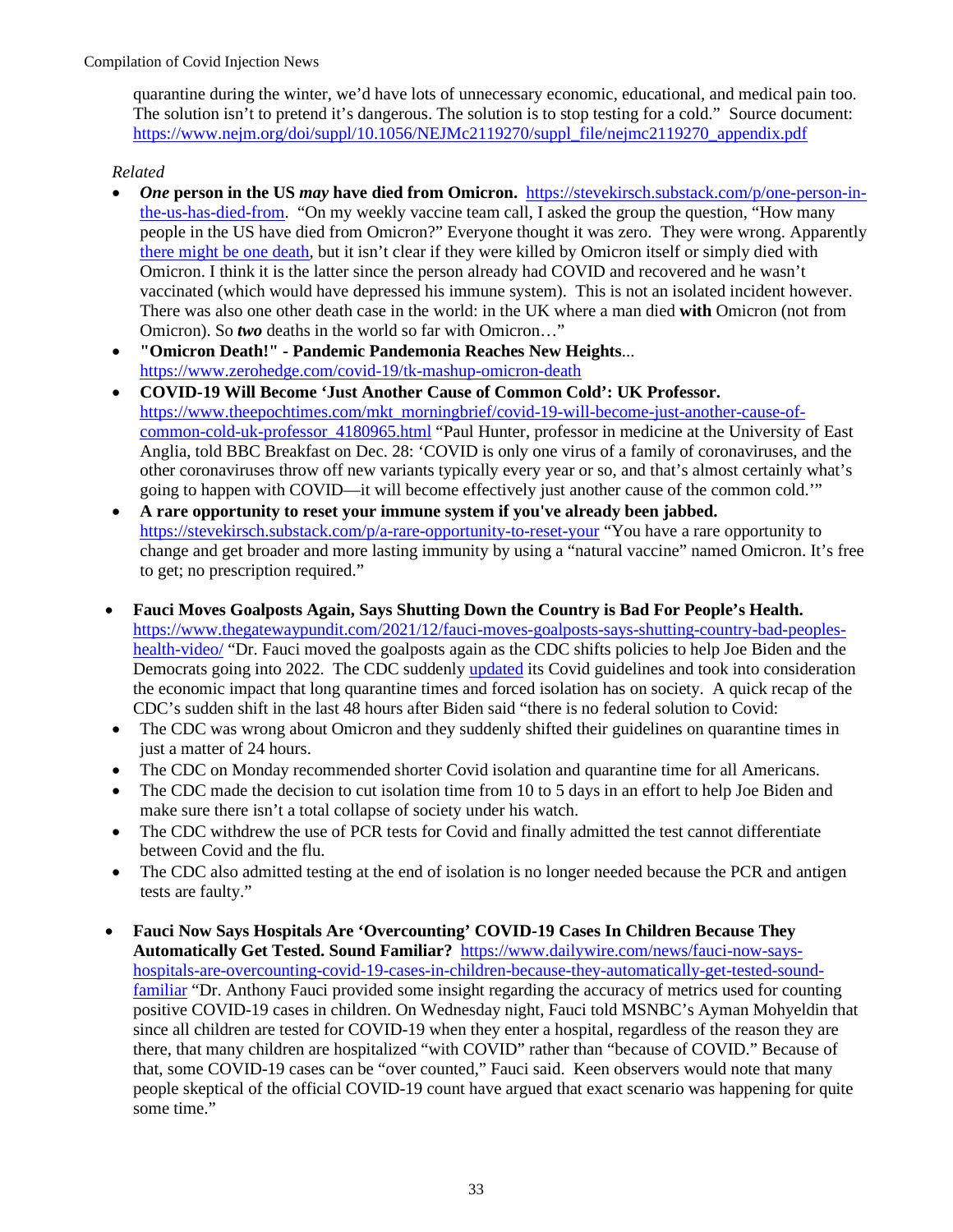- **Dr. Fauci: "If you Look at the Children That Are Hospitalized, Many of Them are Hospitalized WITH Covid, as Opposed to BECAUSE of Covid"** [https://www.thegatewaypundit.com/2021/12/dr](https://www.thegatewaypundit.com/2021/12/dr-fauci-look-children-hospitalized-many-hospitalized-covid-opposed-covid-video/)[fauci-look-children-hospitalized-many-hospitalized-covid-opposed-covid-video/](https://www.thegatewaypundit.com/2021/12/dr-fauci-look-children-hospitalized-many-hospitalized-covid-opposed-covid-video/) "Dr. Fauci, Big Media and the CDC have been lying about Covid the entire time. Dr. Fauci on Thursday said what we have known to be true for nearly two years."
- **Ted Cruz Accuses Fauci of Playing Politics With COVID-19 After Recent Comment About Hospitalized Children.** [https://resistthemainstream.org/ted-cruz-blasts-fauci-for-shifting-narrative-on](https://resistthemainstream.org/ted-cruz-blasts-fauci-for-shifting-narrative-on-covid-19-hospitalized-children/)[covid-19-hospitalized-children/](https://resistthemainstream.org/ted-cruz-blasts-fauci-for-shifting-narrative-on-covid-19-hospitalized-children/)
- **FAA Vaccine Policy Violates Its Own Rules, Attorneys and Doctors Say.**  [https://www.theepochtimes.com/mkt\\_morningbrief/faa-vaccine-policy-violates-its-own-rules-attorneys](https://www.theepochtimes.com/mkt_morningbrief/faa-vaccine-policy-violates-its-own-rules-attorneys-and-doctors-say_4179114.html?utm_source=Morningbrief)[and-doctors-say\\_4179114.html?utm\\_source=Morningbrief.](https://www.theepochtimes.com/mkt_morningbrief/faa-vaccine-policy-violates-its-own-rules-attorneys-and-doctors-say_4179114.html?utm_source=Morningbrief) The FAA (Federal Aviation Administration) is breaking its [own rule](https://www.faa.gov/about/office_org/headquarters_offices/avs/offices/aam/ame/guide/pharm/dni_dnf/) that states pilots should not fly after having taken medications that have been approved for less than a year, according to a group of attorneys, doctors, and other experts; including a pilot who says his career ended due to adverse reactions from a vaccine.

#### *Related*

- **FAA Dangerously Ignores Its Own Guidelines Clears Vaccinated Pilots to Fly Despite "Do Not Issue—Do Not Fly" Policy**. [https://www.thegatewaypundit.com/2021/12/faa-dangerously-ignores](https://www.thegatewaypundit.com/2021/12/faa-dangerously-ignores-guidelines-clears-vaccinated-pilots-fly-despite-not-issue-not-fly-policy/)[guidelines-clears-vaccinated-pilots-fly-despite-not-issue-not-fly-policy/](https://www.thegatewaypundit.com/2021/12/faa-dangerously-ignores-guidelines-clears-vaccinated-pilots-fly-despite-not-issue-not-fly-policy/) "According to the FAA's [own](https://www.faa.gov/about/office_org/headquarters_offices/avs/offices/aam/ame/guide/pharm/dni_dnf/)  [policy,](https://www.faa.gov/about/office_org/headquarters_offices/avs/offices/aam/ame/guide/pharm/dni_dnf/) pilots should not fly after having taken medications that have been approved for less than a year, but the agency has [systematically ignored](https://www.theepochtimes.com/faa-vaccine-policy-violates-its-own-rules-attorneys-and-doctors-say_4179114.html?utm_source=ref_share&utm_campaign=copy&rs=SHRVHRMZ&) those rules **–** clearing pilots to fly after waiting just two days from their date of vaccination, without knowing the full scope of the long-term effects of these vaccines."
- **CDC Sued for Withholding Post-Licensure V-safe Data on COVID-19 Vaccines**

[https://link.theepochtimes.com/mkt\\_app/cdc-sued-for-withholding-post-licensure-v-safe-data-on-covid-19-](https://link.theepochtimes.com/mkt_app/cdc-sued-for-withholding-post-licensure-v-safe-data-on-covid-19-vaccines_4186979.html?utm_source=appan2028330) vaccines 4186979.html "The Centers for Disease Control and Prevention [\(CDC\)](https://www.theepochtimes.com/t-cdc) has been sued by the Informed Consent Action Network (ICAN), which claims the agency is improperly withholding [COVID-19](https://www.theepochtimes.com/t-covid-19) v-safe data from the American public. In a [statement](https://www.icandecide.org/ican_press/ican-sues-cdc-to-stop-hiding-v-safe-data-from-the-public/) on Dec. 29, the non-profit group said it had filed a lawsuit [\(pdf\)](https://www.icandecide.org/wp-content/uploads/2021/12/001-COMPLAINT-24.pdf) against the public health agency and the United States Department of Health and Human Services to force it to produce de-identified post-licensure safety data for the COVID-19 vaccines in the CDC's v-safe system, to the public.""

#### *Related*

• **FDA Lowers Age Range for Pfizer Booster Shot.**

<https://www.medpagetoday.com/infectiousdisease/covid19vaccine/96470> "Agency also shortens interval between primary series and boosters for ages 12 and up."

- **Pfizer Whistleblower Exposes Vaccine Data Cover-Up.**  [https://articles.mercola.com/sites/articles/archive/2021/12/31/pfizer-whistleblower-exposes-vaccine-data](https://articles.mercola.com/sites/articles/archive/2021/12/31/pfizer-whistleblower-exposes-vaccine-data-cover-up.aspx)[cover-up.aspx](https://articles.mercola.com/sites/articles/archive/2021/12/31/pfizer-whistleblower-exposes-vaccine-data-cover-up.aspx) (This is a temporary posting. Source video is at: [https://www.thelastamericanvagabond.com/brook-jackson-interview-pfizer-whistleblower-exposes-cover](https://www.thelastamericanvagabond.com/brook-jackson-interview-pfizer-whistleblower-exposes-cover-up-calling-vaccine-data-into-question/)[up-calling-vaccine-data-into-question/](https://www.thelastamericanvagabond.com/brook-jackson-interview-pfizer-whistleblower-exposes-cover-up-calling-vaccine-data-into-question/) ) "Story at a Glance:
- According to Brook Jackson, a whistleblower who worked on Pfizer's Phase 3 COVID jab trial, data were falsified, patients were unblinded, the company hired poorly trained people to administer the injections, and follow-up on reported side effects lagged way behind
- The FDA did not follow up on Jackson's complaint or investigate the allegations before granting full licensing to Pfizer's Comirnaty shot
- FDA now wants 75 years to drip out the data it relied on to grant full licensing to Comirnaty
- An adverse event report from Pfizer, covering December 2020 through the end of February 2021, shows the shot causes severe and often long-term, unresolved injuries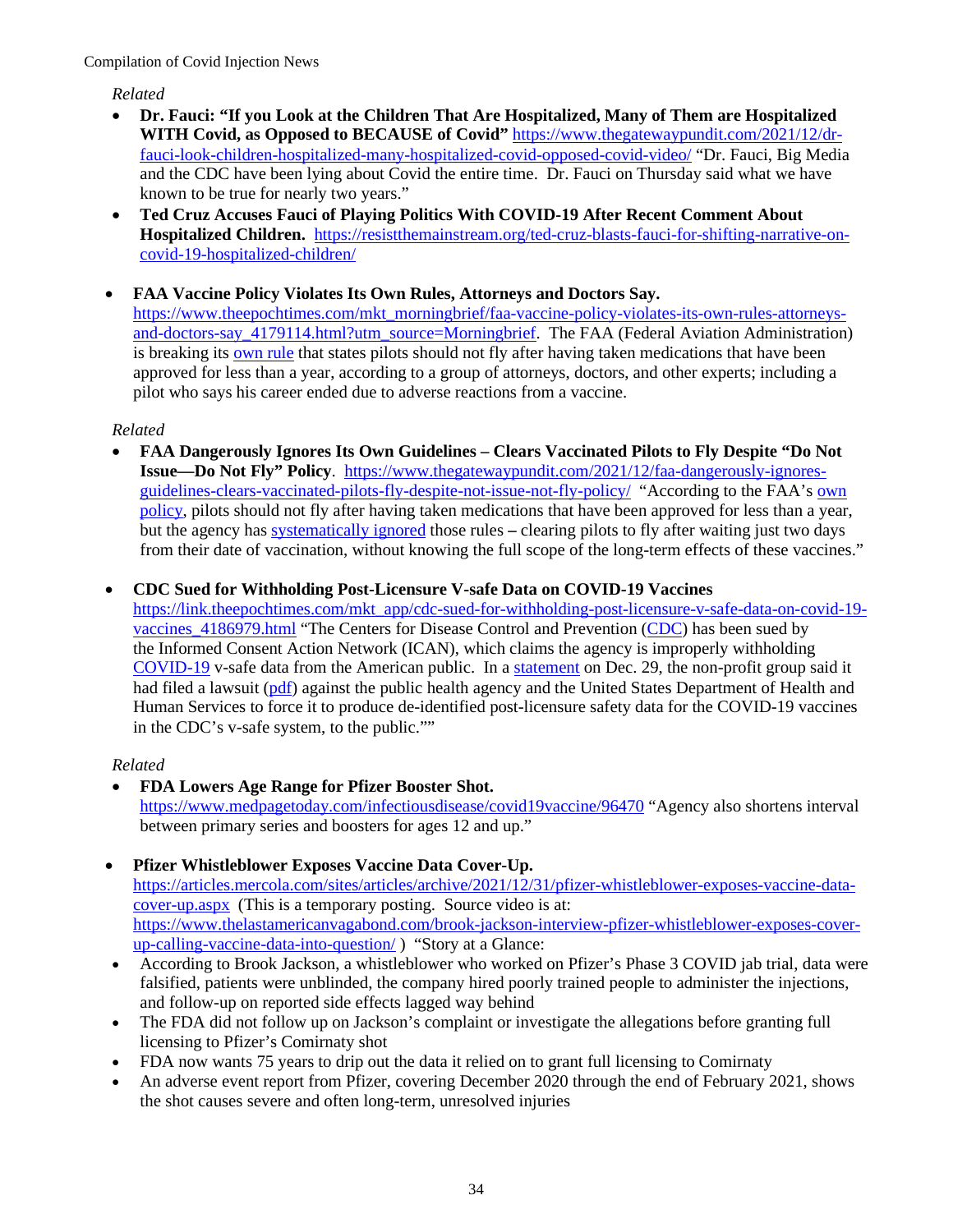- Pfizer's data also show the shot causes severe injuries in pregnant and nursing women. Based on these data alone, which the FDA was aware of at the end of April 2021, the Pfizer shot should have been pulled from the market.
- **Cribriform Plate Injury After Nasal Swab Testing for COVID-19.**  <https://jamanetwork.com/journals/jamaotolaryngology/fullarticle/2784128> "We present a case of cerebrospinal fluid (CSF) leak after skull base injury following nasal swab testing for COVID-19 in a patient with a previously intact skull base."
- **FDA Admits Home PCR Test Kits Contain Known 'Hazardous' Drug**. <https://thelibertyloft.com/2021/12/28/fda-admits-home-pcr-test-kits-contain-known-hazardous-drug/>
- **Fla. Surgeon General: Biden Admin Causing 'Artificial Shortage' of COVID Antibodies**  <https://headlineusa.com/fla-surgeon-general-biden-admin-causing-artificial-shortage-of-covid-antibodies/>

#### *Related*

- **New York Health Dep't Announces That Life-Saving Monoclonal Antibodies Will Be Given To White People Last Because Of 'Systemic Inequalities'** [https://www.nowtheendbegins.com/new-york](https://www.nowtheendbegins.com/new-york-health-dept-announces-that-life-saving-monoclonal-antibodies-will-be-given-to-white-people-last-because-of-systemic-inequalities/)[health-dept-announces-that-life-saving-monoclonal-antibodies-will-be-given-to-white-people-last](https://www.nowtheendbegins.com/new-york-health-dept-announces-that-life-saving-monoclonal-antibodies-will-be-given-to-white-people-last-because-of-systemic-inequalities/)[because-of-systemic-inequalities/](https://www.nowtheendbegins.com/new-york-health-dept-announces-that-life-saving-monoclonal-antibodies-will-be-given-to-white-people-last-because-of-systemic-inequalities/)
- **Hospital Death Camps Exposed** [https://www.thedesertreview.com/opinion/columnists/hospital-death](https://www.thedesertreview.com/opinion/columnists/hospital-death-camps-exposed/article_97776276-674f-11ec-85d0-f33f634331c8.html)[camps-exposed/article\\_97776276-674f-11ec-85d0-f33f634331c8.html](https://www.thedesertreview.com/opinion/columnists/hospital-death-camps-exposed/article_97776276-674f-11ec-85d0-f33f634331c8.html) "'COVID patients in America's hospitals today are actually being treated worse than prisoners in American jails,' Dr. Elizabeth Lee Vliet said. 'They are being held hostage and segregated from loved ones. And the reason is money.'"

- **Murdering COVID Patients in the Name of Treatment.** (49 min video). <https://www.brighteon.com/3f64ee04-b547-4ecc-89e2-bfd91881cc9c>
- **Kulldorff & Bhattacharya Respond: The Collins and Fauci Attack on Traditional Public Health**  [https://www.theepochtimes.com/mkt\\_morningbrief/the-collins-and-fauci-attack-on-traditional-public](https://www.theepochtimes.com/mkt_morningbrief/the-collins-and-fauci-attack-on-traditional-public-health_4187173.html)[health\\_4187173.html](https://www.theepochtimes.com/mkt_morningbrief/the-collins-and-fauci-attack-on-traditional-public-health_4187173.html)
- **After CDC's Rochelle Walensky Admits COVID-19 PCR Tests Have A Major Flaw, Conservatives Demand Answers**. [https://www.dailywire.com/news/after-cdcs-rochelle-walensky-admits-covid-19-pcr](https://www.dailywire.com/news/after-cdcs-rochelle-walensky-admits-covid-19-pcr-tests-has-a-major-flaw-conservatives-demand-answers)[tests-has-a-major-flaw-conservatives-demand-answers](https://www.dailywire.com/news/after-cdcs-rochelle-walensky-admits-covid-19-pcr-tests-has-a-major-flaw-conservatives-demand-answers) "As part of the Centers for Disease Control and Prevention's (CDC) updated COVID-19 guidance, individuals no longer have to obtain a negative PCR test to end quarantine after isolating for five days so long as they are asymptomatic. CDC director Rochelle Walensky's explained that is because we now know that PCR tests often show "positive" COVID-19 cases well beyond the point of transmissibility. In effect, we would be needlessly keeping people in isolation if we depended on PCR tests. That reasoning enraged many Americans who have long argued that exact sentiments and wondered how long this fact has been known by the medical establishment."
- **COVID Antiviral Pills Cause Life-Threatening Reactions When Used With Many Common Meds: FDA** [https://link.theepochtimes.com/mkt\\_app/covid-antiviral-pills-cause-life-threatening-reactions-when](https://link.theepochtimes.com/mkt_app/covid-antiviral-pills-cause-life-threatening-reactions-when-used-with-many-common-meds-fda_4186839.html)[used-with-many-common-meds-fda\\_4186839.html](https://link.theepochtimes.com/mkt_app/covid-antiviral-pills-cause-life-threatening-reactions-when-used-with-many-common-meds-fda_4186839.html) ["Pfizer'](https://www.theepochtimes.com/t-pfizer)s antiviral oral drug developed to treat COVID-19 can cause severe or life-threatening effects when used with common medications including some anti-coagulants, some anti-depressants, and some cholesterol-lowering statins, according to the Food and Drug Administration (FDA) [\(pdf\).](https://www.fda.gov/media/155050/download)"
- **Pharma's War on Scientists to Mandate Jabs for Life.** Analysis by Dr. Joseph Mercola, 29 Decemberr 2021. [https://articles.mercola.com/sites/articles/archive/2021/12/29/pharmas-war-against-](https://articles.mercola.com/sites/articles/archive/2021/12/29/pharmas-war-against-science.aspx)